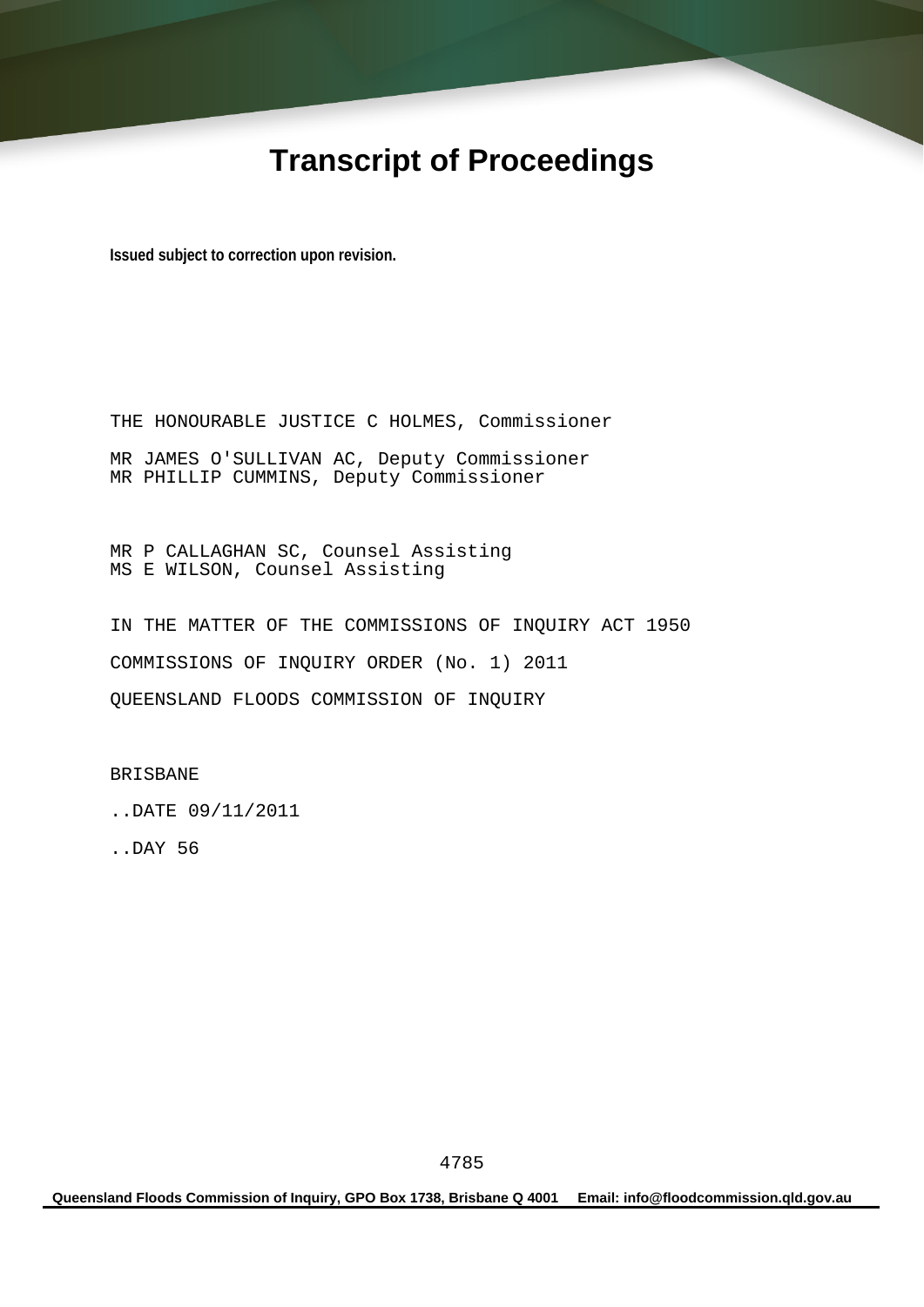THE COMMISSION RESUMED AT 10.00 A.M.

COMMISSIONER: Yes, Mr Callaghan.

MR CALLAGHAN: We have at least one new appearance that might be noted, I think.

COMMISSIONER: Looking - oh, Mr Glynn.

MR GLYNN: Good morning, your Honour. Your Honour, I appear, as I understand, with your Honour's leave for the first - in respect of the first witness for MMG.

COMMISSIONER: All right. Thanks, Mr Glynn.

MR CALLAGHAN: I call Robert Lawrence.

**20** 

**30** 

**40** 

**10** 

ROBERT ANTHONY LAWRENCE, SWORN AND EXAMINED:

MR CALLAGHAN: Your full name's Robert Anthony Lawrence?-- Yes.

You are the Regional Manager of Environmental Services in the North Region, Operations and Environmental Regulator of the Department of Environment and Resource Management; is that correct?-- Yes, that's right.

And you've provided two statements to the Commission?-- Yes.

One relates to the Century Mine, and that's a statement dated the 27th of September of this year. That is already in evidence and is Exhibit 738. The other relates to the Mount Oxide Mine, that too is dated 27 September, and I might show that to you. That's the statement relating to Mount Oxide, along with 31 annexures; is that correct?-- That's correct.

Yes, I tender that.

COMMISSIONER: Exhibit 942.

ADMITTED AND MARKED "EXHIBIT 942"

MR CALLAGHAN: I might ask you a couple of questions about that statement first. And you're aware that you have there's already been some evidence before the Commission on this topic, including from Mr Brier, who gave evidence yesterday?-- Yes.

**1**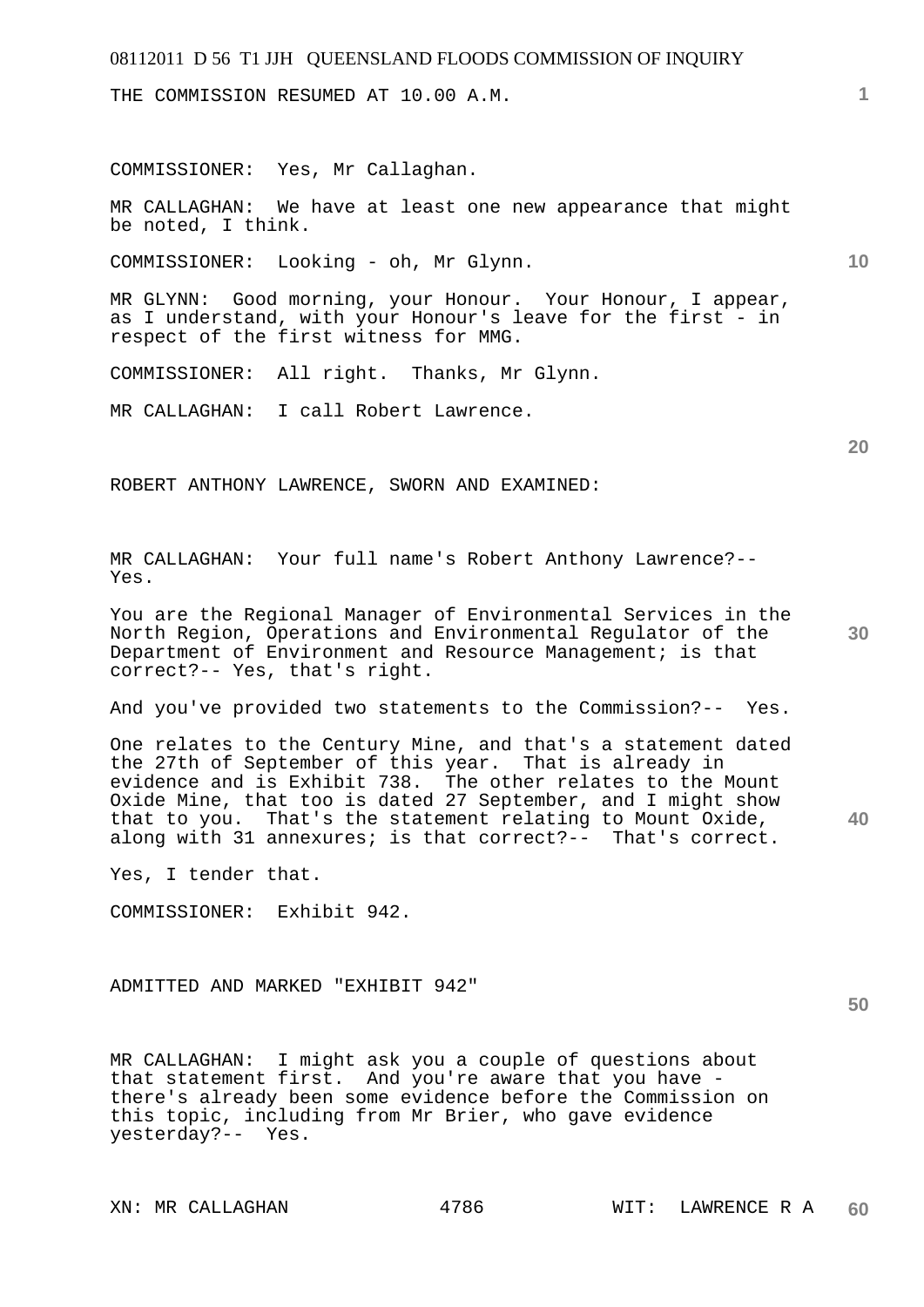**1 10 20 30 40 50**  Just excuse me one moment. In paragraph 17 of your statement you say that DERM officers became aware, I think in March of 2011, that levels of metals and sediment in the Cave Creek, which runs downstream of Mount Oxide, exceeded the recommended levels; is that right?-- In relation to 2011, yes, that's right. Yes. And DERM officers became aware of that by sampling the river?-- Yes. You have attached a photo, which is RALMO06-01. That's the annexure to your statement. A photo with which you are familiar, I think?-- Yes. I'll just get it up, if we can. COMMISSIONER: Is it the photo with which we are all familiar? MR CALLAGHAN: There it is. COMMISSIONER: No. No, I don't recall seeing one with a person in it. MR CALLAGHAN: It's - we've seen similar photos, but this is where the DERM officers were sampling; is that correct?-- Yes. Can you tell us how far that is from the main pit?-- No, I couldn't tell you where that - how that reflects on the distance from the pit. All right. Or even where it might be in relation to areas involving human activity?-- Well, there's generally no human activity in that area, apart from exploration permit work from Perilya and obviously if the landowner's doing any works around that area. There's grazing that goes on in that vicinity, though, isn't there?-- Yes. And do you know when - what time of year that was taken?-- This would have been in March. March, okay, thank you. All right. Now, can I now take you thank you for that photograph. Can I now take you to your statement in respect of the Century Mine, and I'll just ask you a bit about some pre-wet season inspections. I think it's paragraph 8 of your statement you refer to the fact that DERM officers conducted a compliance inspection to establish site preparedness prior to the wet season?-- Yes. That was done in November, 23-24 November 2010?-- Yes. And that compliance inspection identified some areas of non-compliance?-- That's right. And there was correspondence back and forth?-- Yes.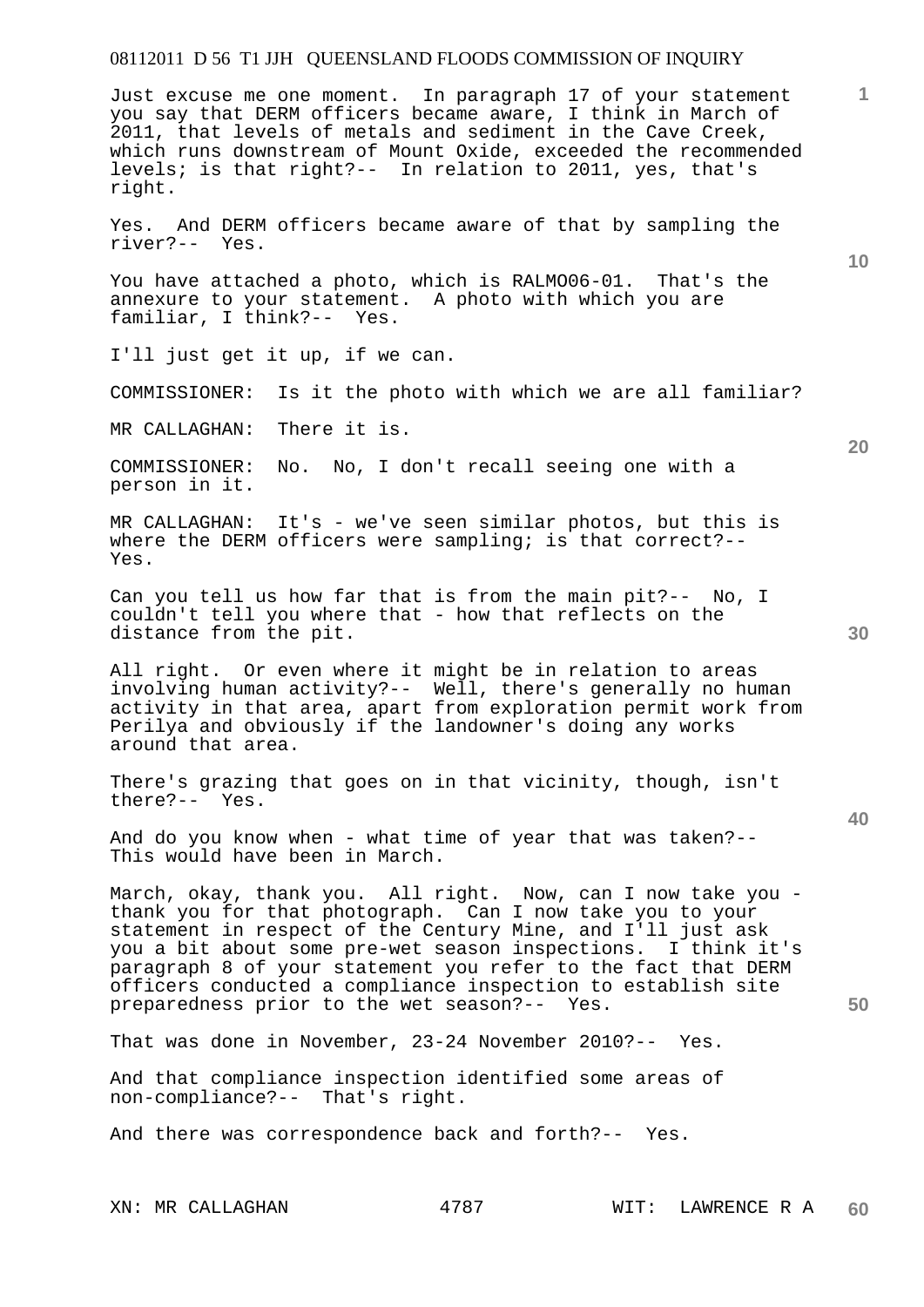And the areas of non-compliance were finally settled as between MMG and DERM on the 19th of January; is that right?-- Yes.

Okay. And I'm not so much concerned with the actual areas of non-compliance as with the process and why the issue was finalised so long after the wet season had begun?-- The issues that were in the compliance inspection were not necessarily related to major issues in relation to water management that might be a concern over the wet period but they were areas that - where you had concerns that needed to be resolved. So there wasn't necessarily the urgency to get it done immediately but they needed to be resolved irrespective.

I suppose it goes back - perhaps I can put my question back a bit. Why was the inspection conducted when it was, which was really after the wet season had begun?-- Well, I suppose you know, like, in the north region there's probably 40 to 50 of these types of mines and so it's really just like a schedule of how many can get done in the period of time, and we're trying to do them as close as possible to when the wet season is, you know, about to start, which is generally expected to be about - the 1st of November is, you know, official start of the wet season, but whether it starts raining then is another matter.

So do you not start doing the inspections until about the 1st of November?-- No, no, we do inspections before that but we do try to schedule them in the latter half of the year-----

Yeah?-- -----so that we're looking at it as the wet season comes in. It would be ultimately nicer to be there earlier than that, maybe, sort of, you know, beginning of November or late October, but from a scheduling point of view we've got, you know, a number of places to get to over that period of time.

I can appreciate that, there would be quite a few to get through, so when does the process start?-- Probably around October.

All right. Can I ask you more questions about - or referable to MMG. You're aware of the statement of Mr Karl Spaleck of MMG Century and the evidence that he's given before the Commission?-- Yes.

And Mr Spaleck's statement is in evidence. Perhaps I can - I don't need to show you the actual statement as you're familiar with it, I can remind you that he said that informal advice was given by DERM that TEPs and emergency directions would not be granted for the purpose of achieving compliance with environmental authorities in 2010/11 wet season. Do you recall that?-- Yeah, I recall that in his statement.

Right. And you're aware of his evidence, and this is from page 3731 on 5 October, Mr Spaleck said that Rebecca McAuley gave that advice and that MMG should not try to use a TEP -

**10** 

**1**

**20** 

**30** 

**40**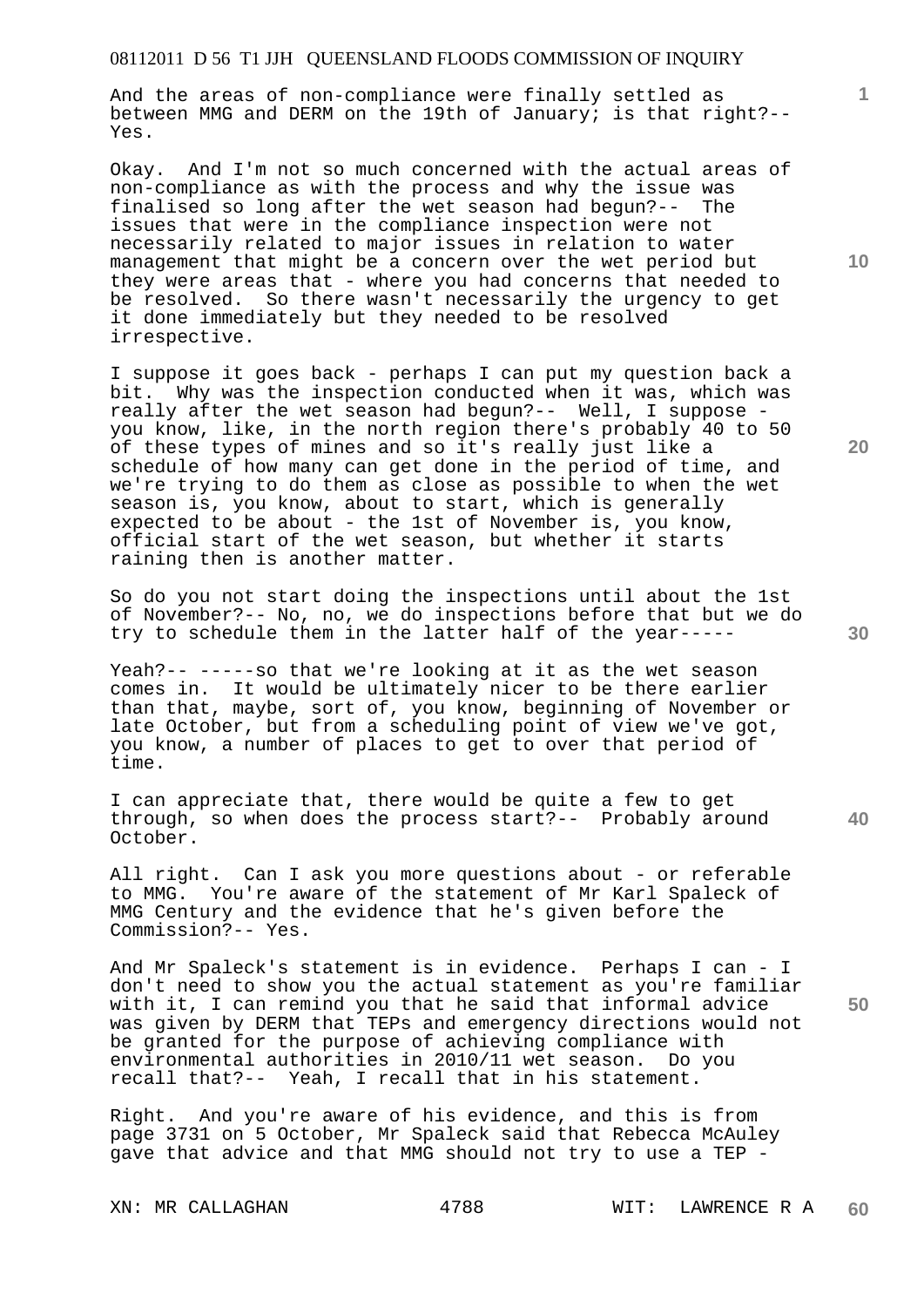should not use a TEP to try to negotiate a non-compliance event in advance?-- Yes.

Were you aware of that advice being given?-- No.

What do you have to say about that advice generally? Is that a reflection of DERM policy?-- No it isn't and I have spoken to those particular staff and they don't recall that conversation.

I see. Well that probably deals with my next questions. When you say you've spoken with them, you - did you in fact show them the evidence or the statement-----?-- Yes, yes, I have.

-----in question and they just simply don't have any recollection of it?-- Not of that conversation. They certainly have a recollection of having conversations with the company-----

**20**  Yes?-- -----in relation to TEPs for, for example, the pipeline that goes from the mine to Karumba where they had a TEP in place, and there was also a conversation at the same time, this was in 2010, as I understand it, I wasn't at the meeting, about the potential for a TEP if further cleanup was required in Page Creek.

All right. Look, I understand what you say but the content of the conversation as recorded, and we accept that there's no recollection of it actually occurring, but you'd say that the content doesn't reflect DERM policy; is that right?-- I'd say - say that-----

The content of what is said to have been said?-- It's hard to answer that question except to say that, as I read the statement from Mr Spaleck, he goes on to say that the staff advised him that he would need to be able to either identify a program of works to - to reduce environmental harm or to transition to a new standard, which is exactly what the Environmental Protection Act states in relation to TEPs.

Yes. All right. Still on the MMG Century statement, can I take you to paragraph 7. You say there that DERM monitored the Bureau forecasts prior to and during the wet season and maintained contact with MMG Century in relation to weather and rainfall during that period. Again, you're familiar with Mr Spaleck's evidence on this topic?-- Yes.

And I think it's at paragraph 22 of his statement, he indicated that Century was aware of the general advice from the Bureau but did not receive any specific advice about the lower Gulf region, which is where the mine is situated; is that right?-- Yep, that's my understanding.

With that as background what sort of contact are you referring to in your statement? Was it phone, e-mail?-- Both. The staff were in contact with the site in relation to where they were sitting in relation to rainfall events and how they were managing through the wet season.

**1**

**40** 

**50**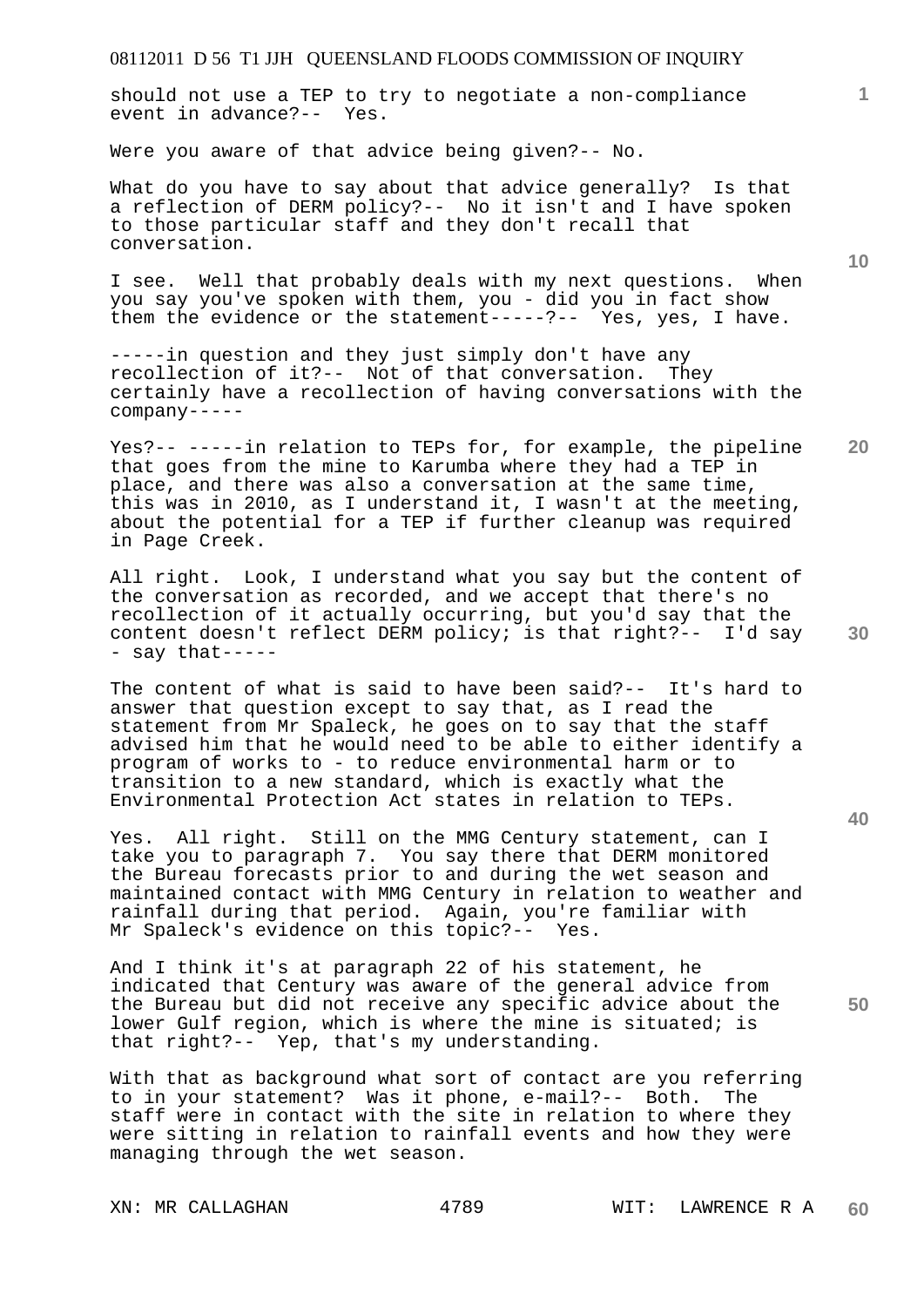And was - how specific did that communication get? Were the specific impacts on Century canvassed?-- No. In terms of - I've seen e-mails where it's indicated, oh, you know, there was 80 millimetres of rain at the site on this day and, you know, we have this amount of - there's a table with this amount of capacity within their sediment dams and so on, so it was quite - quite detailed in that respect.

All right. Thank you. I have nothing further.

COMMISSIONER: Mr Duffy, did you have-----

MR DUFFY: No, I have no questions, thank you.

COMMISSIONER: Mr Glynn?

MR GLYNN: No, your Honour, thank you.

MS McLEOD: No questions, thank you

COMMISSIONER: Mr MacSporran?

MR MacSPORRAN: Just one matter.

Mr Lawrence, you refer to those e-mails and that communication line referred it in paragraph 7 of your Century Mine statement. If that ever became relevant you could produce copies of that material-----?-- Yes.

-----if desired? Thank you.

COMMISSIONER: Thanks. Mr Callaghan?

MR CALLAGHAN: Nothing further. May Mr Lawrence be excused?

COMMISSIONER: Yes. Thanks, Mr Lawrence, you're excused.

WITNESS EXCUSED

MR CALLAGHAN: I call Michael Birchley. We're told by Crown Law that Mr Birchley is not actually here. He's only across the road, I understand, but-----

**50**  COMMISSIONER: Shall we just adjourn briefly while he's gotten?

MR CALLAGHAN: I think so.

THE COMMISSION ADJOURNED AT 10.15 A.M.

**1**

**10** 

**20** 

**30**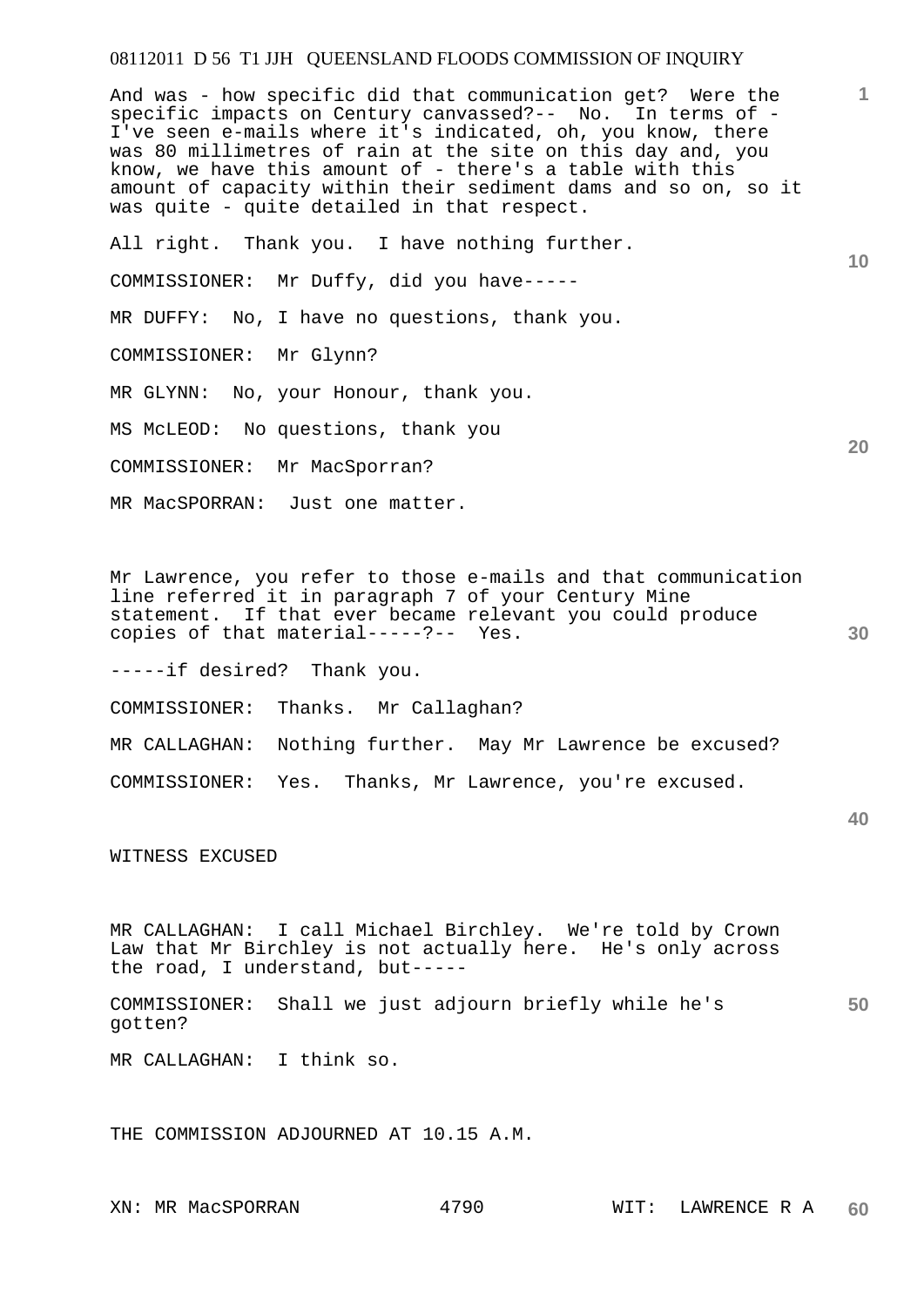THE COMMISSION RESUMED AT 10.18 A.M.

COMMISSIONER: Yes, Mr Callaghan.

MR CALLAGHAN: I call Michael Birchley.

MICHAEL FRANCIS BIRCHLEY, SWORN AND EXAMINED:

MR CALLAGHAN: Your full name's Michael Francis Birchley?-- Yes.

You are the Assistant Director-General for Regional Service Delivery at DERM?-- That's correct.

You've prepared three statements in response to requirements from the Commission. The first is dated 5 September 2011, that is Exhibit 747, the second is dated 22 September 2011, that's a statement directed towards the top of the levee banks; is that correct?-- That's correct.

Yes. I might show that to you. That's the 22 September statement?-- That is the statement.

I tender that.

COMMISSIONER: Exhibit 943.

ADMITTED AND MARKED "EXHIBIT 943"

**40**  MR CALLAGHAN: And you have also prepared a supplementary statement, which is dated 29 September 2011, and I might just get that one shown to you as well. That's the 29 September statement?-- That's correct.

I tender that.

COMMISSIONER: Exhibit 944.

ADMITTED AND MARKED "EXHIBIT 944"

MR CALLAGHAN: Well, Mr Birchley, there are a range of topics, or there is a range of topics I want to cover with you. Can I start with the question of abandoned mines. Does DERM have any staff who are dedicated to or who have as a dedicated

**10** 

**20** 

**1**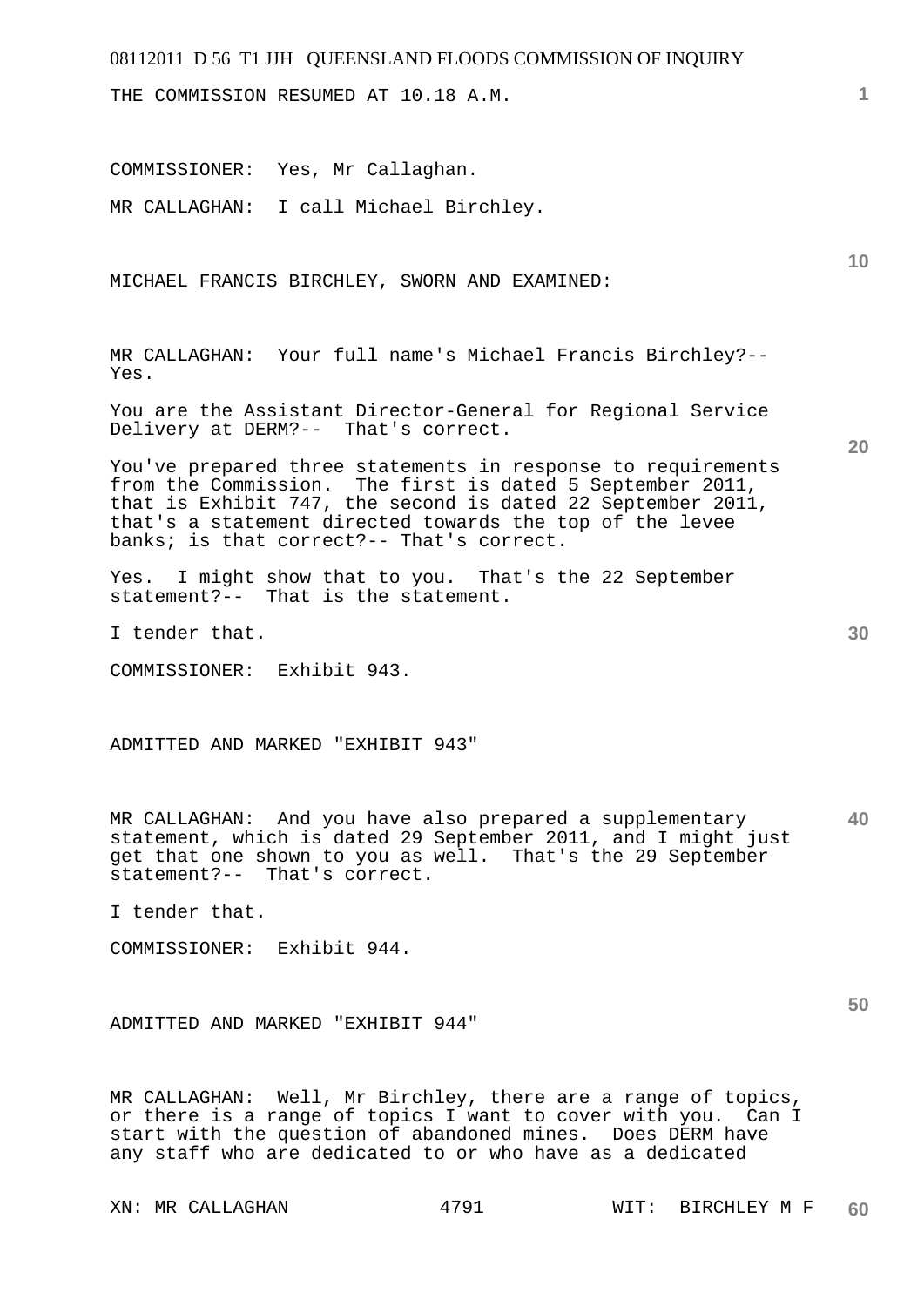concern the environmental impact of abandoned mines?-- No staff who are dedicated, however we have our regional service delivery staff involved in mining regulation and they're the staff who deal with abandoned mines.

Along with every other mining------?-- Mining regulation, that's correct.

Okay. Does DERM undertake any monitoring activities with respect to abandoned mines?-- We have abandoned mines throughout the State where we've been involved with DEEDI in respect of particular issues. Mount Oxide is one of those and Mount Morgan near Rockhampton.

Are there any others?-- Other mines may well be involved in our regulation or our oversight but those are the two most significant mines in recent times.

Right. So - well, is any part of DERM's budget set aside for the abandoned mine issue?-- Not specifically but through the mining regulation elements. So through our north region people, Mr Rob Lawrence, who is our regional manager there, has staff who visit and undertake work in relation to Mount Oxide Mine.

And is just wrapped up with the regulation of mines generally?-- Generally, that's correct.

Okay, thank you. Moving then to the topic of flood preparedness. The way that the system's currently set up doesn't really allow DERM to direct how onsite water - water on a mine site should be managed; is that so?-- Are you speaking in respect of abandoned mines, just to clarify-----

No, I'm broadening the inquiry at this stage. Really the power that DERM has is in - relates to the limits of water discharge?-- DERM has and through its environmental authorities places conditions on mine water management generally with respect to mine sites.

So what can you direct in terms of the way water is managed on site?-- Well, for instance, in the case of dams on site, there are regulations relating to the construction and also the water levels in those dams. For instance, there's a requirement for dams on mine sites to have a certain dry storage allowance at the 1st of November each year as we enter the wet season, and, for instance, that's one element that is a regulation or an example of a regulation relating to onsite water management.

Okay. We had some evidence from Mr Cordingley yesterday, who talked about the design storage allowance for dams. I think well, he said that the requirement was for a one in 20 year wet season, I think that was generally, or for a significant hazard dam - sorry, a one in 20 wet season for a significant hazard dam and one in a hundred for a high hazard dam, does that-----?-- Those - I'm not specifically involved in absolute detail of those conditions and specifications for

**10** 

**1**

**30** 

**20**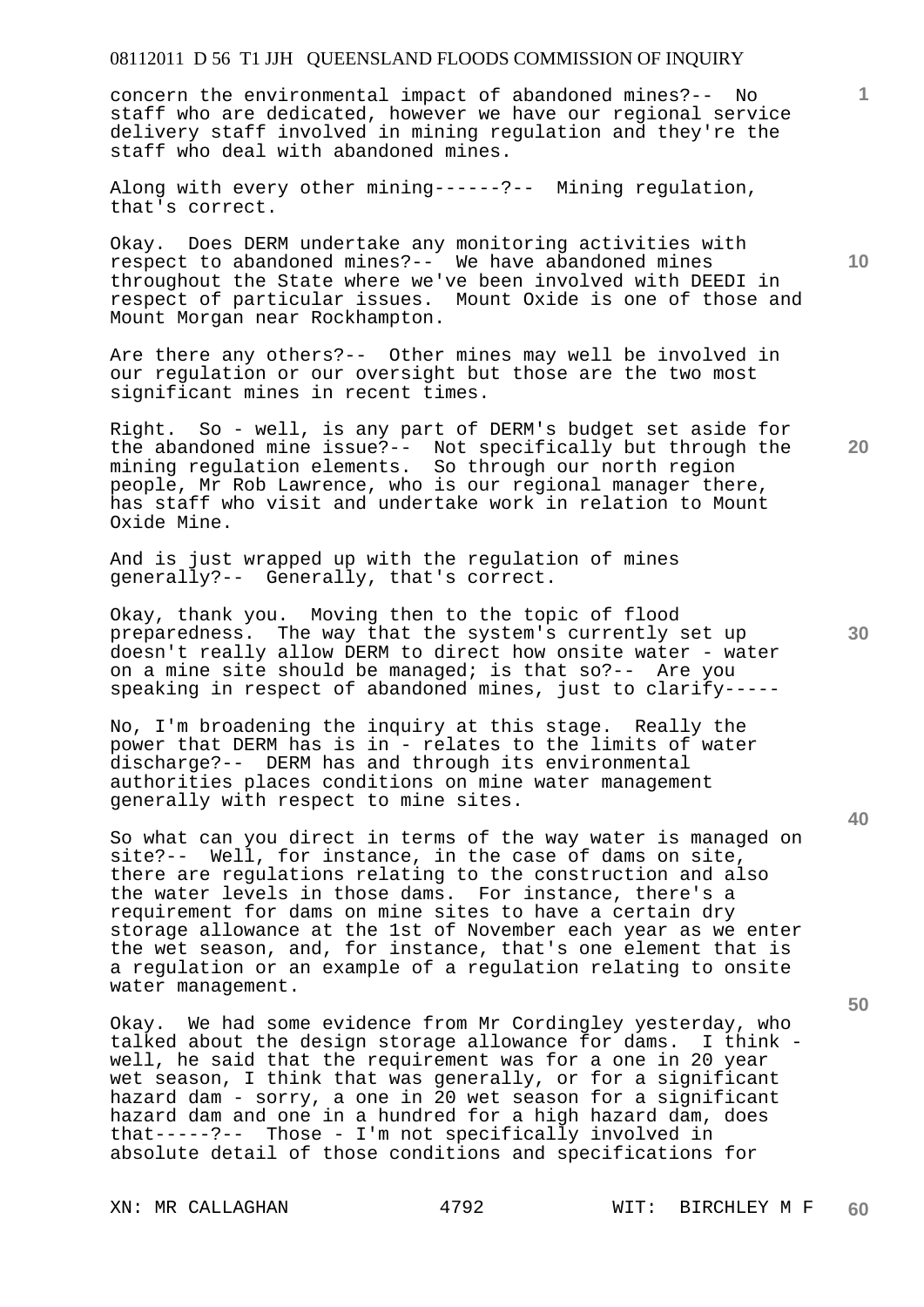dams, however those may well be figures that apply.

All right. What other powers does DERM have in terms of what you can actually direct mines to do with water on site as opposed to if it's regulating it leaving the site?-- The well, in addition to the regulated dams it would come down to, I suppose, issues associated with the plan of operations required of a site in terms of their management of the site and how water is managed through that. It's not a matter where I personally get involved in the absolute detail, so beyond that general advice and in relation to regulated dams I couldn't offer a lot further advice.

All right. Well, let's move to the concept of water leaving the site and we've heard a fair bit already about the TEP process. We've heard that DERM received, I think, over a hundred applications for these programs in the last wet season. You say that - in your statement, paragraphs 40 and 42, that TEPs are assessed by DERM in accordance with the Environmental Protection Act, the EPA?-- That's right.

And that DERM's role is to assess the draft TEP against the requirements of the EPA. Now, I just wanted to examine that process a little. Can I start with section 330 of the EPA itself, and I understand that you're not a lawyer?-- No, that's correct.

I promise I won't bog down on this but there is one aspect of this section that I did want to flag, at least, for consideration. A TEP must do one of the things listed in either (a), (b) or (c) of section 330?-- Correct.

Agree with that?-- Yes.

And if it's approved under (a) - if (a) is the basis for the TEP then it must reduce environmental harm caused by the activity?-- Yes.

Well, would it be fair to say that one way you might describe the activity referred to in section 330 is pumping water out of mine pits into a river, however so described, is that that's the activity?-- Could be, yeah. Reducing the volume of water on site in a mine.

However described it involves getting water-----?-- Discharge-----

-----from the mine into the river?-- Yes.

But if that's the case the TEP doesn't actually reduce the harm caused by removing the water from the mine into the river, does it?-- It may depending on the provisions under section 330 that apply. So, for instance, in a situation where we may have had a regulated dam with water on site, which is part of the total water storage, and that regulated dam is reaching a very high level and therefore we needed to address that issue, that's a situation where with respect of onsite water management a TEP could be applied.

**10** 

**1**

**40**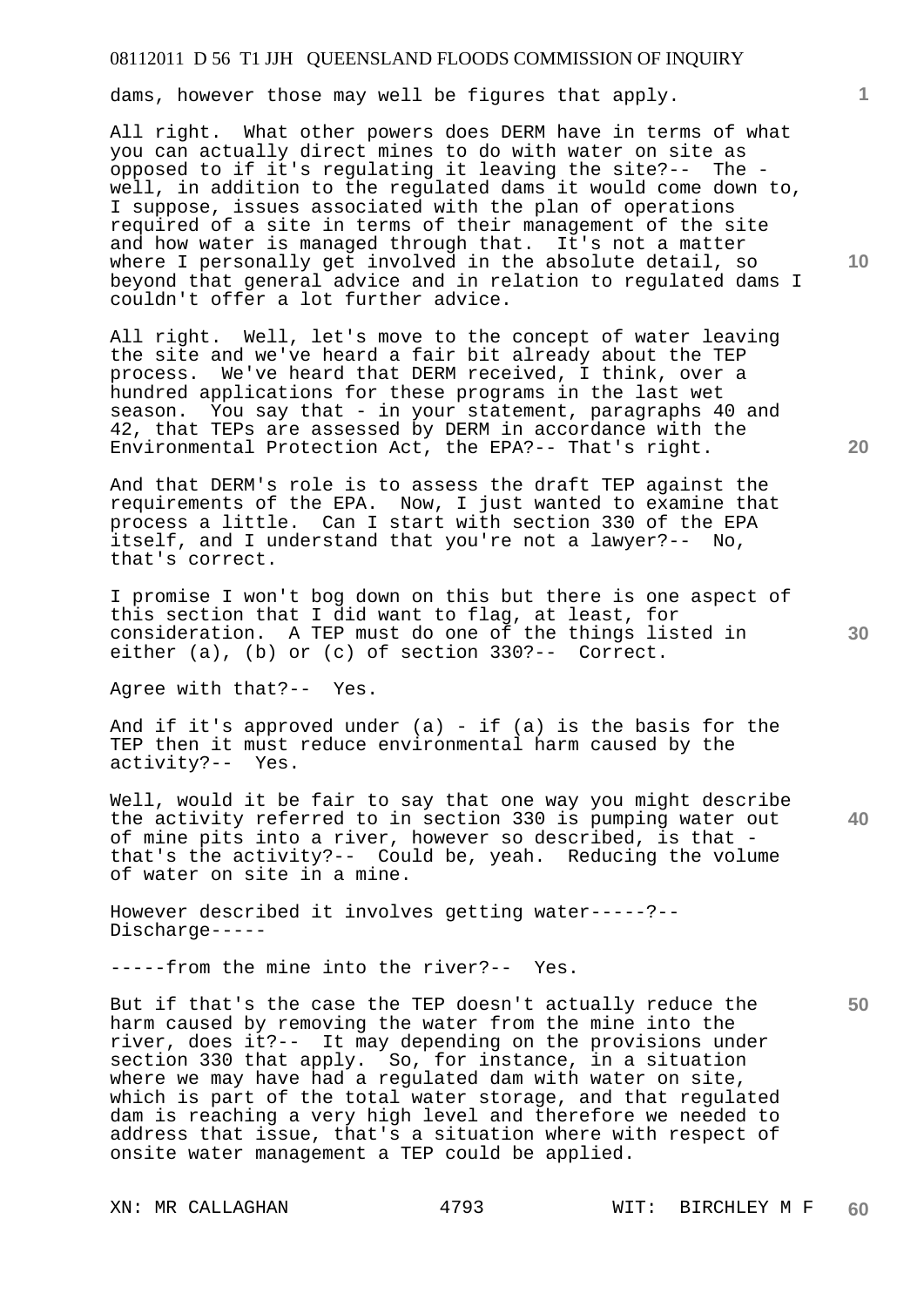Yes, and I can understand that greater environmental harm might occur if you didn't do it-----?-- Yes.

 $---$ -but its - the activity itself wouldn't - of pumping the water into the river wouldn't actually reduce the environmental harm done by the activity?-- And I may not be understanding the nuance of your question here but I - so the actual act of reducing the risk of the water coming out of a regulated dam that could have an impact in a more controlled  $way---$ 

Mmm?-- -----could actually have the effect of mitigating the potential-----

Yeah?-- -----impact on the river.

Yeah. And that's really what it's all about, isn't it, it's reducing the potential for greater environmental harm from something happening if you don't to do the activity-----?-- That's correct, from an uncontrolled type situation.

Yeah. Okay, thanks. Now, section 338 of the Act lists the criteria to be taken into account in deciding whether to approve a draft TEP, and it includes relevant regulations and the standard criteria?-- Yes.

And the EPA requires the standard criteria to be considered before making any decision under the Act?-- Yes.

And that includes a decision about a TEP?-- That's correct.

And the standard criteria you've annexed as MFB-02-06. We have those on the screen now. They're all fairly - obviously relevant but general considerations?-- Yes.

They - there's no guidance given, or is there, as to the extent to which any particular consideration should influence the outcome?-- In terms of weightage on respect of the criteria?

Yeah?-- No, all matters essentially are relevant to the decision.

I accept that. They're all relevant?-- Mmm.

**50**  When I'm interested in, I suppose, is how the balancing process is done. For example, how you would balance the character resilience and values of the receiving environment referred to in (e) against the financial implications in (h). I mean-----?-- Sorry, could I just go back to (e), apologies?

**10** 

**1**

**30** 

**20**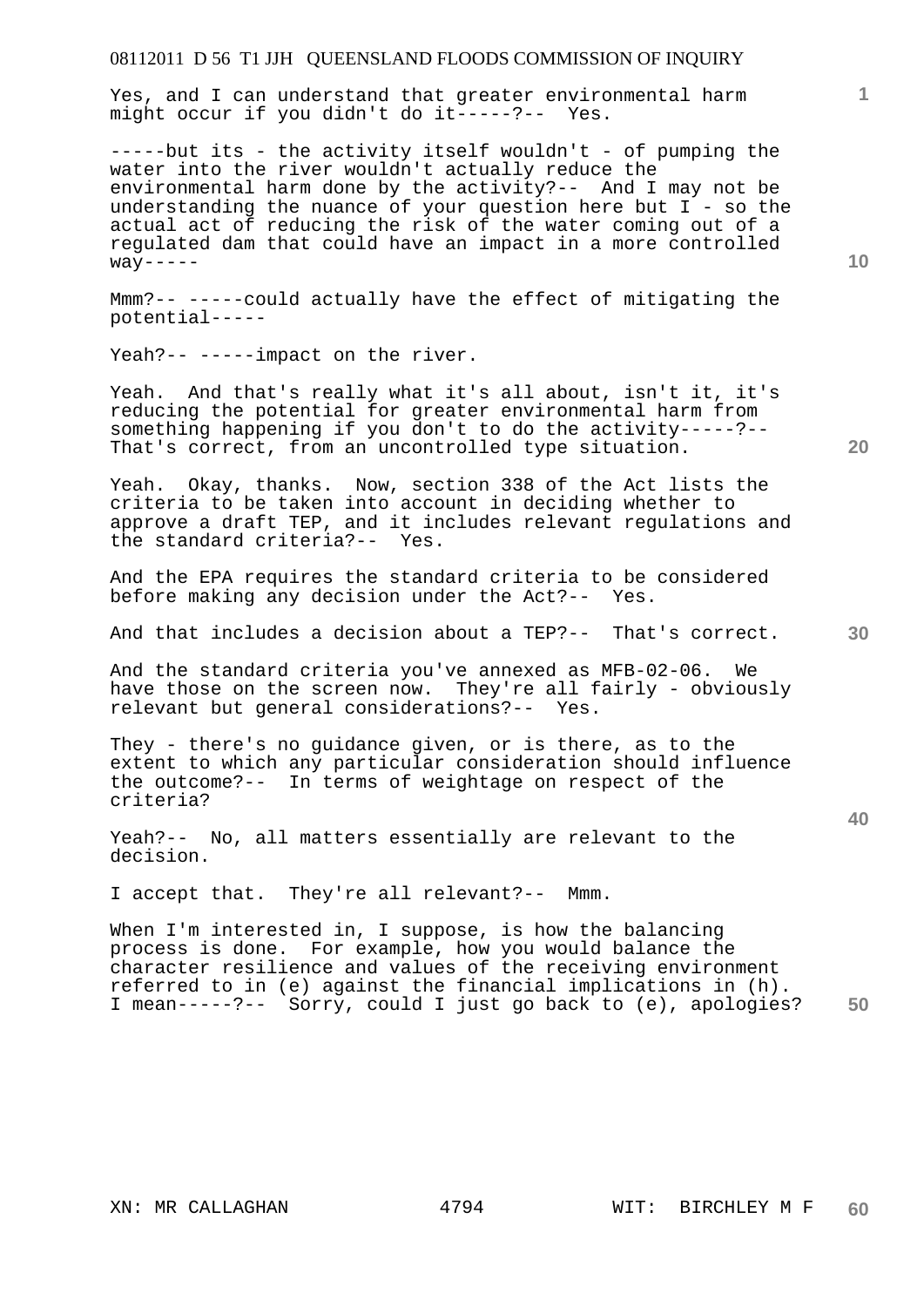You could pick any others I suppose, but I just choose those two?-- Yes. Certainly.

How does one do that? Is there a process?-- It is a matter for the authorised officer undertaking the decision at the time in terms of balancing up the range of criteria both in the standard criteria in the provisions contained in the regulations. So it falls to the authorised officer with the delegation to make that decision. Obviously there are challenges for any administrative decision-maker in weighing up those respective criteria in reaching that balanced decision, and so they have to apply that in their decision-making process at the time.

Well, it would be fair to say, though, those criteria themselves don't provide much in the way of guidance about how that is to be done?-- Not in and of themselves, that's correct.

**20**  Okay. The Environmental Protection Regulation also stipulates requirements for decisions, and you have attached the relevant parts of them as MFB-02-07 and I think we have got those there. Section 51 has another list of relevant considerations?-- Yes.

A list of things DERM should consider imposing conditions about. If we go down to section 55 that deals with the release of water onto land?-- Yes, and there is another provision, I forget the exact reference, it might be 54, about release of water to watercourses.

Okay. Is that the one, 56?-- Release of water - that's right, to surface water.

Okay. Again, though, it would be fair to say, wouldn't it, that the regulation doesn't deal with the process of how a decision should be made. It sets out relevant considerations but there is no process prescribed for balancing them all up?-- That's correct. It falls to the administrative decision-maker or authorised officer in each case.

Again, there are also criteria set out in the Environmental Protection Regulation which must be considered by the DERM officer who assesses a TEP, and you have set those out in your statement, I think, didn't you, at paragraph 52?-- That's correct. There is a range of matters that all relevant decisions under Chapter 7 and the parts of the Environmental Protection Act are subject to, and these apply.

Once again, there is no real assistance given by the legislation as to which considerations are important, which ones you should primarily have regard to, or how the balancing act should be completed?-- That's correct, and one of the issues or one of the matters that we take - we provide to staff is training in relevant matters, administrative decision-making, the consideration of those various matters, but the Act and the regulations of itself only set out those matters for consideration.

**10** 

**1**

**30** 

**40**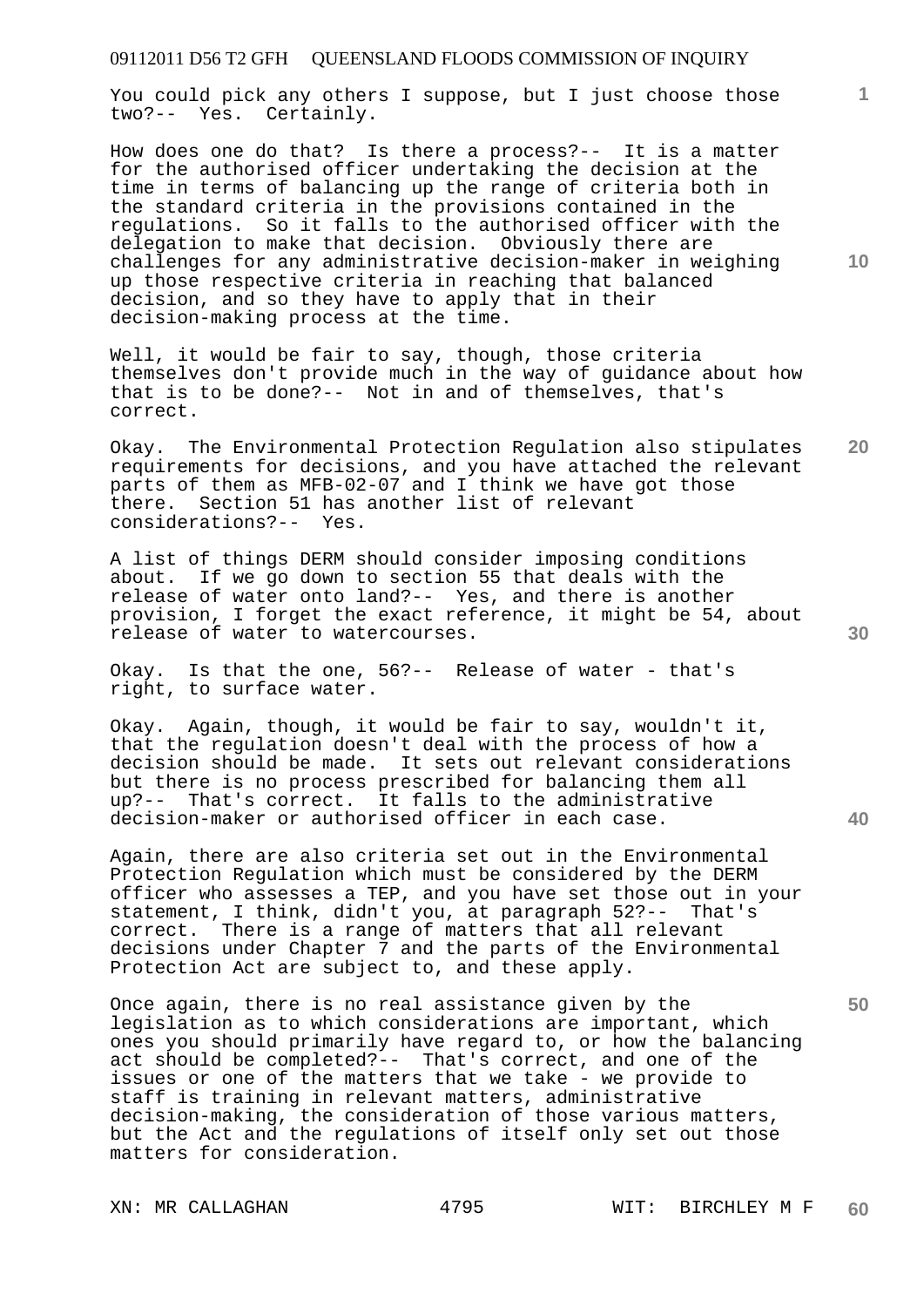And I was going to then move onto the guidance that you do give to DERM officers. You say there is training. Is that a formalised process?-- There is a training programme and training provided to staff throughout our Department in relation to matters such as administrative decision-making under statute. So training programmes are run out to seek to ensure that people do have the skills developed in those areas.

Specifically in this context, though, I mean you have helpfully attached a guideline for assessing draft TEPs - I think that is MFB-04-02?-- That's right.

Is that the basis for the training that you give to staff in this particular area?-- It is one of the terms, but again we have had training provided to our regional service delivery staff in my division in terms of, your know, administrative decision-making more broadly, and relevant matters for consideration on how decisions are to be made.

I may have missed it, Mr Birchley. Is the syllabus or the basis of that sort of training part of any of the materials that we have yet; do you know?-- No, just a general comment now that I would have provided through - in terms of how we undertake those - the skilling of staff.

We would probably be interested to know exactly the sort of training that the DERM staff get and the guideline we understand would be the basis for it, but if there was some other material in the terms of a programme?-- Training programmes.

A programme that you could supply to us on this topic?-- I would be happy to provide that.

That might be helpful. Because again that guideline again sets out the criteria to be taken into account and the steps to be undertaken, but would you agree there is no overall test to be applied or no direction as to how the balancing exercise is to be undertaken in that guideline?-- Not - it just sets out some general provisions, that's right.

And it does say that, I think, the officer has to be satisfied that the draft meets the requirements of the Act. As we have seen there are a lot of requirements in the Act?-- Yes.

All right. I might get that guideline back up, if we can. Go to page 6. Do you see (c), "prevention and mineralization of environmental harm"?-- Yes.

It says there that the draft TEP must state how any environmental harm that may be caused by the activity would be prevented or minimised. I suppose my question is how that can sensibly be addressed - how that can sensibly be addressed without some sort of reference point as to what level of harm is considered acceptable. If you accept there might be some harm, if there is an acceptable level then it is easy enough

**10** 

**1**

**30** 

**40**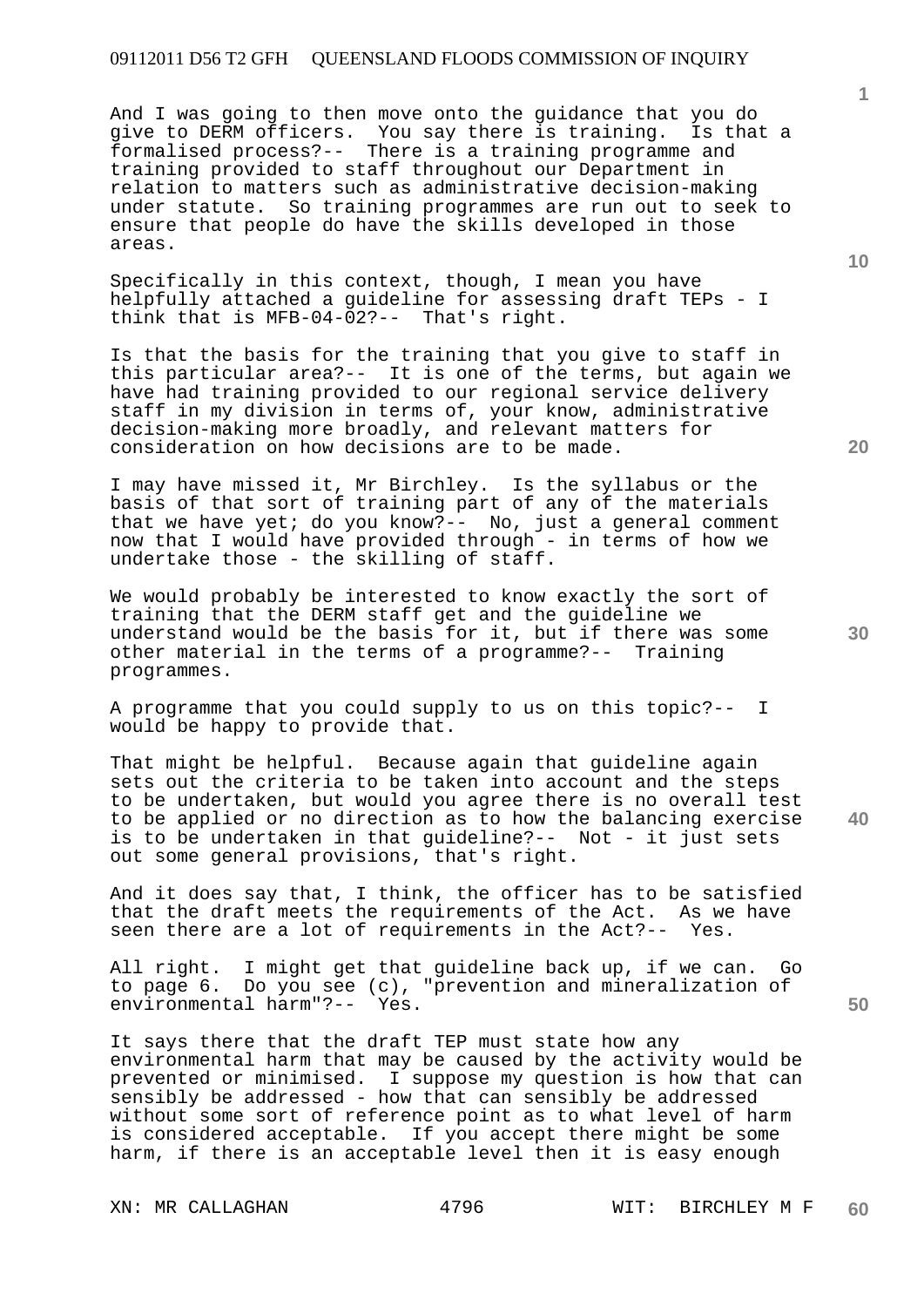to see how that might be balanced, but do you have a comment in response to that proposition?-- Yes. In assessing TEPs one of the key parts of the assessment process by our regional staff is referral of those down through to our science staff who have expertise, and being provided with advice in relation to any potential impact that that may have on instream ecology, for instance. So that is one element of how we would undertake that assessment of environmental harm.

Can I take you to pages 7 and 8, and I identified these issues with Mr Brier yesterday. The standard criteria also require the officer to consider whether the decision has effectively integrated long and short term economic, environmental, social and equity considerations. I will pose to you the same question in effect that I posed to him, which is how is a DERM officer equipped to assess things like economic considerations? Is there required qualifications or training in economics?-- I will admit it is challenging for an officer to undertake those sort of evaluations. The sort of matters that potentially we may look at are things such as the impact of the situation upon the operation of the particular enterprise. We would also look in terms of matters such as equity probably at impacts downstream for other people dependent on the users of the environment. So we would look at those sorts of matters; would a discharge potentially affect a downstream landholder and the like. So they are the sort of matters, but they are - I agree that they are challenging matters.

Potentially very complicated involving the need for considerable expertise in a variety of subjects?-- Yes, depending on the circumstances of the particular decision and how it relates to those criteria.

Yes. Particularly, I would suggest, if you are looking at economic impacts?-- Yes.

If we could go back to section 330. I will just get that up. Would you agree as a general proposition that what was being done by DERM over the wet season just passed in the granting of TEPs, what the officers were trying to do was to ensure that environmental harm was minimised as much as possible whilst allowing the mines to continue production or continue to go about their business as much as that was possible?-- To ensure there was no unacceptable levels of environmental harm.

Yes?-- Yes.

**50**  Okay. But were they not balancing that against the needs of the mines to do what they were doing?-- Yes, in terms of the previous matters that we discussed about onsite mine water management, the potential issues on site with water and with regulated dams. It is balancing those factors.

As we have discussed, complicated economic, social issues?-- Included in the range of matters they had to consider, that's correct.

**30** 

**40** 

**20** 

**10**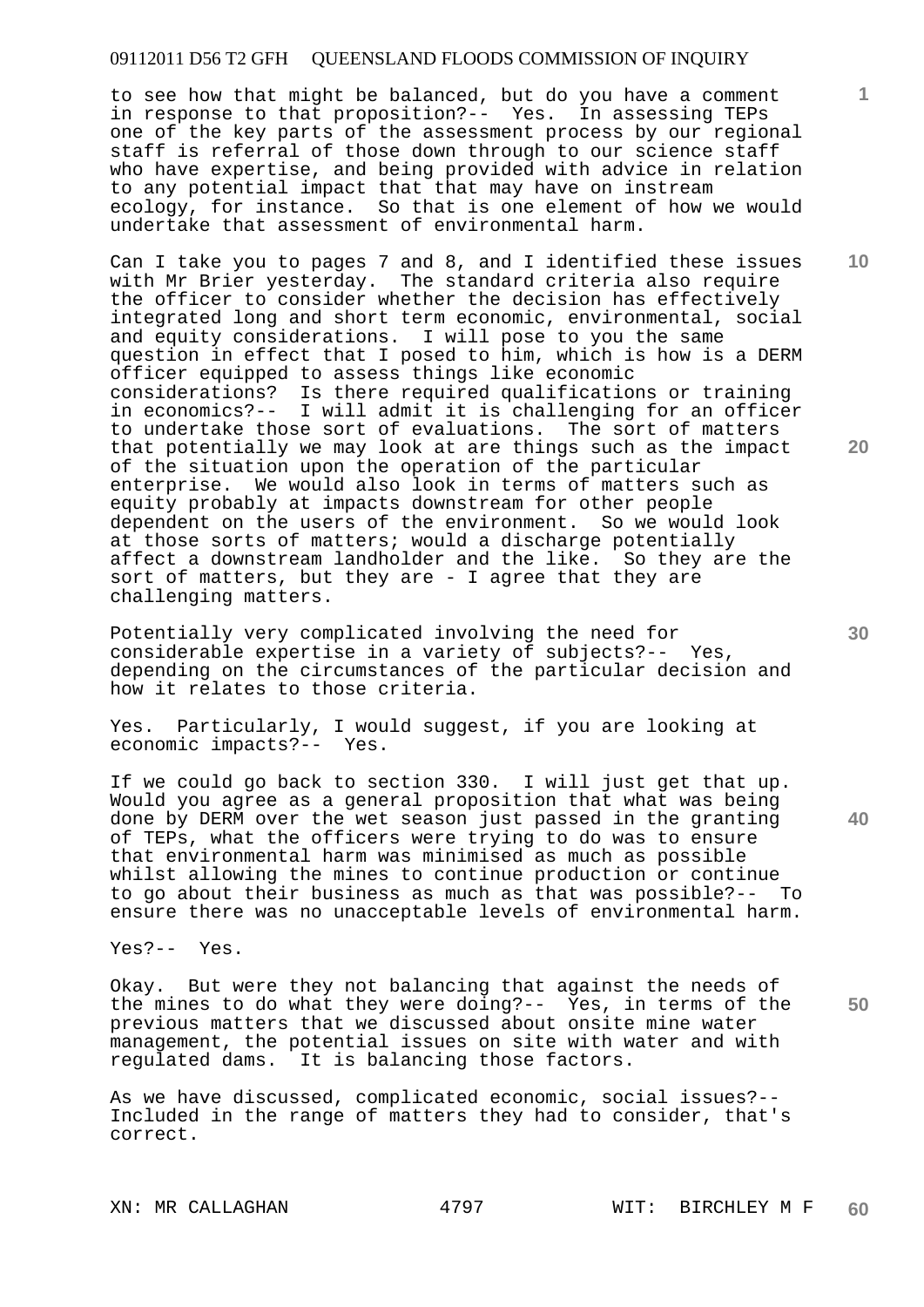Yes. There is no real reference to those sorts of matters in section 330 though, is there?-- The matters involved in making decisions on transitional environmental programmes or any other matters under Chapter 7 are subject to those other matters in regulation, however nothing specifically in this section.

It would be desirable, would you agree, for some perhaps greater assistance to be given by the legislation on this area, for the balancing act to be addressed specifically?-- I am probably, you know, not in a position to provide informed comment on that issue. Certainly there are - I would say there are a number of relevant matters for consideration that are contained in the regulation rather than in the statute, if that is the matter you are referring to, and that - so there may be a case that some of the matters contained in regulation could be reflected in the legislation rather than in the regulation.

Okay. We will move to the topic of environmental authorities. The Fitzroy model conditions have been amended through the course of 2011; is that correct?-- That's correct.

And the revised model conditions are in annexure MFB06-24(b); is that correct? Well, they are in your statement, anyway. Do you accept that?-- Yes. Yes.

And within that annexure if you go to page 7 and look at table 4, which I suggest is the crux of the thing. You are familiar with this?-- I am not familiar with the detail of the model conditions in absolute detail.

Familiar with the concept, though?-- The concept of model conditions.

How it is proposed to work?-- In general terms.

In general terms? That is all I am asking you about. In general terms is there going to be an ongoing requirement for companies to provide data to justify the use of the table by proving releases in accordance with it won't adversely affect the environment?-- There will be a monitoring requirement on a company still to provide information and data back to the Department as per the environmental authority conditions.

What is going to be the situation for more recently established companies which might not have sufficient data to establish that there is no adverse impact?-- Probably not in a knowledge of the detail of the mechanism of the operation of that matter. That would be something more for Mr Brier, who I think appeared yesterday, would be familiar with.

Okay. Can I take you to MFB06-22? We might have trouble opening that. We might be able to get a copy of it. It's all right. I will take you to a different topic, and that is relating to emergency directions. You are aware of the emergency direction powers under 467 and 468 of the EPA?-- Yes.

**10** 

**1**

**20** 

**40**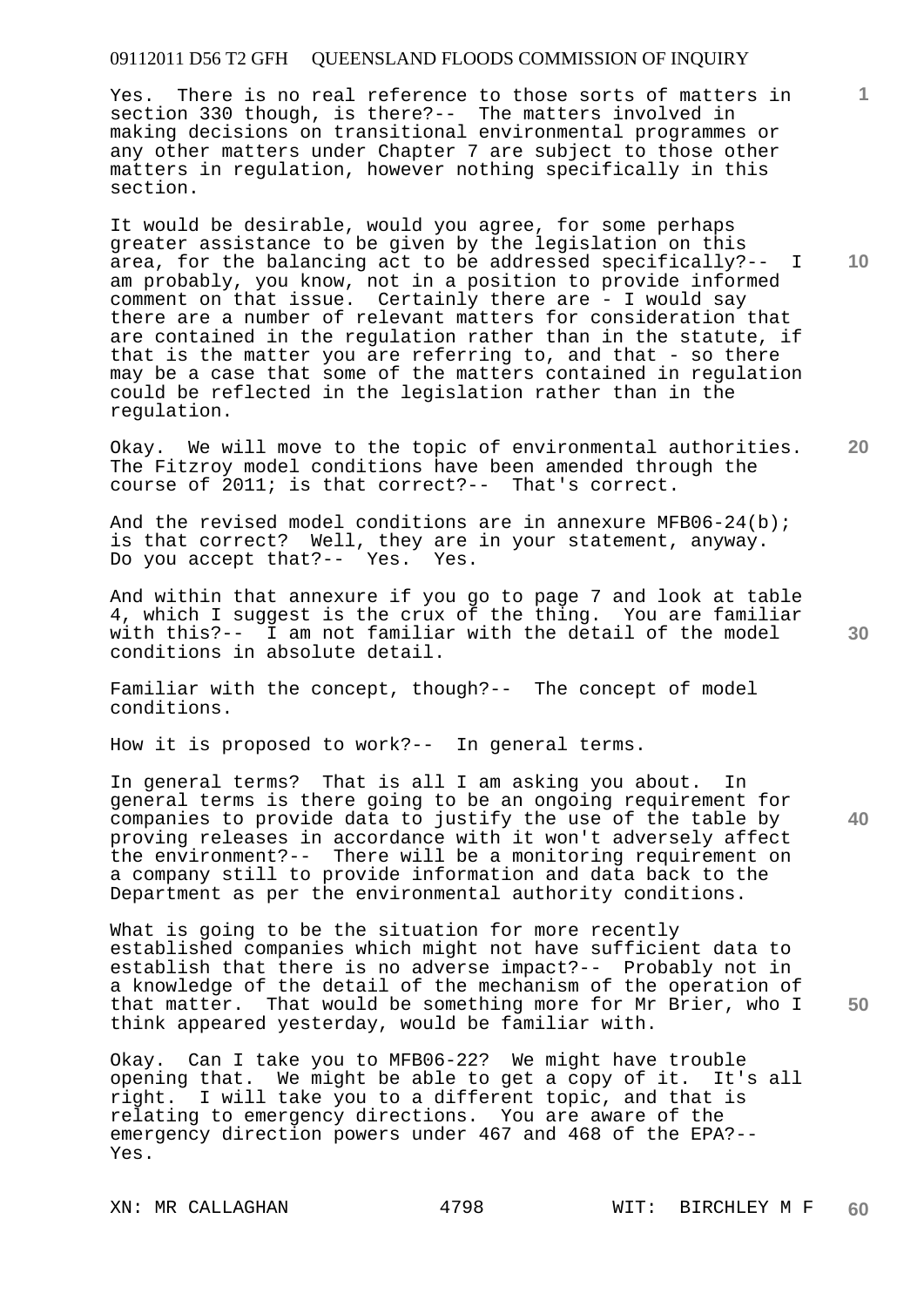Have you had drawn to your attention a statement by Mr Michael Roche, the Chief Executive of the Queensland Resources Council?-- Yes, though I haven't had the opportunity to review the statement in full.

Alright. Are you aware that he says that - it might be better if we show it to you actually, so that you can see the context. Can I take you to paragraph 33 of Mr Roche's statement. Have you had a chance to have a look at that?-- No, I will just read through it. Yes, I have had a chance.

Okay. You can see from the context there we are concerned with things happening on 19 January and Mr Roche is recorded as saying that he thought DERM was about to reach the limit of its experience and comfort and had reached the point where it would need Ministerial or political support to move into a new territory. I suppose I just invite any response from you on that?-- I can only note the comments by Mr Roche, and DERM determined that it would continue to apply the TEP process which it saw as appropriate and effective in trying - seeking to address the issue.

Okay. Can I take you to paragraph 40 of that statement. Mr Roche records that the Directors-General of DEEDI, DERM and the Department of Premier & Cabinet oppose the use of emergency directions to deal with flooding situations at mines. Are you aware of any such statement being made by Mr Bradley?-- In terms of a public statement or?

Well, no, a statement being made at a meeting of this kind?-- I was party to conversations during January 2011 in relation to the issues raised by Mr Roche internally in the Department as Acting Assistant Director-General and his view that the government should - the Department should apply section 468 to allow a more general release.

Yes?-- Yes, so I am aware of those matters.

Was there any internal direction not to use the emergency direction power to deal with flooding at mine sites?-- No, there was internal discussion about the issue and the matters raised by Mr Roche, but the view and consensus around that was that in terms of the application of section 468, even in considering the elements there of necessary and reasonable and no alternative, we determined that the TEP process was an appropriate process still. We determined - our view was that should there - if there had been a view that it was an emergency, and just making that assumption for the moment, we still would have needed to apply an assessment process pretty much the same as what we were applying with the TEP process in terms of authorising discharges, and so we didn't believe that the application of section 468 was relevant in the case. However, in any event we believed that the type of assessment process and release arrangements that we were sanctioning through the TEPs would be similar to that which would apply in any case should section 468 be applied.

**30** 

**40** 

**50** 

**20** 

**10**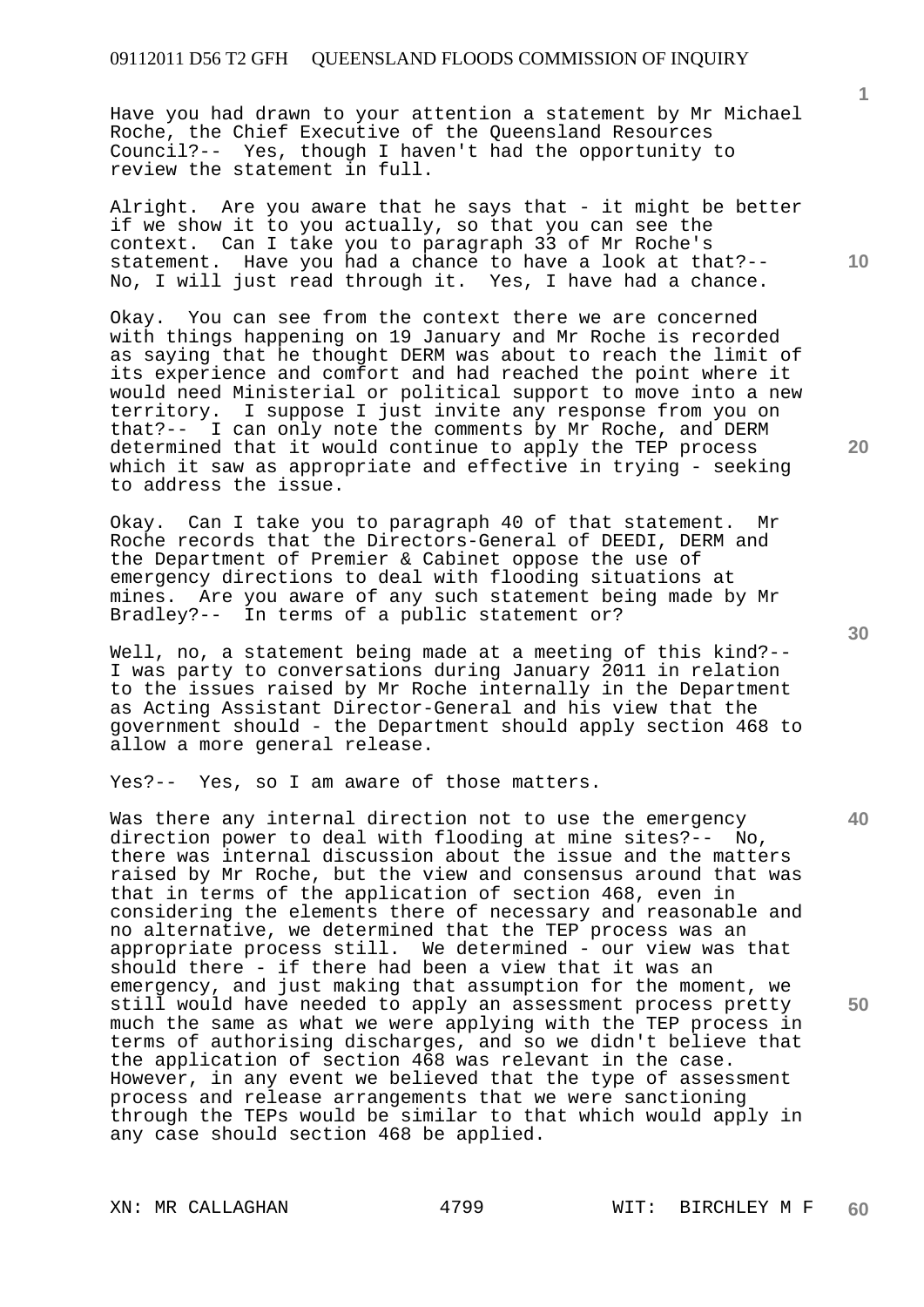That's a short summary of the consensus opinion at DERM during that period; is that fair?-- Yes, that's correct.

What scope then does that leave for the emergency direction power? In what sort of circumstances would it be used?-- Probably in situations where we were faced with a very difficult tradeoff with a very short timeframe, a limited timeframe. So, for instance, in relation to a mine site if we had a dam, a regulated dam containing a contaminant and we were faced with advice from the company that there was an imminent risk of failure of that dam because of the level, then we may authorise and sanction the use of - through the use of the emergency powers, a release of a contaminant from that dam, to avoid a catastrophic failure situation where it is the better of two evils, the tradeoff between the two.

We will move then to the topic of monitoring the effects of releases of water from dams and you have addressed that in your statement I think in paragraphs 112 to 122. What I am interested in here is this general proposition, that as you pointed out environmental authorities require holders to monitor water quality upstream and downstream of their operations?-- Yes.

What I am interested in is whether anyone monitors the monitoring, if you know what I mean, or is it entirely a self-assessment regime where you rely on the good faith of the companies?-- My understanding is that we require the monitoring results at least in respect to some data to be ensure it is provided by accredited laboratories. So there is an accreditation of the information that is being provided that underpins the certainty around that.

That might vouch for the quality of the information that you do get, but how do you ensure that you are getting all the information?-- Okay. So the - in the environmental authorities there is a monitoring requirement and for provision of monitoring information by companies in respect of certain parameters in the environmental authorities.

Yes?-- So the companies have to provide that monitoring information back to the Department.

And how do you make sure that they are doing it? I accept that they are meant to?-- That's a role for our regional officers to be following up and ensuring that appropriate information and data, monitoring data is provided back.

Is there some what I would call audit process, random testing or anything like that?-- It is essentially part of the ongoing operational role of the regional officers to be monitoring the return of information from companies and reviewing it.

So that is just left to the discretion, if you like, of individual officers at different locations?-- The operational processes that we have in the region, yes.

**10** 

**1**

**20** 

**40** 

**50**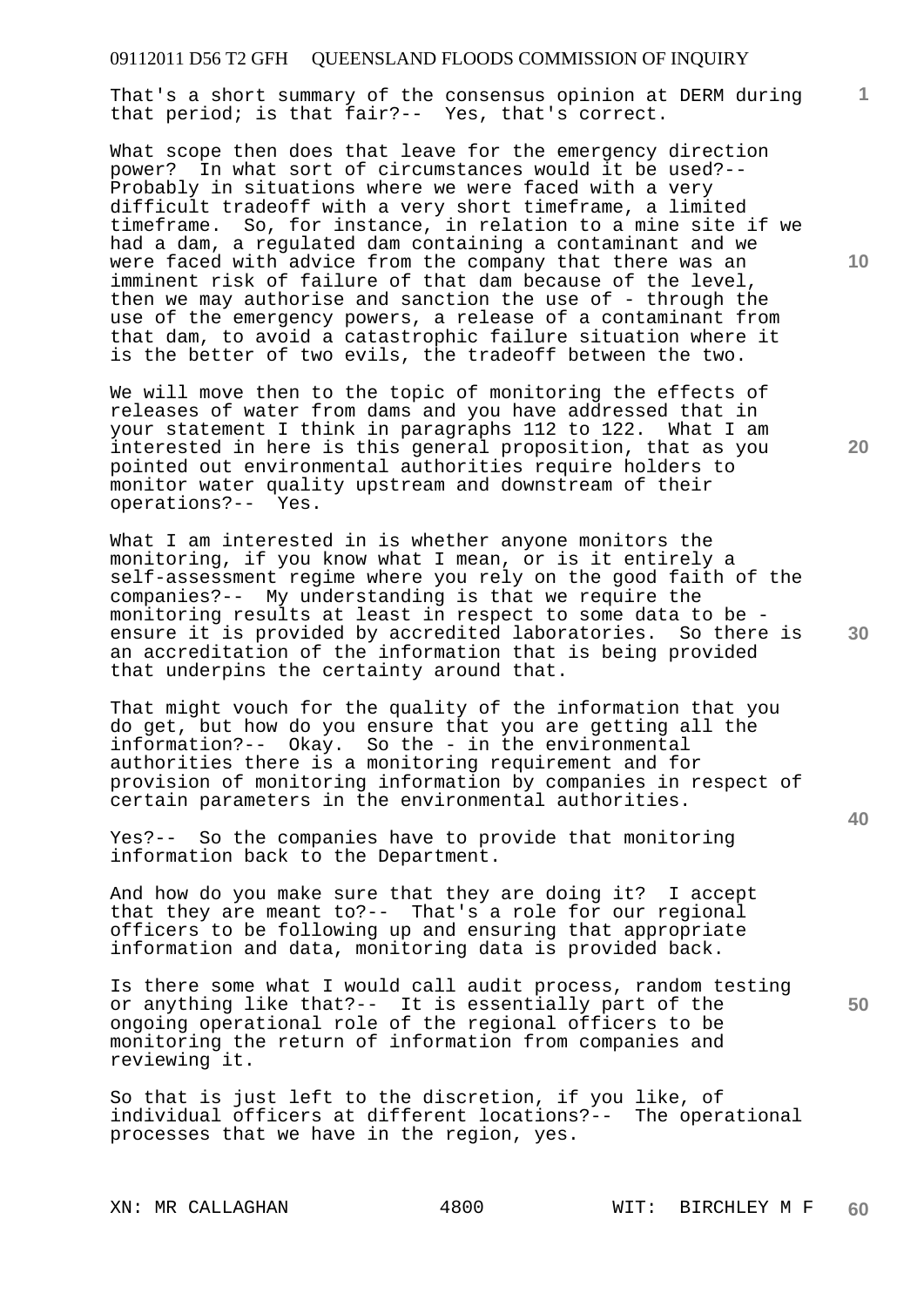Okay. Is the monitoring that we are talking about done by as a rule automatic gauges or manual tests, or both?-- A combination of those. We have a number of monitoring stations that provide information from DERM. In addition to that there is some other monitoring undertaken by departmental officers, but also monitoring by the companies in providing that information back to the Department.

There has been a requirement for - some environmental authorities have required some companies to install gauging stations; is that correct?-- That could be the case, yes.

And do they report automatically, or do they-----?-- I couldn't tell you that.

Alright. Paragraph 132, you say there that drinking water quality is measured against drinking water values in the Environmental Protection (Water) Policy 2009. Does DERM monitor compliance with those values?-- Sorry, could you repeat the question, please?

You say there at 132 that drinking water quality is measured against drinking water values?-- Yes.

Who monitors compliance with those values?-- So they would be through a combination of the monitoring programme I discussed before that the Department operates, but also taking into account information provided by the companies.

Okay. Can I take you then to paragraph 146 and we are concerned now with the effects of discharges from mines in the last wet season. You say there that there is an increased contribution of groundwater to watercourses in the Fitzroy Basin that has caused some high salinity. What is the basis for that proposition? What are the studies, if you like, that have been completed which lead you to say that?-- I would only outline the basis for that in general terms based on my conversation with our respective regional managers in the central west region, but it has been that the very extensive rainfall this year has significantly recharged the groundwater, and that it is essentially that groundwater that is now providing the base flows into the river system rather than flows due to rainfall. So that's the basis for that, as well as the fact that in the main and throughout the year discharges from mines of saline water have been reducing and have ceased, and so the water that is coming into the river is essentially that groundwater contribution to base flow in the rivers and streams.

So it is a matter of inference?-- No, there is officers in the regions who actually - there's groundwater people and experts and regional managers with expertise in that area who have formed those conclusions based on their knowledge.

Okay. That's as regards the first part, and the second part being that the discharges have ceased but the salinity hasn't?-- That's correct.

**20** 

**1**

**10** 

**30** 

**40**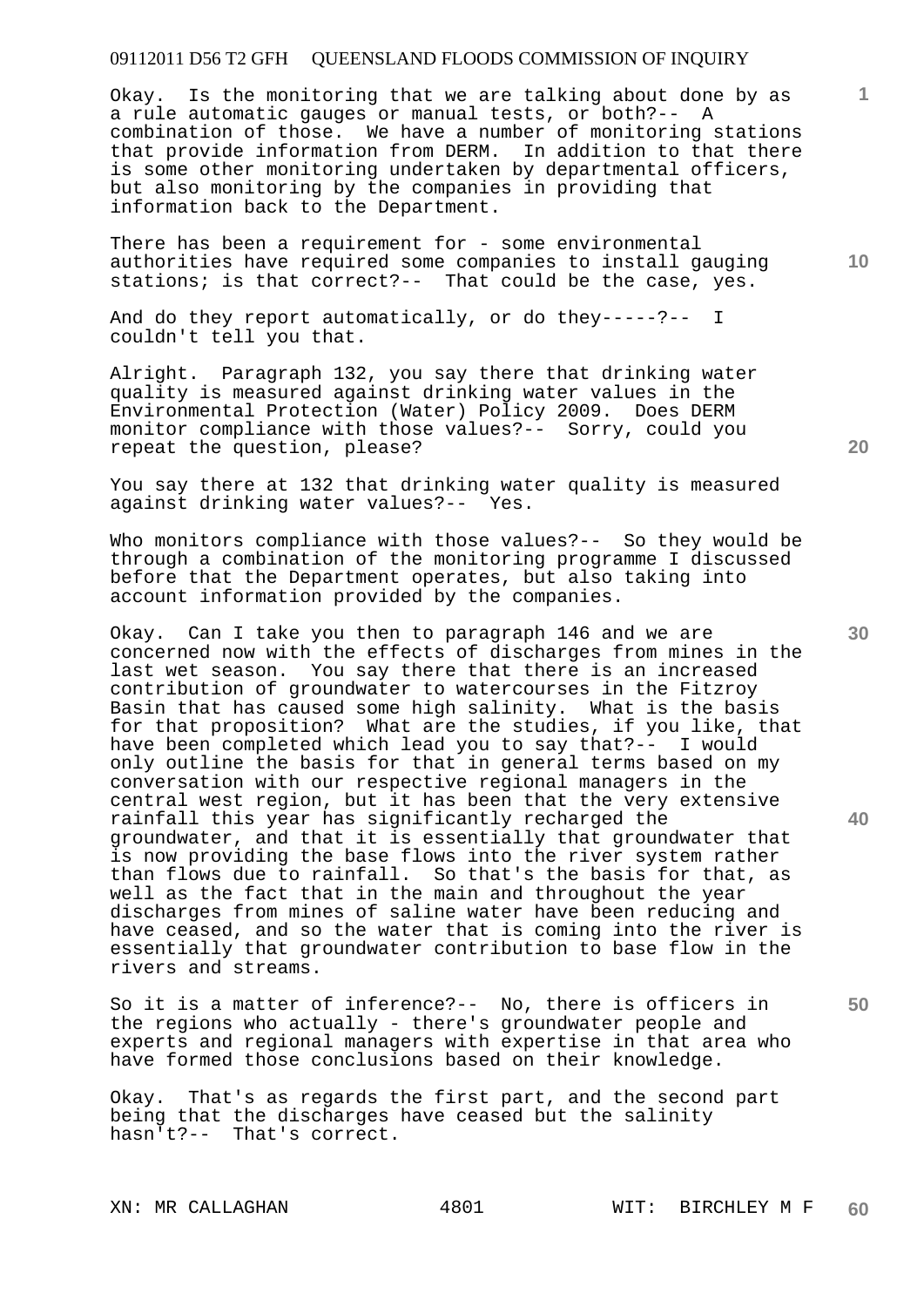That's it?-- That's correct.

Okay. In 147 you say that DERM does not believe that discharges from mine sites have contributed significantly to the current elevated electrical conductivity in the Fitzroy River system. Again, what is the basis for that belief? Is that specific study or is that consensus amongst those who know these things, or what?-- The advice for instance from my regional officers is that one of the tributaries where there's a very high salinity reading in the river, there is no significant mining operation at all that would lead to that or above that site, so it is a sound indication that it is the actual base flow from the groundwater that is causing that salinity rise.

**20** 

**10** 

**1**

**30**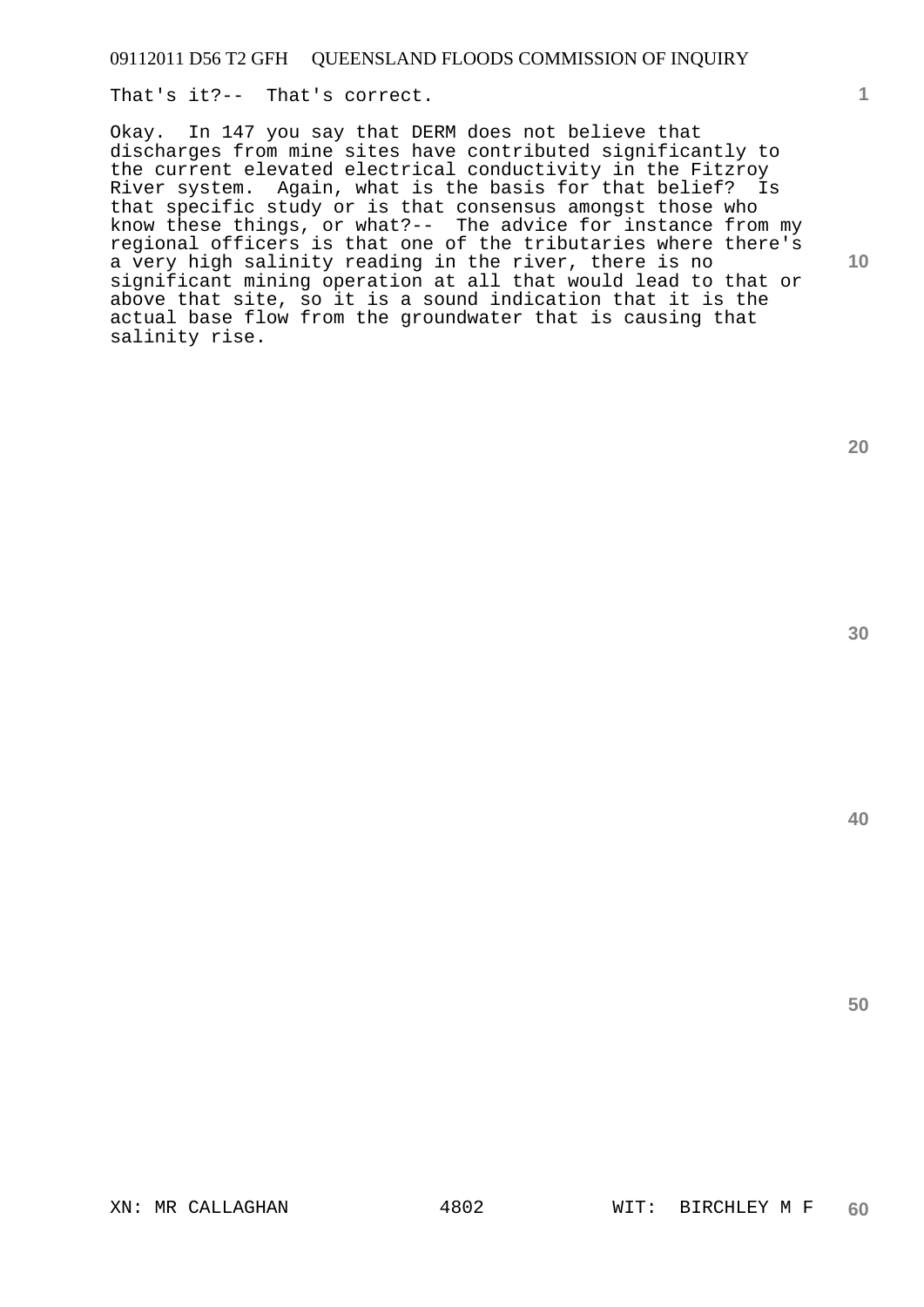All right. In terms of the salinity rise, in paragraph 148, you note that salinity in some areas has caused a difference in the taste of drinking water; is that correct?-- That's correct.

Is there action taken by DERM in this regard? Is there any plan to deal with it, or is anyone else dealing with it?-- There are matters of concern that have been raised and have been reported in the media with - through Rockhampton Water, and DERM has discussions and is involved in discussions with the relevant municipal authorities together with Queensland Health, and - but the - essentially the salinity as indicated previously is a natural occurring phenomenon at the present time, because mines aren't discharging, but there is certainly discussions that are held with those other parties.

Okay. And 149 you say there is no evidence to suggest that any plant or animal species has been adversely impacted by the increased salinity in waterways across the Fitzroy River system, and similarly in 152 you note that there's no evidence of mine water discharges having any adverse impact on the environment. Can you just outline for us the nature of the investigations undertaken which can determine or which have determined that there has been no adverse impact?-- It would be the advice based on the advice of our relevant officers involved in terms of their - their operations, our people across the department who have some involvement in those those matters. I'd have to refer to those officers in terms of the detailed advice that underpins that particular matter.

Okay. Would that be the subject of memos and reports and-----?-- Yeah, I'd have to, as I say, yeah, obtain that more detailed information on that from those officers.

We might be interested to see that if that's-----?--Certainly.

**40**  If that's okay. Just going back to paragraph 57, you say there - this is talking about the program undertaken in 2009, I think - is that right - to assess the effect of salinity on fish spawning and so on?-- Yes, I think that's the case.

But the sample volumes were too small to form a view about the effects of higher salinity. Do you know whether similar sorts of - or a similar paucity of evidence has been relevant to any of the conclusions that have been drawn about the effects of the last wet season?-- No, I'd have to seek advice similar to my previous comment there.

Okay. And is salinity the only issue that we're concerned about environmentally? I mean, we have heard some evidence that underground coal mines, for example, might - water which has been affected by underground coal mines might be affected by different sorts of considerations other than just salinity. Are any of those mines in the area that we're talking about that might have contributed other contaminants to the water system?-- There can be other trace elements and the like associated with that, but the main one that - of concern and

**10** 

**1**

**20**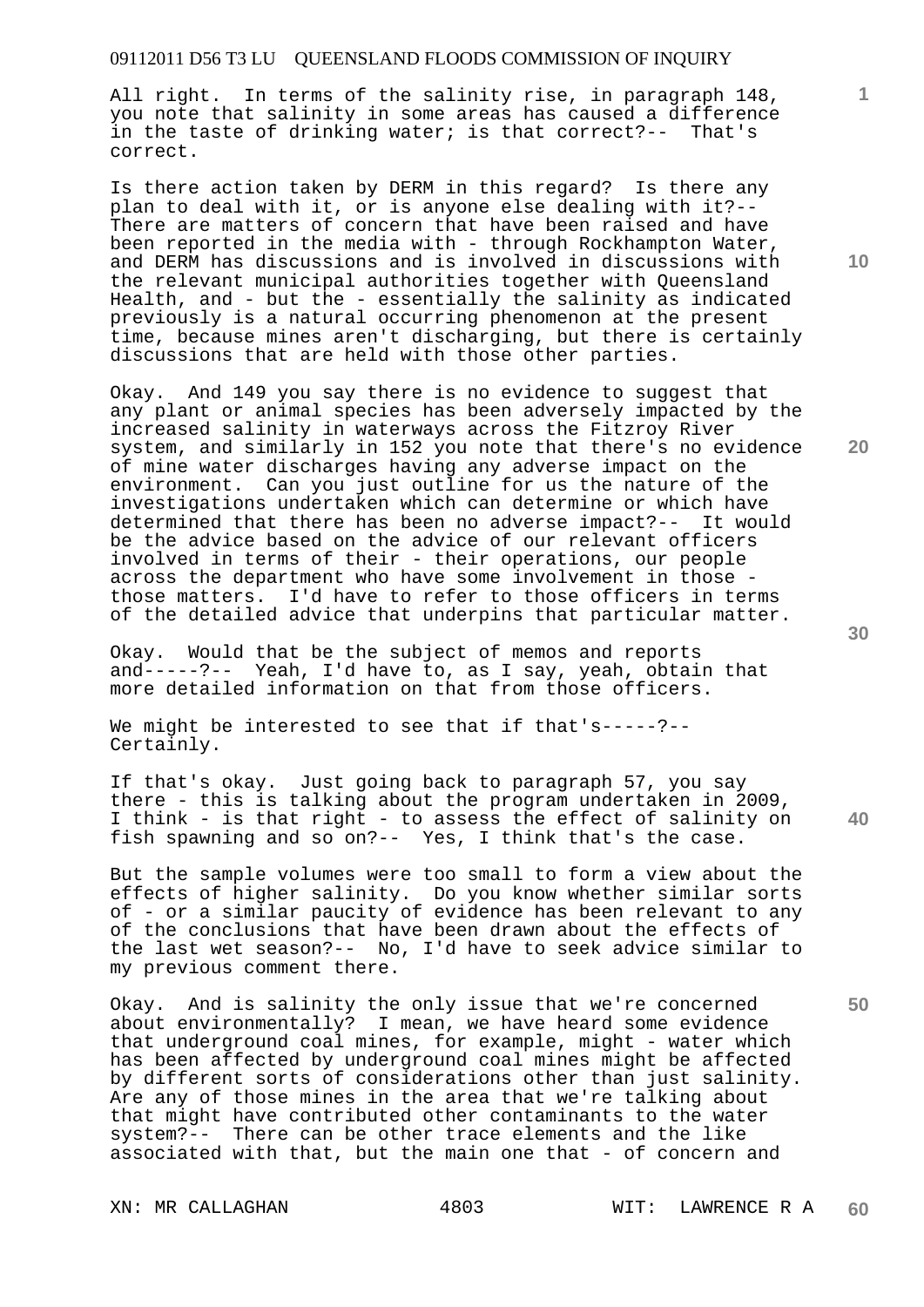the main matter that's been raised with me as the matter of concern by my officers has been the issue of salinity.

And we've seen in Mr Roche's statement he's made some observations about conversations that he had with the Minister about salinity, but is the problem with salinity just on fish in the river and on drinking water from the river, or does it extend beyond the estuary? For example, are there concerns about excessive salinity affecting sea grass, dugong, that sort of thing?-- Not to the best of my knowledge, but it's not a matter that I'm an expert on in terms of impacts of salinity on sea grass.

Okay?-- I'd probably have to defer to another more expert officer in relation to that, but certainly the issue of salinity in stream in the environments of the Fitzroy here and reaching levels where it can have toxicity or impacts on fish and macroinvertebrates and other, you know, ecological values-----

Yes?-- -----has been the main concern.

Yes. Just excuse me for a moment. Yes, I'd better tender the statement of Mr Roche.

COMMISSIONER: Exhibit 945.

ADMITTED AND MARKED "EXHIBIT 945"

COMMISSIONER: Have you got a division that looks after the biological consequences of release of mine water?-- Madam Commissioner, what we have is a sciences division, and the sciences division is the one that provides us with that technical advice as we make decisions and on these issues such as what is, you know, an acceptable level of - of salinity that can be released into the environment.

How big is it?-- It's got several hundred people. My last recollection, in the order of three to four hundred people.

And within there is there a subset of biologists or-----?-- Yes, there are, and aquatic toxicologists and people of that expertise. So in the case of these TEP decisions, I think nearly all of them would have been referred down to our senior scientist, Dr Ian Ramsey, and his group for advice as part of the decision-making process.

Thank you. Did I give that exhibit a number? I am not sure. 945 anyway.

MR CALLAGHAN: I understand we can go back to MFB06-22. And on the first page there, next to the heading "Model Conditions and Extraordinary Events" - just down a bit, I think - yes, in the margin you have got "Model Conditions and Extraordinary

**30** 

**20** 

**50** 

**10**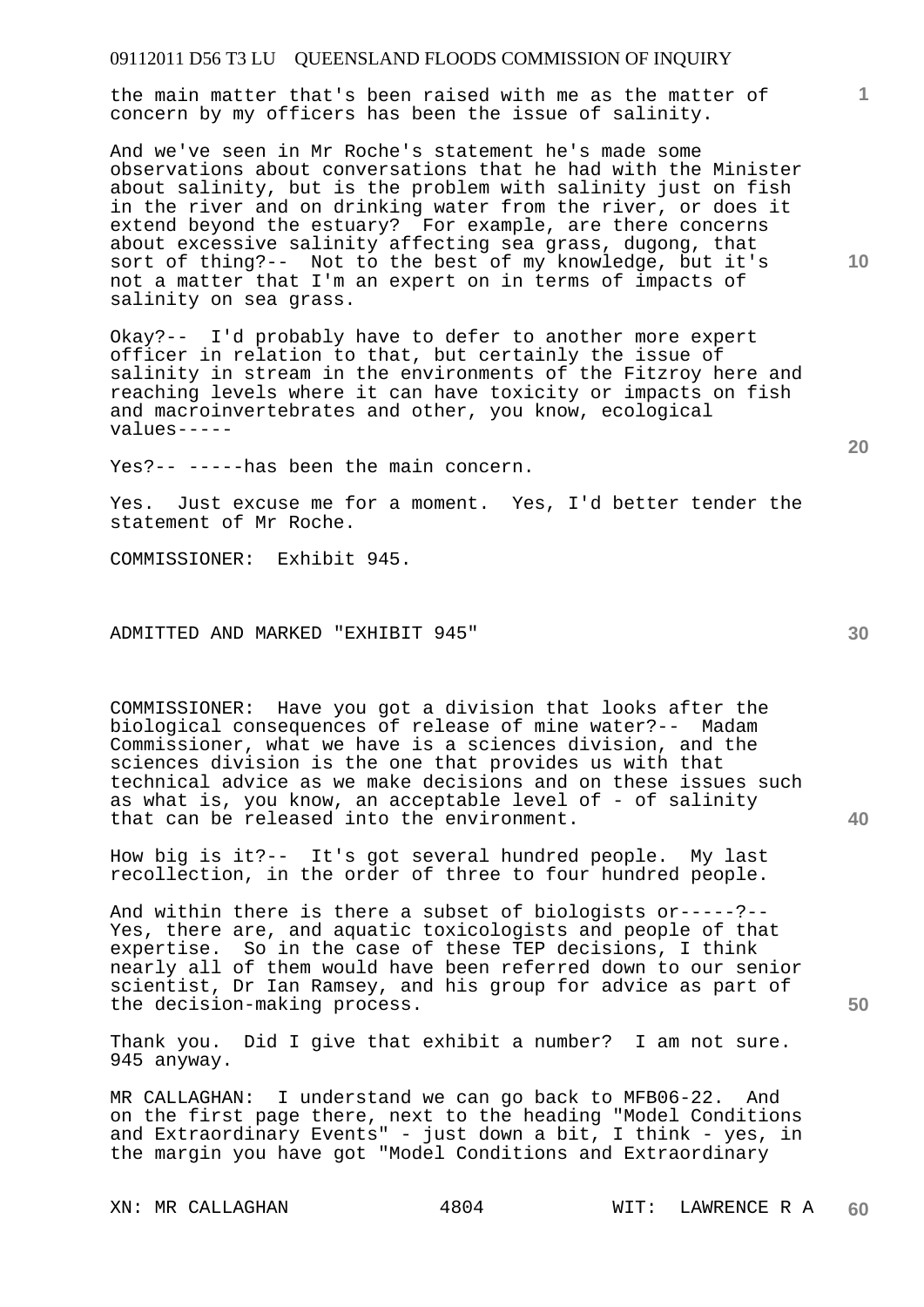Events". It says DERM advised that it had determined that model conditions were not an appropriate document to deal with extraordinary events. What's the basis for that advice?-- As I indicated earlier, I am not, you know, across the absolute detail of this-----

Sure?-- -----but my understanding is that that may relate to a situation where model conditions are model conditions. By their nature they are a level that can be applied to environmental authority. For instance, throughout the Fitzroy, as a default, there may be situations and particular events whereby they would need authorisation through other statutory instruments, or, if they were going to be included, provision for those would need specific conditioning in the environmental authority rather than a transitional authority.

Do you know whether there's ever been a consideration, for example, of allowing certain amounts of a certain quality of water to be released depending upon rainfall in a certain gauge upstream of a mine?-- Rainfall upstream of?

Yes, of the mine?-- Of the mine?

Yes?-- The - the consideration - my understanding is the consideration of the water received from gauging upstream, it's an indication of what the prevailing condition of water will be at the point of discharge that the mine has, and that that provides an indication of what opportunity there might be for discharging, for instance, saline water without there being an adverse impact environmentally.

All right. We might just finish this off by going to MFB06-24a, which is a briefing note given to the General Manager of Strategic Implementation, Coal and Coal Seam Gas, and there's a heading "Resource/Implementation Implications". You can see the second dot point there suggests that it's estimated that just under half of the mines seeking to discharge during the wet season might seek similar approval in the future, during a wet season of similar magnitude. Does that suggest that there are clearly issues still to be resolved?-- There is significant water on a number of mine sites still, and should we be - you know, should we experience a similar type of wet season to that which we experienced last year and earlier this year, that that may give rise to the need for further TEPs.

All right. Is there any sort of long-term strategy or long-term aim about how many TEPs or whether TEPs should ever issue except in extreme cases, or is there a goal?-- The - it probably relates to the model conditions work that's been done this year which - and I've spoken with some companies myself in relation to that, just to discuss how that's been proceeding, and the like, and a number of companies have made application for amendment to their environmental authorities to reflect the model conditions, and the advice I've received from them is that that will provide a significant benefit in terms of their ability to deal with events in the future. The issue, once again, with model conditions is that you will

**30** 

**40** 

**50** 

**20** 

**1**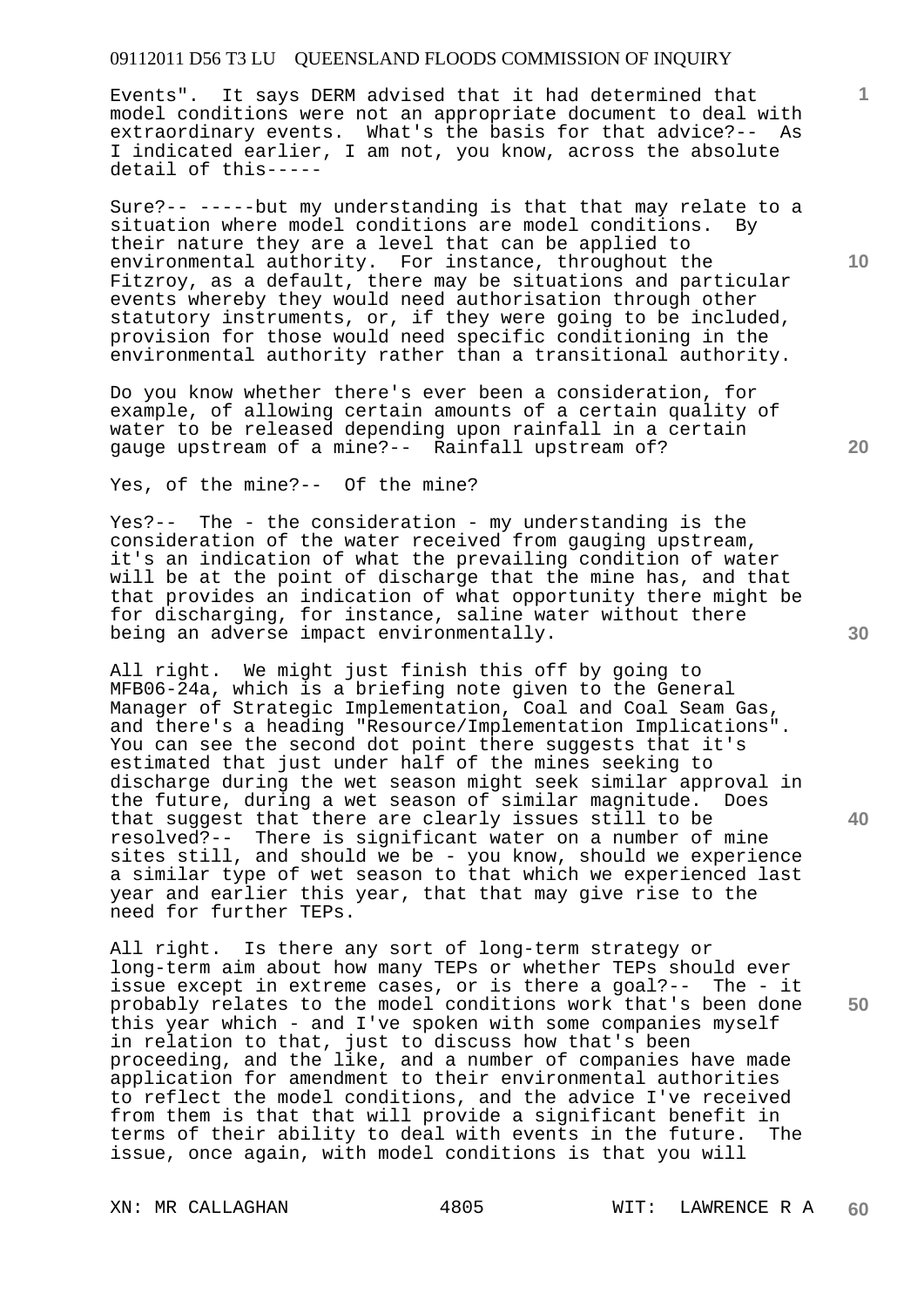still have those events where it may be necessary, as alluded to here, in significant, you know, wet seasons still to look at the option of a TEP in some cases.

Now, look, there is a whole topic that I haven't actually addressed yet and that is the question of levees. So can we go to your second statement dated 22 September? And in that, at paragraph 10, you've highlighted DERM's limited capacity and expertise in the field of flood mitigation levees. On the other hand, at paragraph 35, you refer to the example of Goondiwindi where DERM assesses the application of - assesses applications for such levees on a case by case basis; is that right?-- Where they're referred to us, yes, when they're referred to us.

I suppose the question comes down to whether DERM does have the expertise to assess the appropriateness of allowing a flood mitigation levee to be built?-- That's correct, yeah.

What investigations might need to be undertaken for such things which can't be undertaken?-- Some of the key issues with flood levees and, you know, based on my limited but some knowledge is the fact to establish a decision-making framework around it you have to, first of all, undertake an investigation, you have to develop a decision-making - the decision-making tools, in particular, fairly complex floodplain models that reflect what occurs, and simulate what occurs in flooding type situations, including when infrastructure is placed on the floodplain, or new infrastructure is placed on the floodplain, and essentially levees in many of these cases. That requires a fairly significant modelling, an assessment capability, and it's that - one of the elements I allude to in my comment about DERM's capacity is, for instance, floodplain modelling. It's not a matter that we have a lot of expertise in.

And that's something that wouldn't trouble you, perhaps, as much when you were discharging responsibility for water supply related levees?-- That's - that's correct. In terms of the Water Act, the main issue we look at there is the extent to which a structure will increase the take of water in a catchment, so under a water resource planning situation, as opposed to interference with water, for instance, on the floodplain.

You have mentioned in your statement the concept of river improvement trusts. Would a body like that be more suitable for the regulation of levee banks, or are they more about creating levees than regulating them?-- They are about, yeah, creating levees and providing flooding protection through their works or, yeah, mitigating flood impacts through their works programs.

But to come back to my question, could such a body also be suitable for the proper regulation of levee banks, do you think?-- I'm not sure that the way they're - they're actually formed is - does fit in terms of the regulation of levee banks. I think it's - certainly they play a role, but I'm not

**10** 

**1**

**20** 

**30** 

**40**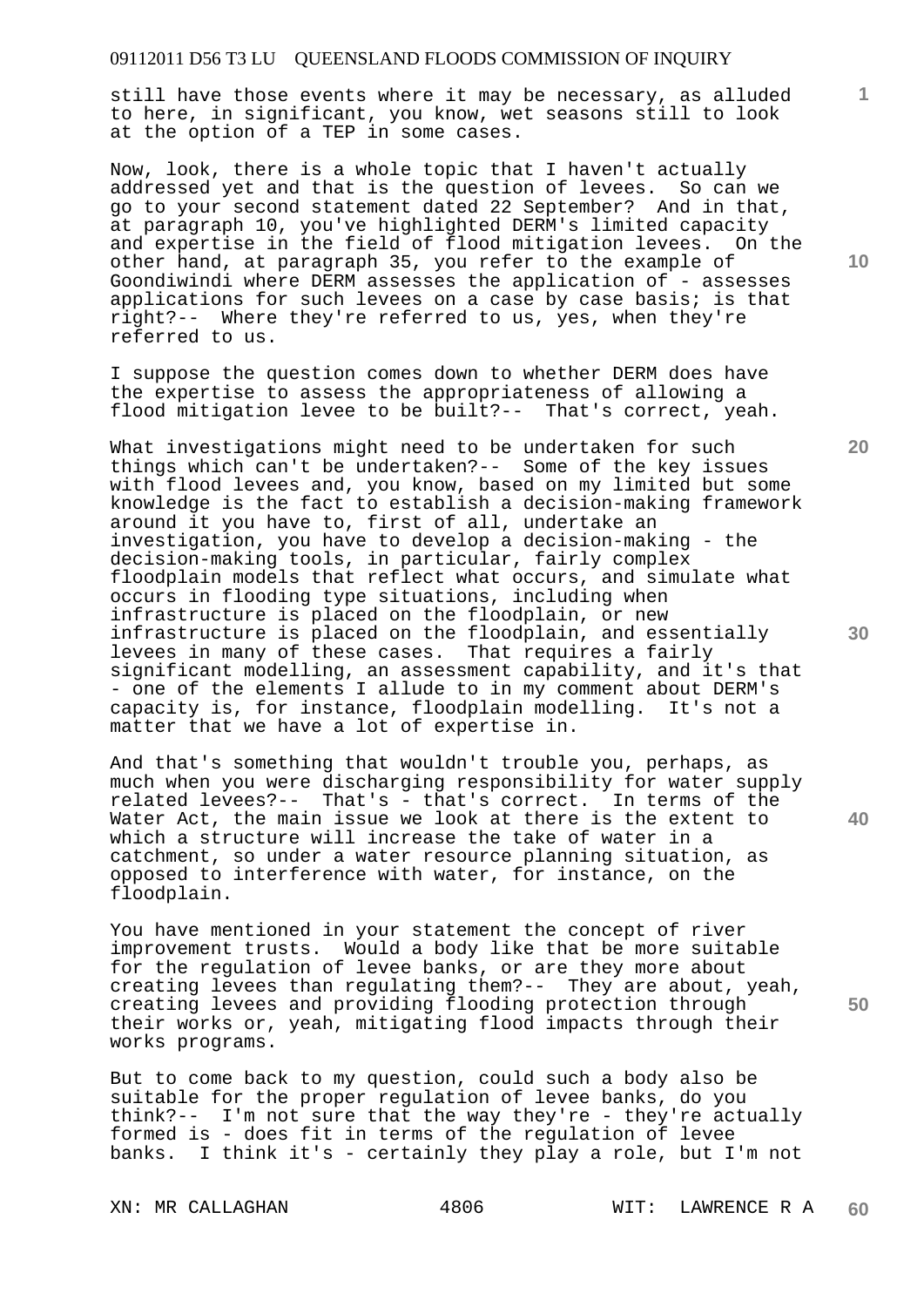sure that they as institutions or authorities lend themselves to that purpose. One comment I'd make in relation to that is I suppose the nexus between the planning process and decision-making in relation to levees and structures in floodplains.

Yes. Well, that's them. What about local councils? I mean, you have referred in your statement to Goondiwindi and the Shire of Waggamba as an example of cross border levee regulation. Do councils, in your opinion, experience, have capacity to properly engage in cross border issues?-- I probably can't - in cross border issues, the - there are arrangements in place in - and some communication in - between Queensland and New South Wales that - at that council level, but I am probably not well placed to comment in detail on that.

All right. You're aware of the Ensham Mine levees near Emerald?-- Yes.

And you're aware that a one in 1,000 year levee was approved by the Coordinator General and DEEDI following flooding in 2008?-- I've been advised of that, yes.

Well, was DERM involved in any way in that application or-----?-- I don't know the detail of that application, but DERM is certainly involved in assessment of levee banks, and my understanding DERM would have had some involvement through the Environmental Protection Act assessment process.

Are you able to assist us at all as to the nature of that involvement or-----?-- Essentially the - if I could talk about that in the context more broadly of levee banks associated with mining developments.

Yes?-- The - DERM does have a role in - in assessment of those matters pursuant to the Environmental Protection Act, in terms of any environmental impact of such structures, and in and therefore in what is being proposed by a mining company, in the proposal it is putting forward. So we do have an assessment role, and are involved through the EP Act and the environmental authority process.

So you have clearly got some staff with some relevant expertise, relevant understanding of the issues?-- Of those sorts of - of the standards that apply, that should apply in those sorts of situations, yeah.

You're aware of the Nogoa River Floodplain Board, you're aware that it voted to dissolve itself?-- I have read of that.

Yes. And it was a catchment wide board which dealt with development applications on that river, or relating to that floodplain, and it cited an inability to assess levees adequately as the reason for its dissolution. Were you aware of the reasons?-- I wasn't aware of all the detail and the background.

**30** 

**20** 

**1**

**10**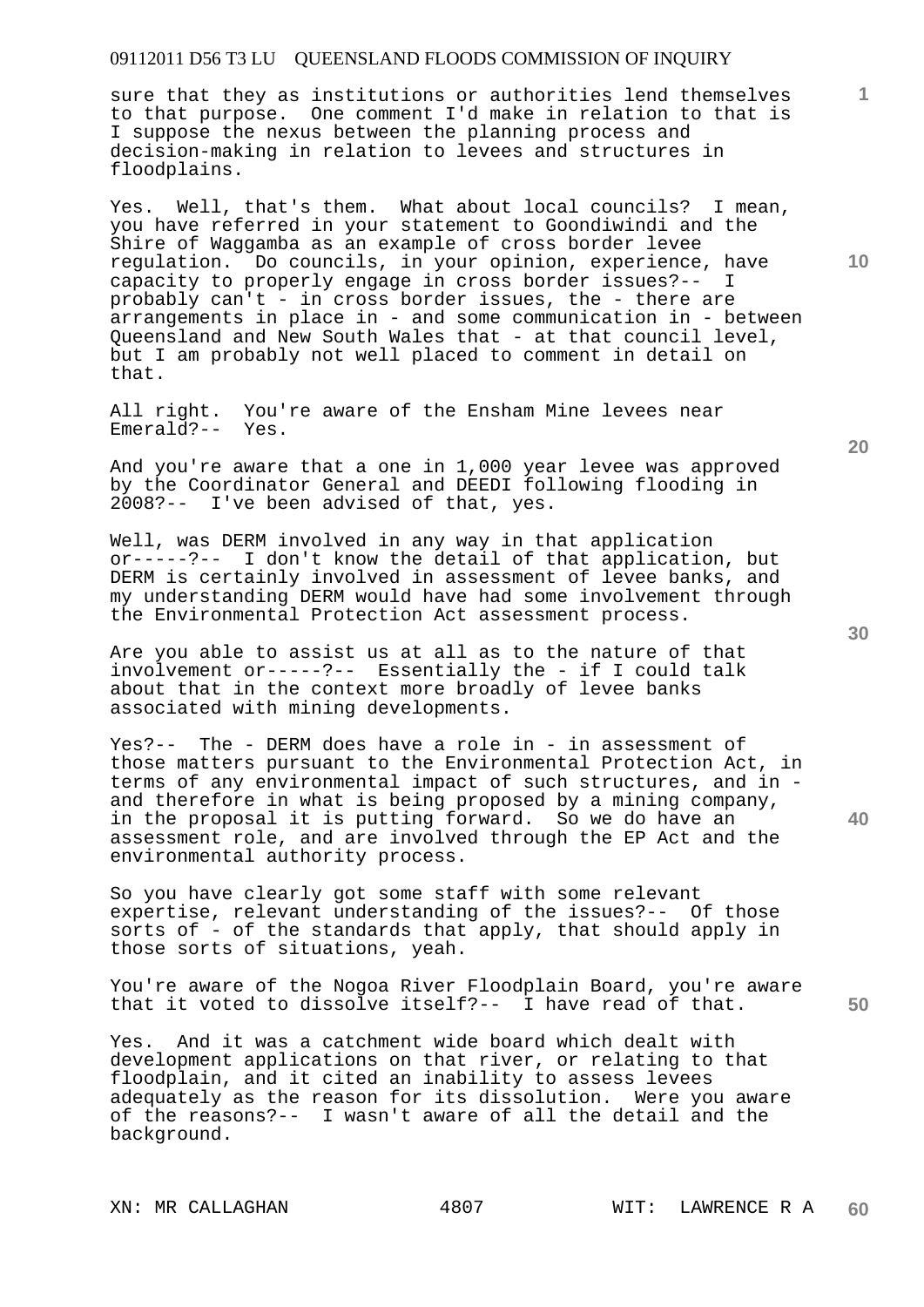No. Okay. Well, perhaps take it from me that the board indicated that they supported a transfer of responsibilities to a State agency, and the question for you is whether DERM is best placed, given what you've told us, amongst State agencies, to regulate levees, and there will be an if not, why not followup if you don't agree?-- All right. I think there were situations where, as  $I - y$ ou know, we just discussed with respect to the mine related matters, and looking at the issues and risks around regulation of those, that DERM does play a role, and I think that role is appropriate. There's a range of other situations across the State where what people might call levee banks are at various levels of impact and risk. It could run anywhere from someone looking to place a gravel road on a floodplain, you know, in a private capacity right through to, you know, levee banks put in place by river improvement trusts or in mine sites. I think the issue falls very much to one of risk and therefore that the regulatory framework needs to be framed around that. My observation is, for instance, in terms of the Goondiwindi area, albeit that I appreciate it is an example of local government as one where local government has expressed concern about the resources and the skills required to do it, it has been quite successful in terms of regulating the floodplain and structures on the floodplain would be my observation. So I don't have a view that DERM or necessarily the State should be the default institution or level of government that should regulate these matters.

Accepting that, let's assume that it was to be, is DERM then the best agency to deal with it, or someone else, and if someone else, why are you dobbing them in?-- Okay. I probably - and based on my statement and my comments about DERM's capacity and ability, I can't - I can't say that I think DERM is well placed necessarily to take on that role. If we were requested to do that it would involve a very significant ramp-up and allocation of skills, the modelling skills, decision-making skills, and resources around that and capacity. So we don't have that readily sitting - sitting in DERM. Another - another institution - I must admit, I can't come up and nominate another department who I'd say it falls there. Certainly it has a link to planning processes, because levees can have impact, you know, on other land uses, and so there is a nexus of kind there with the planning framework for the State.

So would it be fair to say no-one at the moment, to your knowledge, is equipped to just sort of pick it up and take it over?-- Holus-bolus and say we'd make decisions on every levee bank proposal, no.

If someone was to be - if a State agency was to be charged with such a responsibility, whoever it is would require an increase in resources to deal with the specific issues?-- Yes, it'd be a very significant undertaking.

Yes. All right. Thank you.

COMMISSIONER: Mr Duffy?

**1**

**20** 

**30** 

**40**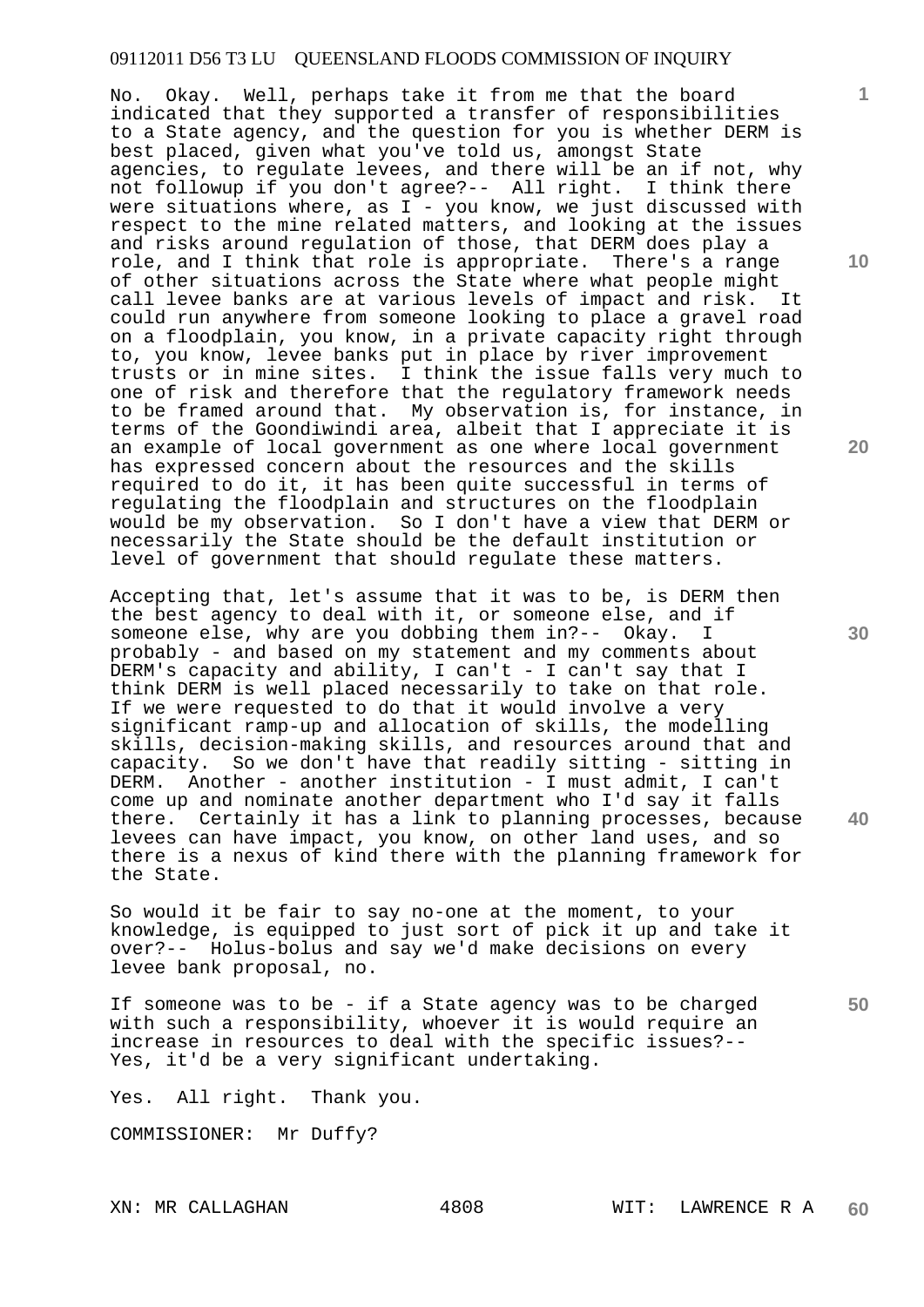MR DUFFY: No questions, thank you.

COMMISSIONER: Ms McLeod?

MS McLEOD: No questions, thank you.

COMMISSIONER: Mr MacSporran.

MR MacSPORRAN: I have nothing, thank you.

MR CALLAGHAN: Mr Birchley excused?

COMMISSIONER: Yes, thanks, Mr Birchley?-- Madam Commissioner-----

Yes?-- -----may I just apologise for my delay in being able to attend before? I apologise.

**20**  That's all right. The first witness went very quickly, so I assume that took everybody by surprise. That's not a problem at all. Thanks, Mr Birchley.

WITNESS EXCUSED

**30**  COMMISSIONER: We will take the morning break and come back at 25 to by that clock.

THE COMMISSION ADJOURNED AT 11.21 A.M.

**40** 

**50** 

**1**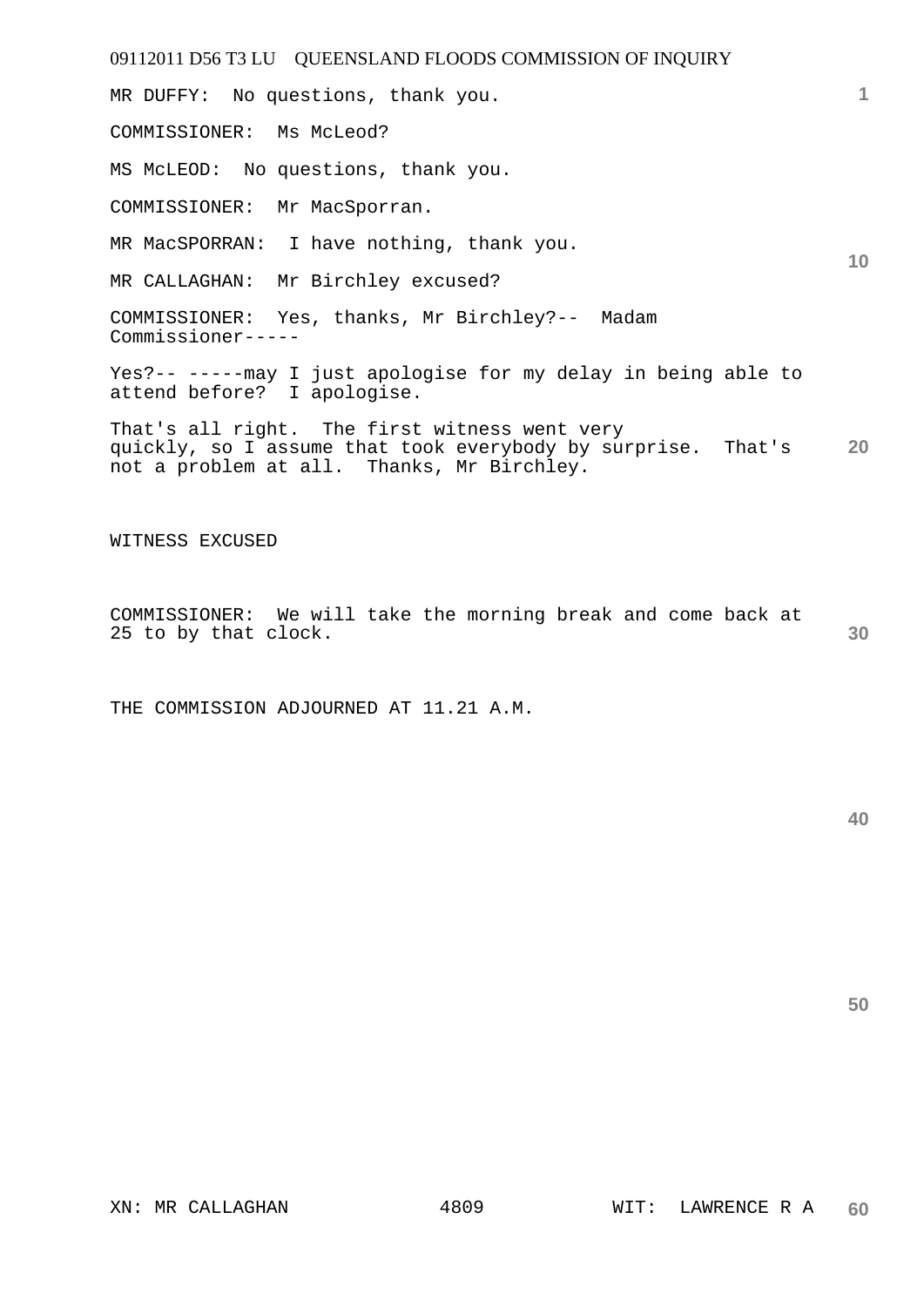| 08112011 D 56 T 4 JJH QUEENSLAND FLOODS COMMISSION OF INQUIRY                                                                                                                            |      |                      |    |
|------------------------------------------------------------------------------------------------------------------------------------------------------------------------------------------|------|----------------------|----|
| THE COMMISSIONER RESUMED AT 11.34 A.M.                                                                                                                                                   |      |                      | 1  |
| MR CALLAGHAN: I call Julie McLellan.                                                                                                                                                     |      |                      |    |
| JULIE ANNE MCLELLAN, SWORN AND EXAMINED:                                                                                                                                                 |      |                      | 10 |
| MR CALLAGHAN: Your full name's Julie Anne McLellan?--<br>Correct.                                                                                                                        |      |                      |    |
| You are the manager of the Water Resources Branch, Brisbane<br>City Council?-- Yes.                                                                                                      |      |                      |    |
| You've prepared a statement dated 4 November 2011 and there<br>are some 33 annexures to that statement; is that correct?--<br>That's correct.                                            |      |                      | 20 |
| I'll show you a copy of the statement. That's the statement<br>itself and the annexures are on the disk?-- I believe so,<br>yes.                                                         |      |                      |    |
| Yes. I tender that?-- Thank you.                                                                                                                                                         |      |                      |    |
| COMMISSIONER: Exhibit 946.                                                                                                                                                               |      |                      | 30 |
| ADMITTED AND MARKED "EXHIBIT 946"                                                                                                                                                        |      |                      |    |
| MR CALLAGHAN: The Water Resources Branch is a policy division<br>within Council; is that correct?-- That's correct                                                                       |      |                      |    |
| And does one responsibility of the Water Resources Branch<br>relate to planning lines? Specifically, planning lines based<br>on flood?-- They rest with the City Planning, we inform it. |      |                      | 40 |
| Yeah. Well, you make recommendations as to changes, do you,<br>that should be made to-----?-- Correct. We don't make the<br>changes.                                                     |      |                      |    |
| I beg your pardon?-- We don't make the changes-----                                                                                                                                      |      |                      |    |
| No, you make-----?-- -----we make recommendations, yes.                                                                                                                                  |      |                      | 50 |
| Yeah. And those recommendations with respect to planning<br>lines based on flood are likely to spring from a flood<br>study?-- That's correct.                                           |      |                      |    |
| I might take you to your statement, which was prepared in<br>response to a requirement from the Commission, and, in<br>particular, to the question of the Council's current approach     |      |                      |    |
| XN: MR CALLAGHAN                                                                                                                                                                         | 4810 | MCLELLAN J A<br>WIT: | 60 |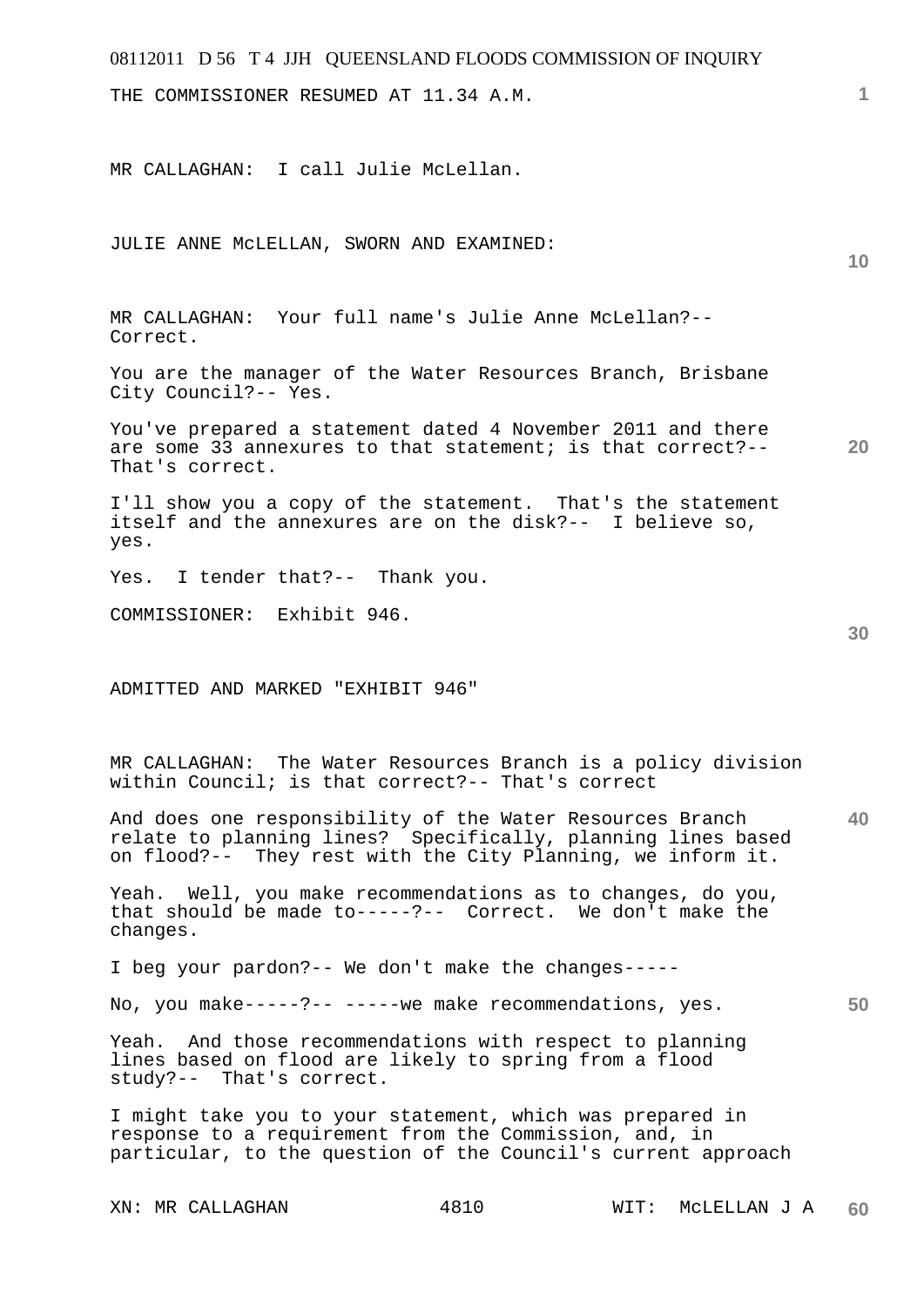to obtaining and assessing flood studies. I think if we go to paragraph 187, where it starts. And, in particular, can I take you to paragraph 196 of your statement, which relates to data and information provided to internal and external consultants. One nine six is where we are at now. Does - can I ask you this: does Council source data and information from other sources such as DERM, Seqwater and so on?-- Yes, we do.

**10**  Are you aware of the activity that took place in the Commission when there was a panel of hydrologists convened and they signed up to a joint statement with various recommendations?-- I am aware they were here.

And - well, could I just say that one of the suggestions they made was that there should be a single repository of flood-related data and information in Queensland. Is that the type of thing that would be of assistance to Council?-- Yeah, I believe so.

All right. Can I take you to paragraph 199. You say there that the scope of work would be developed as part of the project mandate. Can I ask you this: who would be involved in the development of the scope of work?-- Relating to flood studies?

Yes?-- Yeah. Brisbane City Council and various areas of the Brisbane City Council, DERM, Seqwater, potentially other areas of State Government, and sometimes the Bureau and certainly if we're using a consultant the consultant themselves.

We're particularly interested in what we might learn that might be of assistance to other councils. Of course, Brisbane is going to be different because it's so much larger than so many other councils and so on, but when you say "Brisbane City Council" in context of this question as to who would be involved in the development of the scope of work, specifically within Council?-- City Planning, Water Resources and the City Design Team, which is now City Projects Office.

Okay. City Planning and City Design?-- Yeah it's City Projects Office now, Flood and Planning Team.

All right. Can you just - for the benefit of all of us, just tell us what they are and what they mean, what they do?-- Each area? Sure. City Planning, because we want to understand what sort of information they'd require to potentially set new planning regulations, so for non-structural measures-----

COURT REPORTER: I'm sorry, I'm having trouble hearing you.

WITNESS: Sorry. City Planning because they would set up non-structural measures so they would make the amendments to any of the codes required in City Plan. Water Resources, which is what I'm responsible for, because we would then look at any potential policy recommendations as well as any recommendations that would come out of communication. The City Projects Office because they're actually the hydraulic

XN: MR CALLAGHAN 4811 WIT: MCLELLAN J A **60** 

**30** 

**20** 

**50**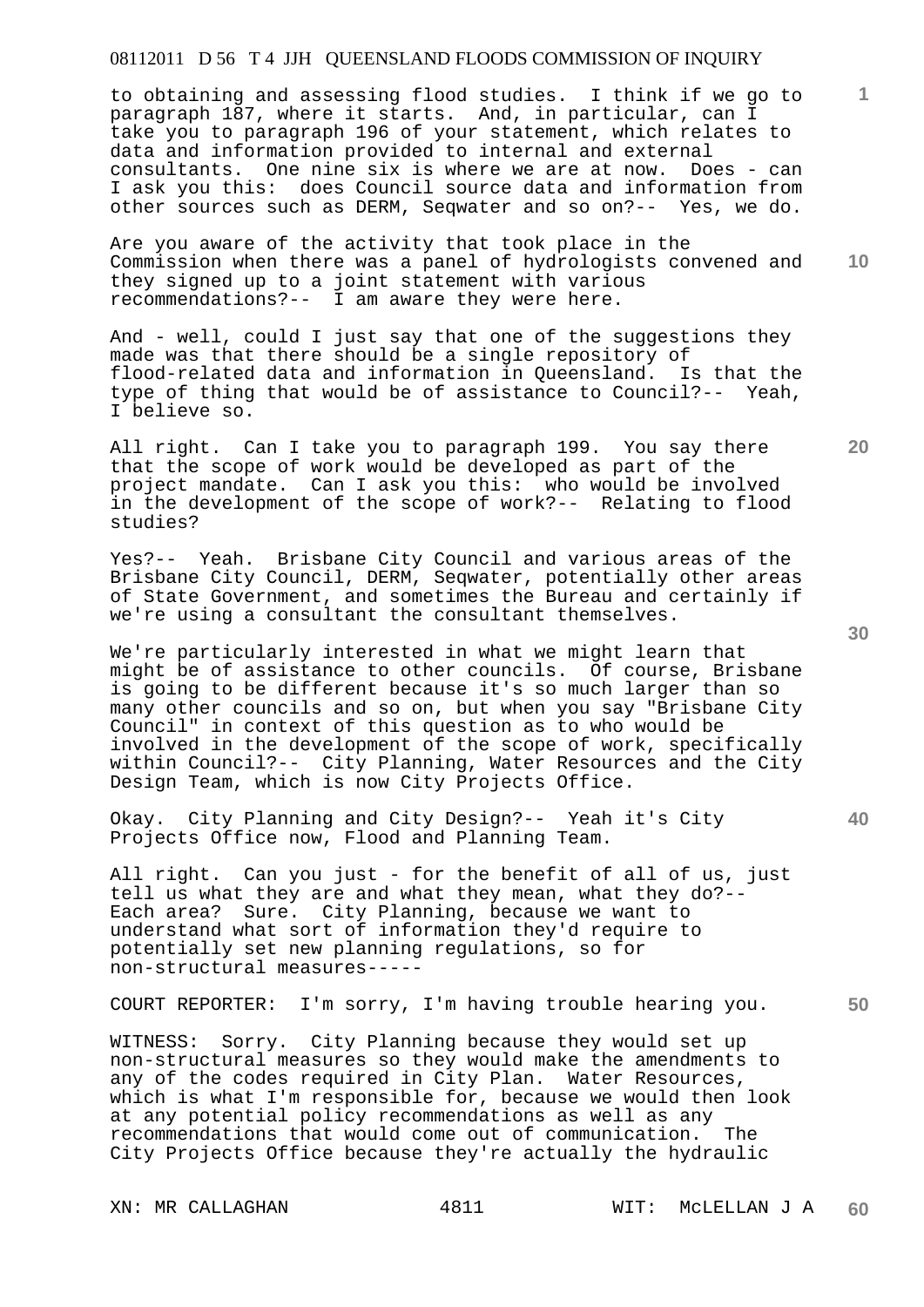engineers and flood specialists. So they would say, "This is the sort of information that we need and that we'd be looking at." They run the models. And they also liaise with Seqwater and BOM. And, actually, the other one I forgot was Corporate Disaster Recovery Office. So for the Disaster Management Team and they would also be seeking different information. So we all require slightly different information.

MR CALLAGHAN: All right. Well, who would finally approve the scope of the work? Would it be you or some committee or the Council or the Mayor? Who would actually finally sign off on that?-- Depending on the size of the study. If you were looking at Brisbane River probably our executive, Executive Management Team-----

So does that mean ultimately the CEO?-- The CEO, yeah.

Okay. You included in that answer the proposition that it would depend on the size of the flood study and I suspect that might apply to a lot of questions which I'm going to ask you. But in paragraph 201 you say there that the time frame for a flood study would be set by Council's business needs, budget and resource availability. It might be - this whole area might be sort of a chicken and egg thing, but it would make sense to investigate how long the work was going to be before the budget was set or does the budget get set and then the scope of work determined? As I say, it may well be a chicken and egg thing but we are interested to learn the process?-- Yeah. Well, we'd look at - no, we'd put forward a proposal. I'd do a project proposal and then if we deemed that the project was necessary I'd go up for budget, and then once you've got the budget then you start to implement.

Okay?-- Yes.

In terms of deciding what's going to be done, how does Council decide what sort of study will be commissioned? I mean, as we understand it, a flood study could be done in three months or a figure like that or it could take much longer, depending on how detailed it is. How is the decision as to which type of flood study might be obtained taken?-- Okay. So, new information. So the Brisbane River, we now have new information. For local flood studies, potentially their age, the development in the area, so the growth-----

So can I just stop you on age. Does that mean if something's a bit old is there some sort of review process or-----?-- We have just undertaken a review process, that's correct, as to which - which flood studies, and these are local flood studies.

Yes?-- -----need to be done. So some are '94, so they're now due to be looked at.

That review process is something that might be of interest. Is that something that's written down somewhere or does that just rely on the-----?-- I've tabled that in my - as evidence. There's a process there that we've - that I've

**10** 

**1**

**20** 

**30** 

**50**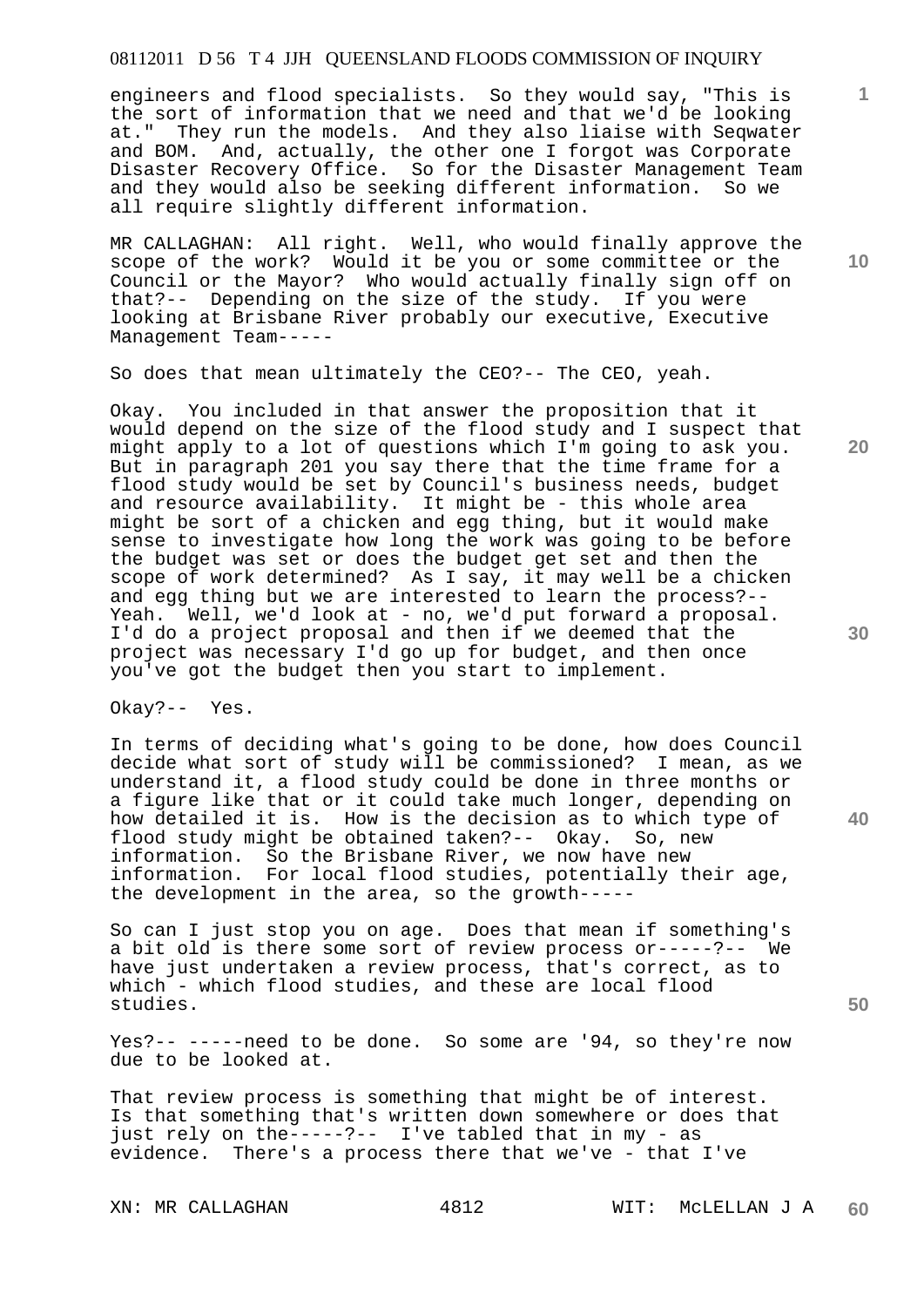tabled, yeah.

Okay. Can you say off the top of your head whereabouts that is? No, it's all right. There's a lot of material attached to your statement?-- Yeah.

But it's all right, we will find that?-- I can find it. It's probably tagged here. It's called "Flood Projects Model".

Okay, thank you. Can I take you to paragraph 203, where we're on the topic of assumptions. And, of course, you'd accept that, depending upon the assumptions that you might make, you might get what could be called a conservative estimate of something like a Q100 or a mid-ranging estimate or an underestimate, depending on the assumptions, would you agree with that?-- Yes.

And how do you go about determining what sort of estimate you get or at least how do you go about determining what assumptions will be made?-- That's not - I don't.

How does Council?-- We'd rely on experts and the hydrologists and the hydraulic engineers.

Someone must make a decision, though?-- Yeah, the likes of the hydraulic engineers would make a decision, say, "This is our best estimate," as to information or the assumptions that we'd use, and we would work with, in the instance of the example I used, Seqwater, around FSL.

Okay?-- Yeah. I don't make those decisions.

Are they - what do you ask for, though? Do you just ask for the best estimates to be used? How is "best" determined?-- I'd rely on that - an expert panel. You know, they know what the best estimates are now. I'd rely on - if it was me I'd rely on their judgment.

Yeah, but I think you agreed with me that depending on the assumptions made you'd get a different sort of estimate?-- Council would be more conservative.

And why is that?-- We generally are more conservative-----

But is that a policy or is that-----?-- No.

**50**  -----just your sense of the way things have been done or?-- Why are we? I think we take a more conservative approach because there's a lot more things at play. It's not - there's a whole city that we have to consider, so we err on the side of caution.

And, again, I can understand that might be a reason why you'd do it, but is that as the result of a considered decision, that Council will be more conservative or again is that just your sense of the way things have been done?-- It would be the way things have been done as to whether it's  $-$  it's not written anywhere, no.

**30** 

**40** 

**20** 

**10**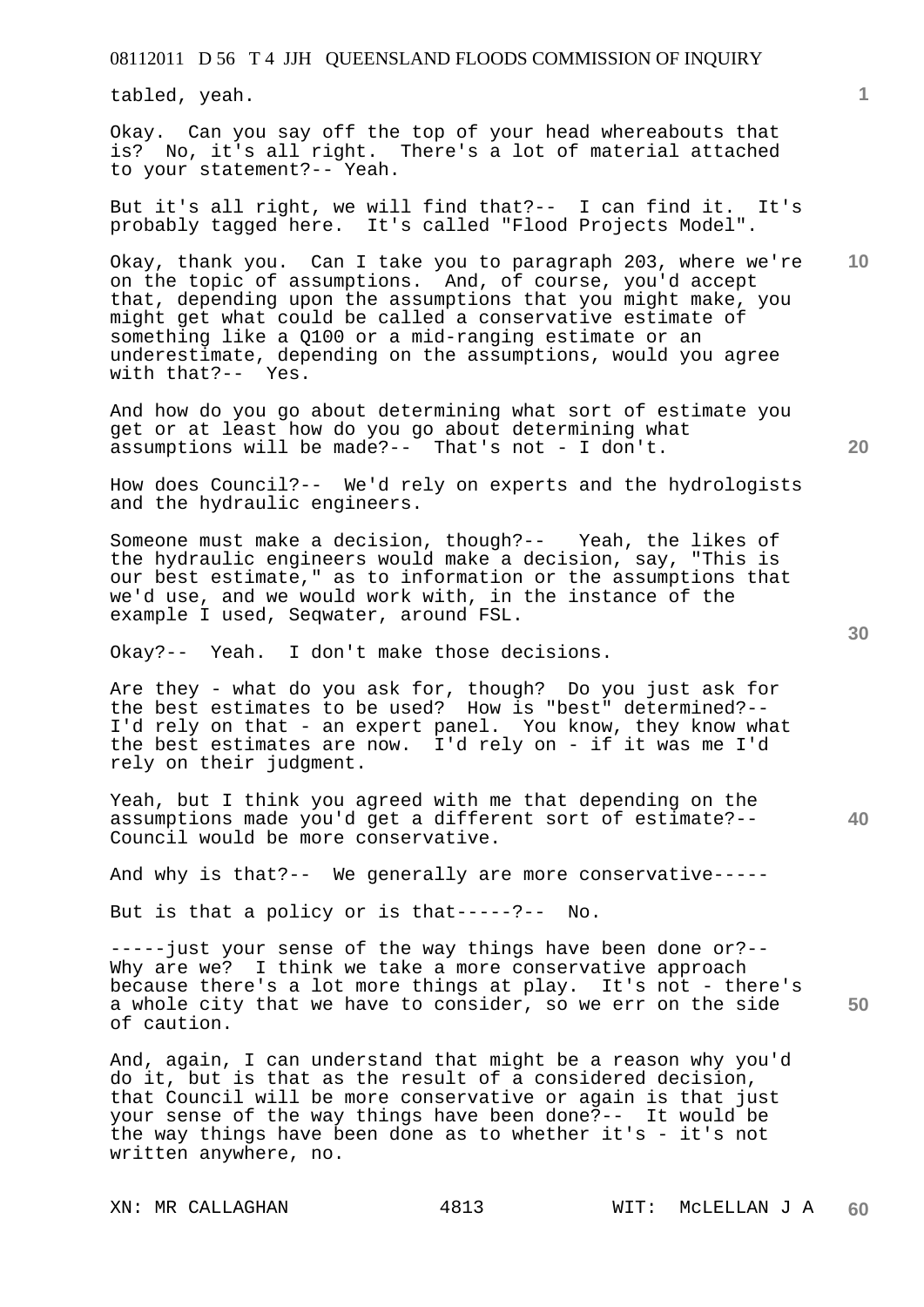No. Right. I think in paragraph 203 you say that - sorry, I've just lost the sentence I was looking for. "would have been determined by many stakeholders eg DERM, BOM, Seqwater, BCC, other professional experts," and so on. Was there - when you say it would have been determined in that way, was there an actual process which brought those stakeholders together or who coordinates this? Who actually brings it all together?-- I wasn't there at the time.

I understand-----?-- Yeah.

-----and you can only do the best with what you know for how long you've been there. And I suppose you have to approach your answers to some extent on the basis of how it would happen now?-- Generally just by way of conversation. So we would get together and the experts would discuss the information. It would work up into a project brief, as I've mentioned. That's how - it's quite interactive-----

Yes?-- -----no-one's - yeah, it is interactive.

You're describing - I'm sorry. You're describing an informal interactive process rather than a formalise committee situation?-- Often workshops. They're not really formalised but that's another way we elicit information from a broad range of stakeholders. It will be formalised, yes, but while you're working through it probably not as formal as in a project mandate.

So how will it be formalised specifically, by what process?-- It would end up in the project scope. That's a formal project management methodology. So it will end up in the project scope. It would be in the project brief. It will be in project management plans. So that's how we end up formalising what we've decided to do.

All right. Well, if we can just scroll down to 206, which is your response to item 2(c) of the requirement, and you point out, perhaps logically enough, that no single council officer will unilaterally make decisions of the kind that we're described in the requirement, and it might depend on the nature of the flood study-----?-- Correct.

-----as you suggested earlier. But can we take, for example, a comprehensive flood study of the kind which was contemplated by the joint expert panel which convened in this Commission, a flood study which will be conducted over a number of years, giving estimates of flow and height of floods over a range from 50 per cent to the PMF. Can you tell us who, and perhaps helpfully by way of category, that is to say, policy, technical, elective representative, committee or whatever, would make the decisions listed in 2(c), and we might just scroll back there. So who would make the decisions about what is done with the study when it's completed, a study of that nature?-- Various areas. So Water Resources, City Planning and probably CDRO, Corporate Disaster Recovery Office, depending on which component we all need to enact. The ultimate decision rests with the administration, when there is

**20** 

**10** 

**1**

**30** 

**40**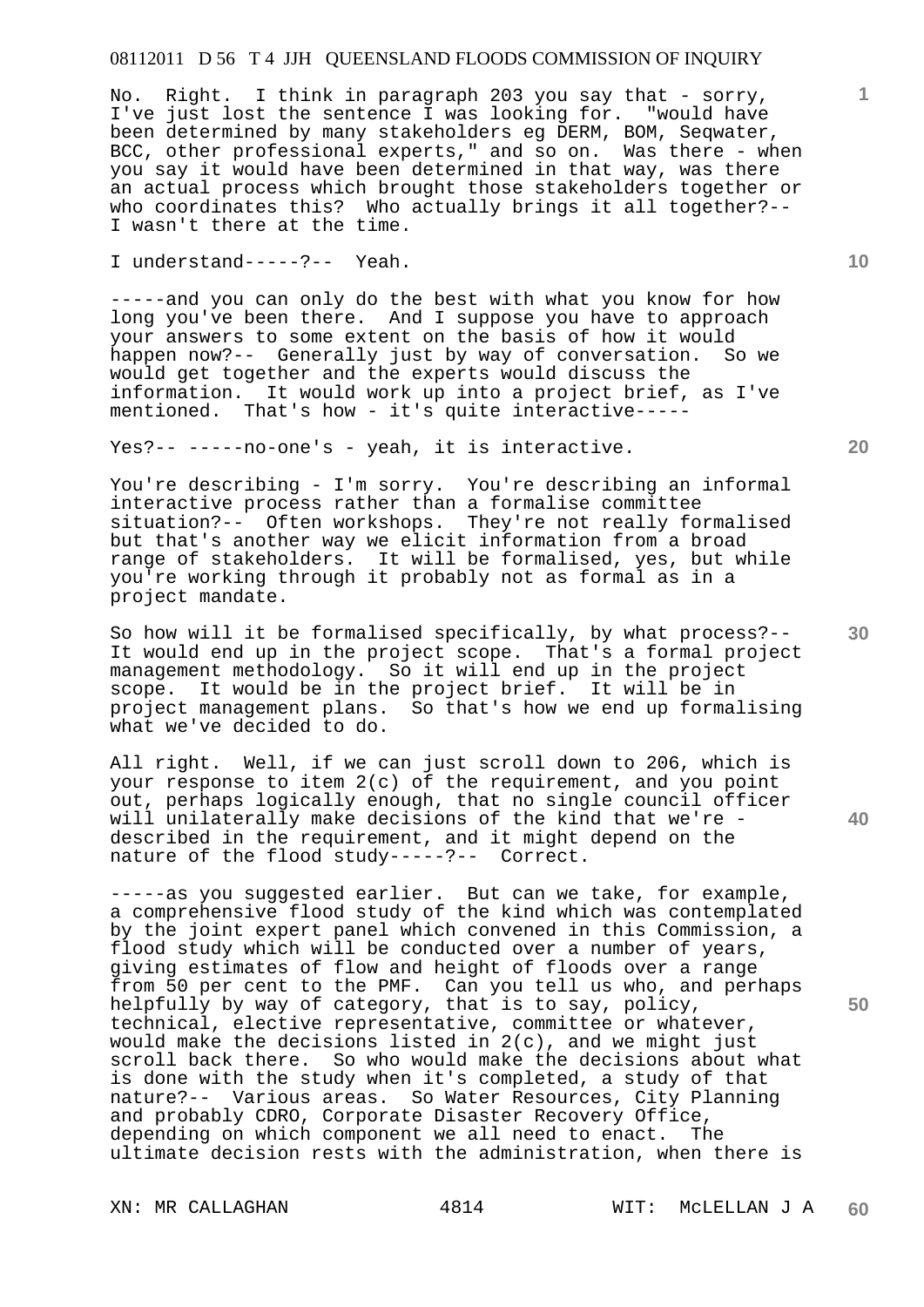a policy change, and that includes planning, major planning decision.

Well, that might - we might get to that sort of issue a bit down the list. Who's in - who'd make the decisions about who's informed about the results of the study?-- The managers and the division manager.

And whether or when a study should be considered by the CEO, the councillor, the Civic Cabinet or the Mayor?-- If you're alluding to a study - a large study-----

Yeah?-- Yeah, so we're still on - okay. That would be Civic Cabinet that we were going to do such a large study.

All right?-- Must be considered. Based on information provided by us, by managers and the branches.

**20**  Okay. Who'd make the decision about whether further studies should be undertaken?-- Again if it's a significant study it would be Civic Cabinet based on our recommendations.

And "our recommendations" being?-- Sorry, the - yeah, the heads of Water Resources and City Planning and probably CDRO.

So not just yours but-----?-- No, not just mine.

-----the other areas as well?-- Yeah. Because it informs their areas.

Okay. Well, perhaps we can move down to (vi) and (vii). Whether the changes or whether the flood study should be reflected in changes to planning control lines is a decision for?-- City Planning.

And what about for emergency management procedures?-- CDRO, Corporate Disaster Recovery Office.

Thank you. All right. Can I take you to paragraph 211, and you might have alluded to this already, but once a study is finalised you say it's "ultimately a decision for Council administration to adopt any recommendations". What is "Council administration" for the purposes of that paragraph?-- Full Council.

Full Council, okay. And would that be the case even if it was the opinion of the managers of the respective divisions that the recommendations in flood studies or changes evidenced in flood studies should not be implemented? Would it still go to full Council?-- No.

Okay. Can I ask you then about the Council's approach to the flood plain management studies to be completed under the what's called the WSDOS, the Wivenhoe-Somerset Dams Optimisation Study. Can you tell us how comprehensive those floodplain management studies will be?-- I hope very comprehensive. We're working up the scope of those documents now. By "we" I mean the technical working groups under the

**30** 

**40** 

**50** 

**1**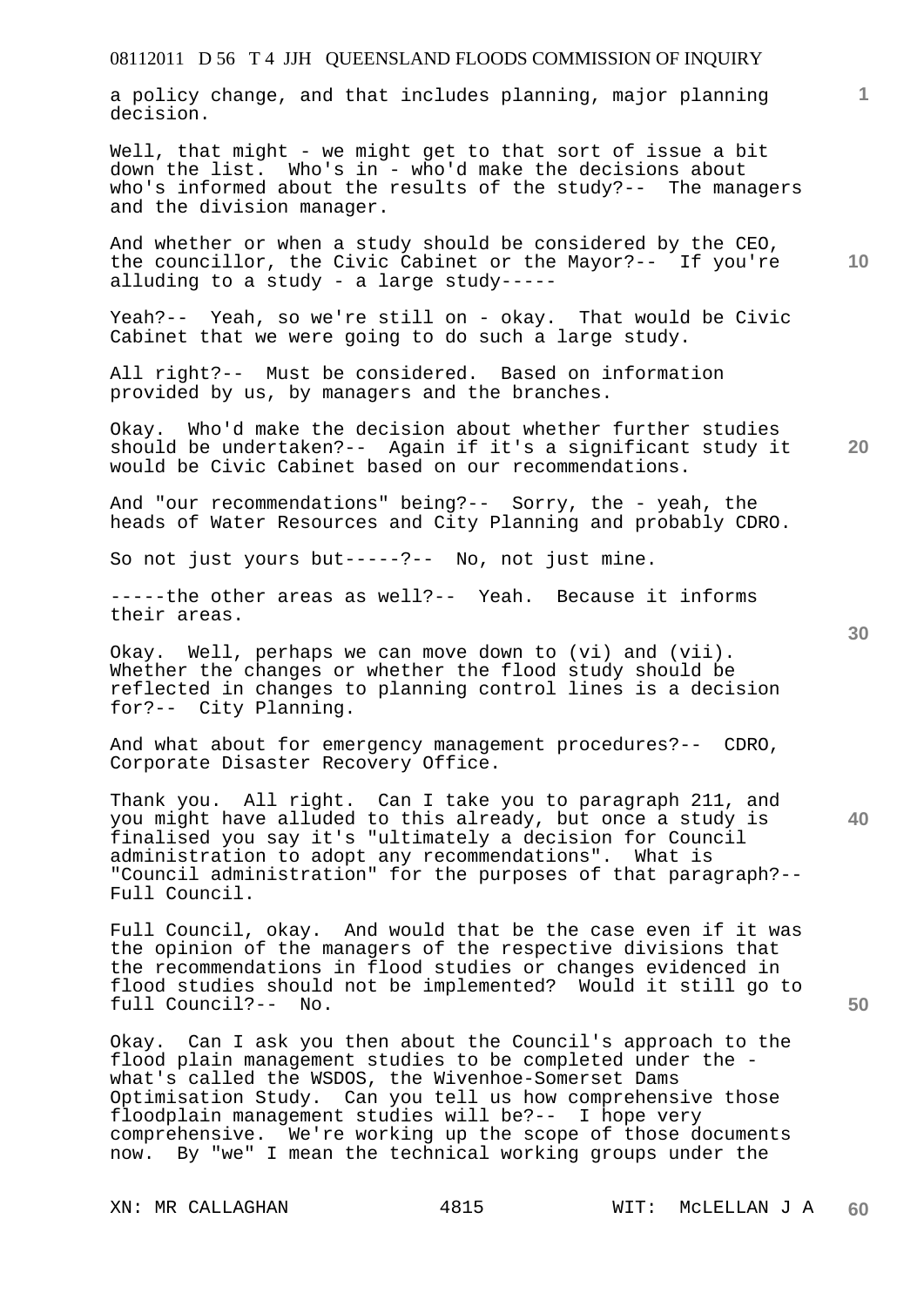steering committee of WSDOS.

How long do you expect that to take?-- Sorry, the scoping or the study?

I think in paragraph 204 you say the scope of the work's still being developed?-- They're actually at varying levels but by January I'm pretty confident they'll have most of them scoped out.

I missed the last part of what you said?-- Sorry. So far away. Sorry. By the end of January I'm pretty sure they will have most of those scoped out.

Is there any draft for discussion or anything like that?-- Yes, yes, there are drafts.

Are they available to the Commission?-- I believe so. I think I've made some of them available.

All right-----?-- They're sitting with the steering committee, with Seqwater, yeah.

Okay. At paragraph 161 you outline what Council understands WSDOS will include. Can I ask you what your basis is for that understanding?-- Based on the interim Commission's report back in - or in August it was actually set out in, I think it's was 2.10 to 2.14. It was actually clearly set out what that study would include.

And that's the extent of your - the basis for your understanding? There's nothing else, in other words?-- No, that's - that's what it's delivering-----

COMMISSIONER: I'm impressed that you remember the recommendation numbers, I must say, Miss McLellan, I don't think anybody else would manage it?-- Okay.

**40 50**  MR CALLAGHAN: Can I take you back now to the requirement which is JAM-01 in your statement, and to your answer to item one, where you were asked to provide us with some information relating to a number of flood study reports which were itemised in  $1(a)$  to  $(q)$  and then in  $1(h)$  to  $(n)$ , for November, specific information was required. Can we start with the 1998 report, and I think specifically paragraphs 29 to 46 inclusive of your statement, and if I could take you to paragraphs 30, 31, 32. You set out your response to the requirement  $1(h)(iii)$ , (iv), (v) and (vii) in those paragraphs; is that correct?-- That's correct. That's correct.

And specifically you say what was provided in terms of instructions, scope of work and data, but the answers in your statement do not identify who provided the data or made the decisions about the scope of work or the instructions. You'd agree with that?-- That's correct.

Are you able to say who made these decisions or even what position they occupy?-- No.

**20** 

**10**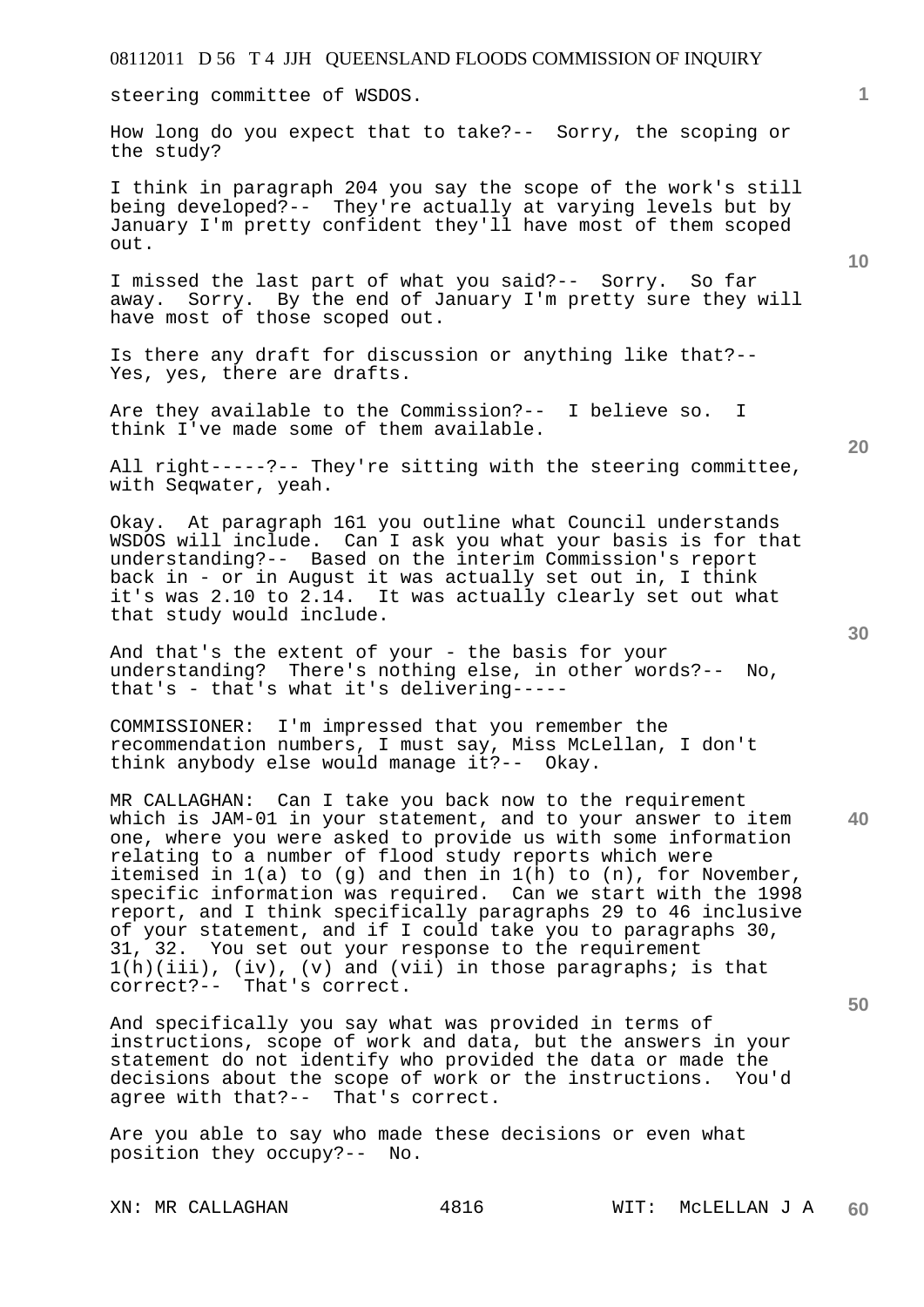And is that because the information is not available on Council files?-- The information I had I couldn't identify except for where stated who made decisions.

All right. Did you specifically address your mind to that part of the requirement which requested that information? Look at the files and find that you were unable to answer that part of the requirement?-- I did, as did the legal - my legal support, yes.

**10** 

**1**

**20**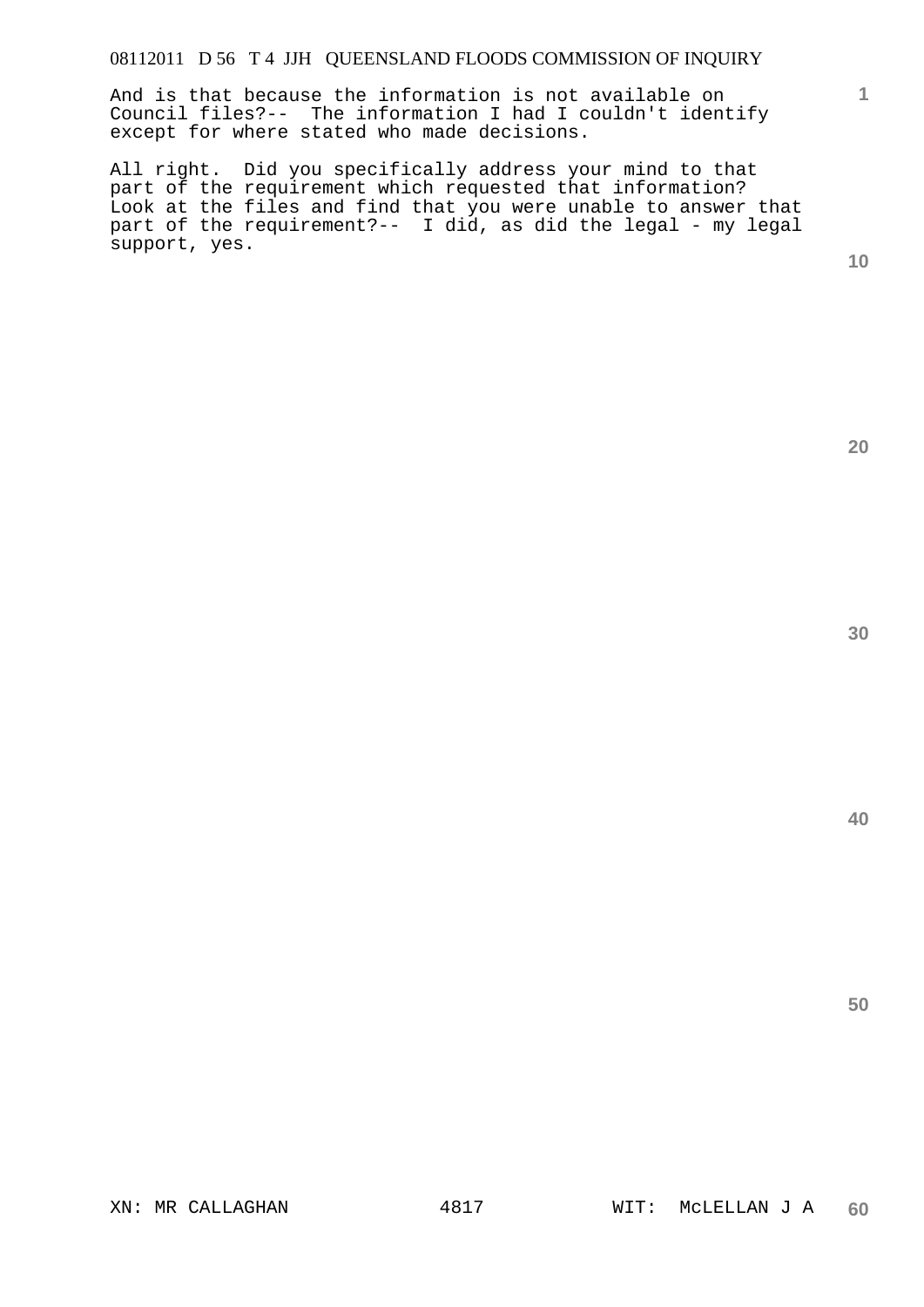The requirement went a bit further, and as you can see at page 5 of the requirement there are some dot points at the bottom of the page that required you to provide the name, position and qualifications of persons who made decisions or had been involved in activities. Now, you did in exhibit JAM-06 set out a list of people who may have been involved in decisions, and their titles and their time of service with the Council; is that correct?-- That's correct.

But again at no point did you set out the qualifications of those people or specify the different decisions that they made or the activities they undertook; is that right?-- Correct, I didn't.

And, again, is that just because the Council records have been examined and you are not able to - you weren't able to comply with that part of your requirement.

MR DUNNING: I object to the form of that question because it assumes that that is the only explanation. Another explanation fairly open is that some of these questions were frankly incapable of being answered.

COMMISSIONER: Mr Dunning, I don't agree with you about the form of the question. It is just "Is that because", and a proposition is offered. The witness can say "no" or "yes" and if she is not asked to elaborate no doubt you can ask her to elaborate later, but I can't see any problem with the form of that question.

MR DUNNING: Thank you, Commissioner.

MR CALLAGHAN: If there is any suggestion I am trying to foreclose your response, Ms McLellan, I will rephrase it. Why is it that you have apparently not been able to comply with that aspect of the requirement?-- Around their qualifications?

Yes?-- Sorry, I lost a bit of the thread of the question.

Sure?-- I don't know what all of their qualifications are. They were not available on the records that I reviewed, and what was the other part of the question, sorry?

Well, it was-----?-- The decision they would make?

The name, the position and the qualifications for any of the people in your statement, you have not been able to provide those?-- I just provided a list of people who I thought were around at the time.

Okay.

COMMISSIONER: I am taking it that the Council records just don't provide sufficient documentation of who did what; is that right?-- That's right, Commissioner, and I didn't look into exactly what their titles was at that time, with the exception of the manager, Barry Ball, because I knew he was

**30** 

**20** 

**50** 

**10**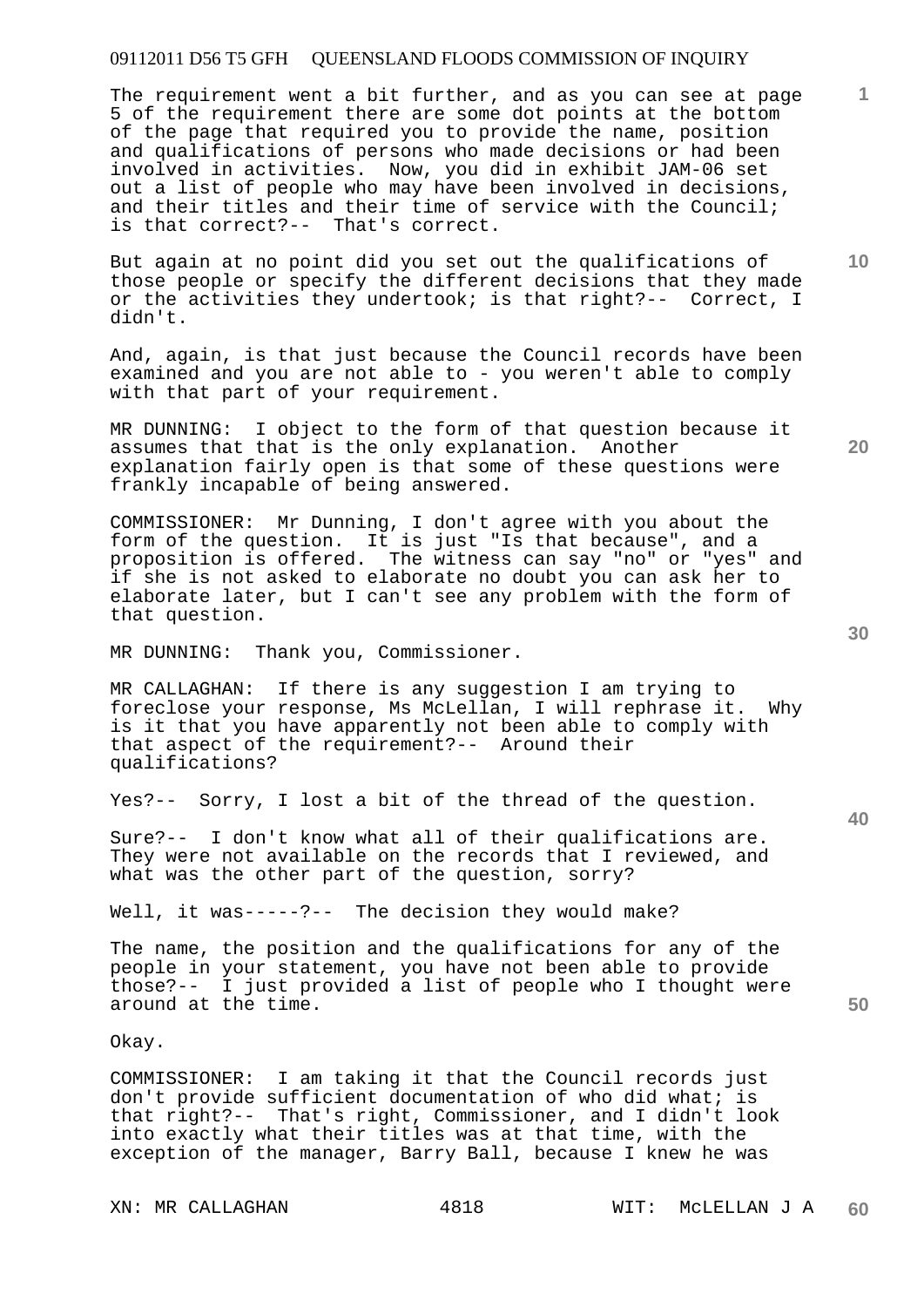the manager.

MR CALLAGHAN: Did you understand the Commission did ask you to do that?-- Sorry?

The requirement did ask you to look into that?-- I missed it, sorry?

You had some assistance as you have already indicated I think from your legal team in the preparation of this statement; is that correct?-- That's correct.

And look I won't labour the point, but for example in paragraphs 33 and 34 of your statement in relation to the timeframe you are not able to tell us who decided the timeframe, or perhaps more importantly the position they were occupying and their qualifications?-- No.

No? All right. And it is not that you could retrieve this by reference to any of the records that you have seen?-- I didn't see it other than the 50 weeks.

Okay. Can I take you to paragraph 42 where you set out the briefings given to elected representatives, and this paragraph and paragraph 43 respond to items 1J and K of the requirement. In paragraph 43 you say you are unsure whether the presentations found in the bundle are those referred to in one of the e-mails; is that right?-- That's right.

Specifically - can we just scroll back up, thank you. Do you see in 42B there you talk, or you refer to an e-mail which suggests that Barry Ball will be presenting to Council mid next week?-- Yes.

Are you able to, or did you try to find out in the context of that e-mail who "Council" was? That is to say, to whom it was intended Mr Ball would be making a presentation?-- It would be E&C.

It would be?-- E&C - sorry, Establishment and Coordination Committee, so the Civic Cabinet.

Would there not be a record of such a presentation if it was made to Civic Cabinet?-- We looked.

You looked and there wasn't?-- My understanding is they didn't keep records at E&C back then for strategy presentations.

**50**  Do they now? It doesn't matter. If you don't know, you don't know?-- I think so.

Okay. In paragraph 44 you record that no decisions were made regarding the planning control lines in response to the 1998 SKM report. Would it be the case that someone would have made the decision that nothing be done in response to such a report?-- Yes. Yes.

**20** 

**10** 

**30**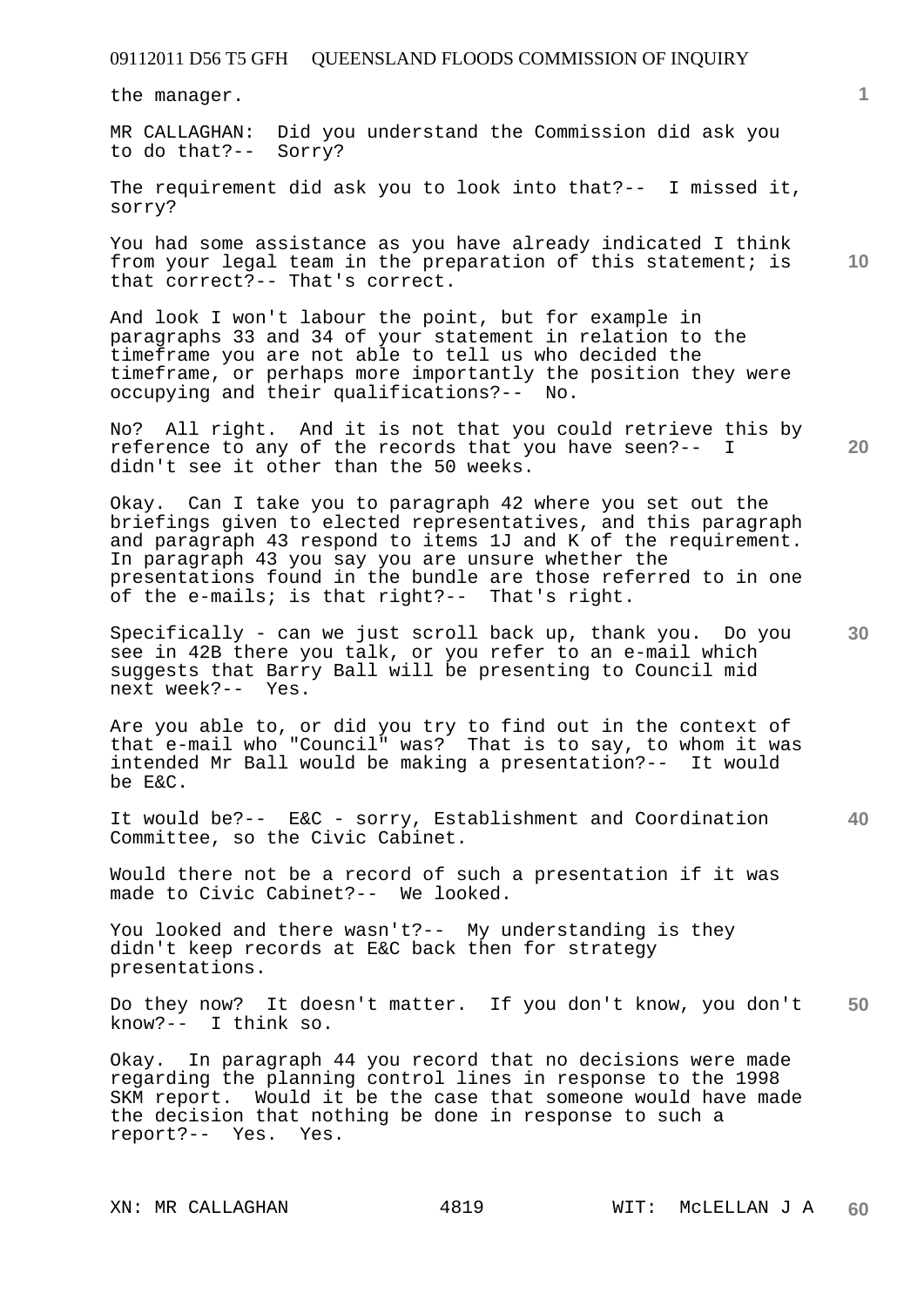But, again, you are not able to enlighten us as to who would have made that decision or what their position or qualifications were?-- I can't. I couldn't identify it through reviewing the documents, no.

I won't go through the balance of the reports to which your attention was drawn. You would agree that the same problems afflict your response to the requirement in respect of all the other reports listed, in terms of who was doing things, what their positions were, what their qualifications were?-- Where I could identify it I have put it in there. Where I couldn't, it would be just an assumption and I don't know who they were.

But you have specifically addressed each of those and if there is no information in your statement it is because you have looked and the information isn't there?-- Correct.

All right. Can I take you to paragraph 232. You say there again as far as you are aware Council considered the expert panel's estimate of Q100 to be the best estimate. Again, what is meant there by "Council"?-- When I wrote that it would have meant full Council, when it was eventually adopted by full Council, yes.

That's what you are referring to?-- That's what I would have referred to in that point, yes.

Following on from that, paragraphs 233 to 240, this is your answer to item 16 of the requirement. You say there that the Council has adopted the 2003 expert panel estimate of Q100, and you make some observations about it. I understand that, but item 16, did ask you why it was adopted in preference to the SKM numbers. Now, the observations that you have included may well be things which might justify the decision, but I suppose what we are interested in is the process as to why and how Council chose that number?-- I wasn't around at the time.

No, but by reference to the records are you able to------?-- By reference to the records it looked like they had decided that it was more conservative than the ones that were proposed; that they didn't really want to have to change all the planning lines, so they left it as it was.

Which records are you talking about there?-- It was actually in the E&C document itself, and it was referred to in one of the last - the peer review reports, and I think there was a briefing note. I can't recall who wrote it to whom. It will be in bundle but there was a briefing note saying best estimates - that this sits within our current parameters. They are not quote unquote, by the way.

Right. Do the documents suggest that the process involved the full Council having the opportunity to consider the three numbers?-- Well, it was in the document, but they accepted the recommendation.

Yes, but did the process involve the full Council?-- I can't answer that.

**10** 

**1**

**20** 

**30** 

**40**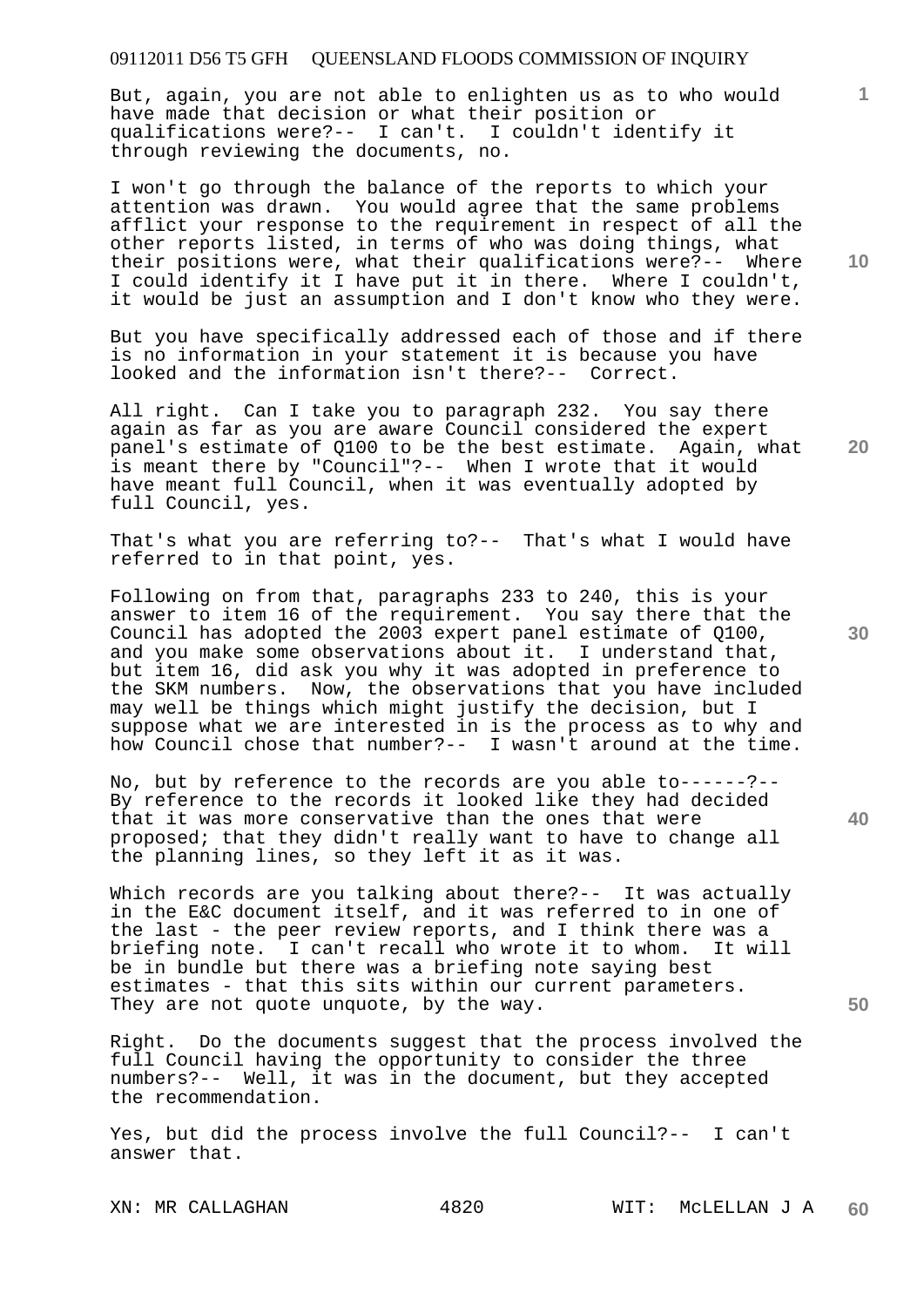No. Okay. Thank you. That's all I have, your Honour. COMMISSIONER: Mr MacSporran? MR MacSPORRAN: I have nothing, thank you, Commissioner. COMMISSIONER: Ms McLeod? MS McLEOD: I have no questions, thank you. COMMISSIONER: Mr Dunning?

MR DUNNING: Thank you. Ms McLellan, our learned friend Mr Callaghan asked you some questions about the review of flood studies that had been done in the past and as those studies age, as it were. You said you thought there was reference to that in your statement. Can I ask you, please, to go to paragraph 153? Is that a part of the statement to which you are referring?-- Yes, the flood models project.

Okay. Thanks very much for that. Now, Ms McLellan, you have set out, haven't you, in your statement when you first became aware of the Commission's interest in this matter. Perhaps I can take you to paragraphs 6 through to 20?-- Yes.

I don't need you to reread them, but you are familiar with what is set out in those?-- Yes, I am.

In addition to what is set out there can you try and give the Commission some idea of the amount of time you personally have spent in responding to this request for information?-- A lot. From when I got the request I sort of asked a lot of officers to give me some support. I personally have reviewed everything that I have provided to yourself. I went through everything. I probably - from the time it started most of  $m$ y working days have been involved in preparing this statement, yes.

Okay. By "working days", what do you mean by that?-- Eight to six, and weekends.

All right. So you are not just talking about Monday to Friday?-- No, I have put a considerable amount of effort into this.

**50**  Yes. Now, can I ask you about something else. You have had some involvement in the Floodwise Property Reports?-- Yes, I have.

All right. Can you explain to the Commission, please, the process which you have had some involvement in in relation to the introduction and development of those Floodwise Property Reports?-- Sure. The Floodwise Property Report was part of a recommendation from the Lord Mayor's Task Force as in not a Floodwise Property Report, to make that information available

**30** 

**20** 

**1**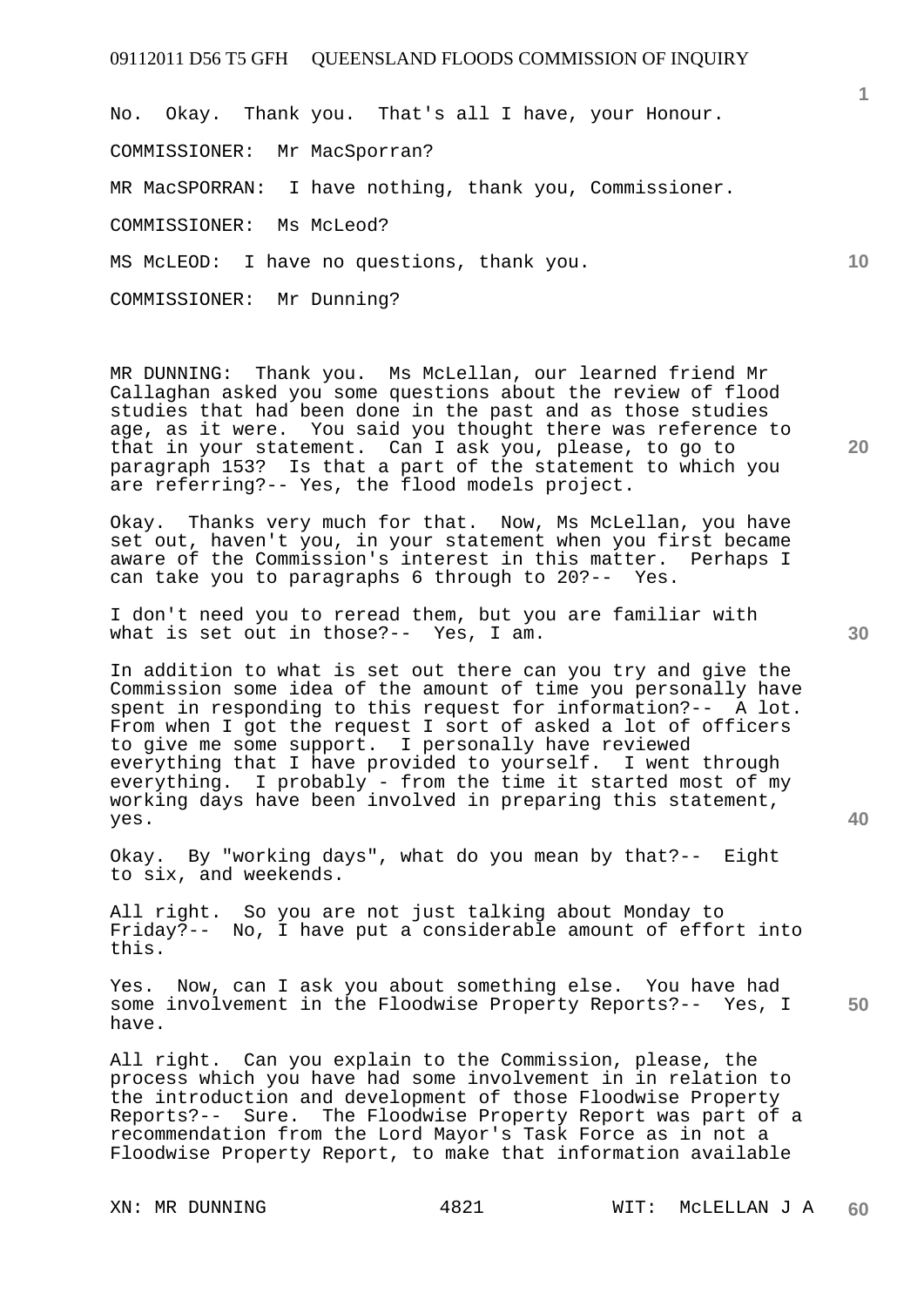to the community. We set about doing that. We have revised it now three times based on I guess our own knowledge but also community feedback about making it a little bit more user friendly. We have recently done some more research into the matter based on is it really telling the people and the community what they need. That research has been - we are word-processing it now. To be honest I've only just sort of received most of it. We will reflect that in another version of the Floodwise Property Report so as people get, I guess, the most up-to-date and useful information that they need or want.

The decision to seek community consultation, was that one made before or after the January 11 event?-- It was actually made before but was initiated after because of timing.

Thank you. Ms McLellan, I just want to get you to - I just want to confirm something with you. Commissioner, may Ms McLellan please see folder 14 of 17, which is part of exhibit JAM5. I don't know whether it's conveniently brought up on the screen or not.

COMMISSIONER: Is the physical document easily accessible  $or---$ 

MR DUNNING: I can pass mine up. I have got an unmarked copy of it that can be extracted now. For those following it in the record, it is page 4812. If you could turn, please, to page 4812, for me?-- That's where I am.

Thank you. You will recollect our learned friend Mr Callaghan asked you some questions about the information that was provided to Civic Cabinet and you talked about a memo that went to Civic Cabinet. Is this the document you were referring to?-- This is the E&C I talked about.

Okay. Thanks very much. That's all I have for that document. Can I ask you then about some matters related to it. As you explained to us in your statement, in response to the Commission's request you have had occasion to review the attention that the Brisbane City Council gave to matters of flood generally in that period from the mid 1990s to the mid 2000s; correct?-- Correct.

You weren't personally acquainted with nearly all, or if not all of that, correct?-- Correct.

Thank you. Can I ask you though, please, with the benefit of that recent review of it and not having been personally involved in it, what is your assessment of the attention that the Brisbane City Council did give to the topic of flood over that period?-- In my opinion they gave significant attention to it. They - I guess they commissioned a report. They got the results. They had it peer-reviewed. There was some issues that needed to be addressed. They did it again. Then they had that expert peer-reviewed, so I think a lot of attention - based on the documents I have read a lot of attention was given to it to make that final decision.

**10** 

**1**

**30** 

**20** 



**40**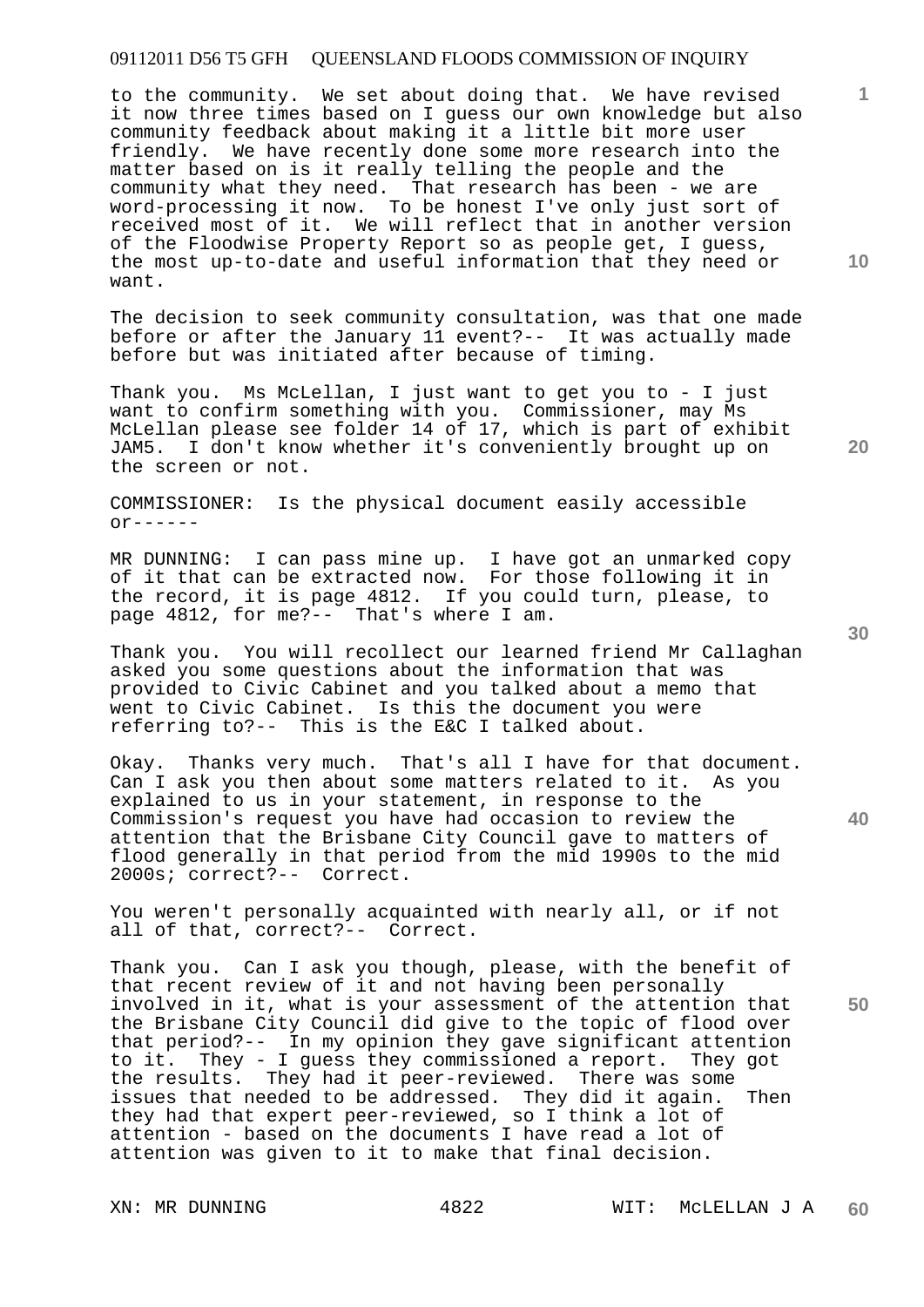All right. Thank you. If you were doing it - sorry, if it was being done again today do you think the process would be in any way markedly different?-- I think the process would be very similar. If I may, I would like to see it a little bit more collaborative so as we are working together in a regional capacity, so we are not waiting for information, I guess. But the process itself would be to develop the report and then have it peer-reviewed.

Alright. Now, when you talk about operating in a regional capacity what is the significance of the region in terms of giving attention to flooding in Brisbane?-- Just this. It is a huge catchment, so when I talk region it is the whole catchment itself. So it is the other local governments that are within the catchment. It's obviously the dam operators because they have a significant impact on the river as well, and of course it is Brisbane.

All right.

COMMISSIONER: When you are talking about process, coming to the more micro aspects, would you document who was doing what?-- Yes, Commissioner I would.

MR DUNNING: Just on the point the Commissioner has just raised with you, how amenable - to put it another way, when it comes to the making of these decisions are they going to be a decision in the macro sense that is made by just one person, or are they likely to be the product of collective discussion, contribution and conclusion?-- It would have to be the latter, product of collective decision. It wouldn't be one person.

Thank you. Do you think that that was a matter that in any way inhibited you being able to answer some of the questions posed to you by the Commission in terms of identifying a single person?-- I am not sure I understood the question.

Certainly. You will recollect our learned friend Mr Callaghan, and you will recollect from the questions you were asked, you were often asked to identify the person who made that decision. Do you think the fact that a lot of these decisions really require the input of a number of people to arrive at the conclusion among them was a reason for your difficulty in answering some of those questions?-- That's right, yes.

COMMISSIONER: What sort of numbers are we talking about? Were there dozens of people involved, or-----?-- Certainly over different levels. At a study perspective there would be a significant number of people. So you've got, you know, the consultants and officers within Council.

I am talking more about the decision-making?-- From the decision-making, it would be - well, from looking through the records it's the manager of Water Resources and they are talking to the CEO and then briefing other councillors that

**10** 

**1**

**20** 

**40**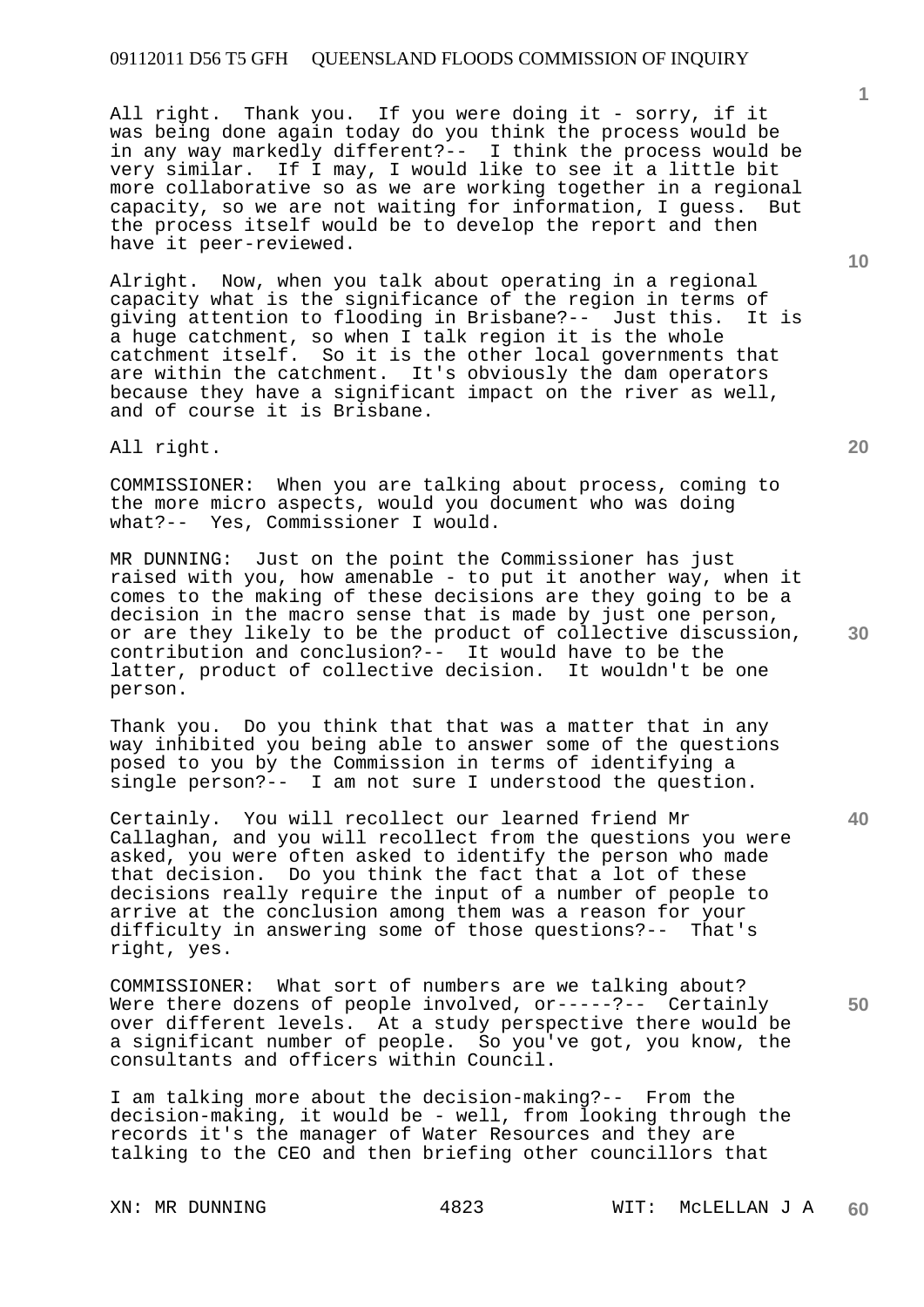had different jurisdictions at the time. Then they would brief Civic Cabinet and then eventually a recommendation is made through Civic Cabinet to full Council, so there is significant I guess steps that are gone through, and different processes, yes, Commissioner.

MR DUNNING: Commissioner, that's the cross-examination.

COMMISSIONER: Thank you. Mr Callaghan?

MR CALLAGHAN: I just want to pick up on what you were talking about in terms of regional cooperation because of the context of the question you were answering. You were being asked to look back and you said "If I could do something differently, if something could be done", as I understood you you would say you would like to have seen a bit more regional cooperation over the period; is that right?-- It appears there was cooperation. I think the timing - there just seemed to be an issue with timing.

Okay. Was that a communication thing or-----?-- I don't know.

I guess what I am interested in is just this. On the basis of what you have read and after turning your mind to the question which you have been asked about assessing how it could be done and whether there were any lessens that might be carried forward and specifically on this issue of regional cooperation?-- Information sharing.

Yes?-- That's the lesson, I think.

Between whom?-- Between all the entities that are involved in working on this study.

So does that come back to the question I asked you about the benefits that might be enjoyed if there was one repository of relevant information?-- Yes, it does.

Okay. I have nothing further. May Ms McLellan be excused.

COMMISSIONER: Thank you, Ms McLellan, for your time. You are excused.

WITNESS EXCUSED.

COMMISSIONER: Yes, Ms Wilson?

MS WILSON: Thank you, Madam Commissioner. I call Gavin Blakey.

**30** 

**40** 

**50** 

**10** 

**20**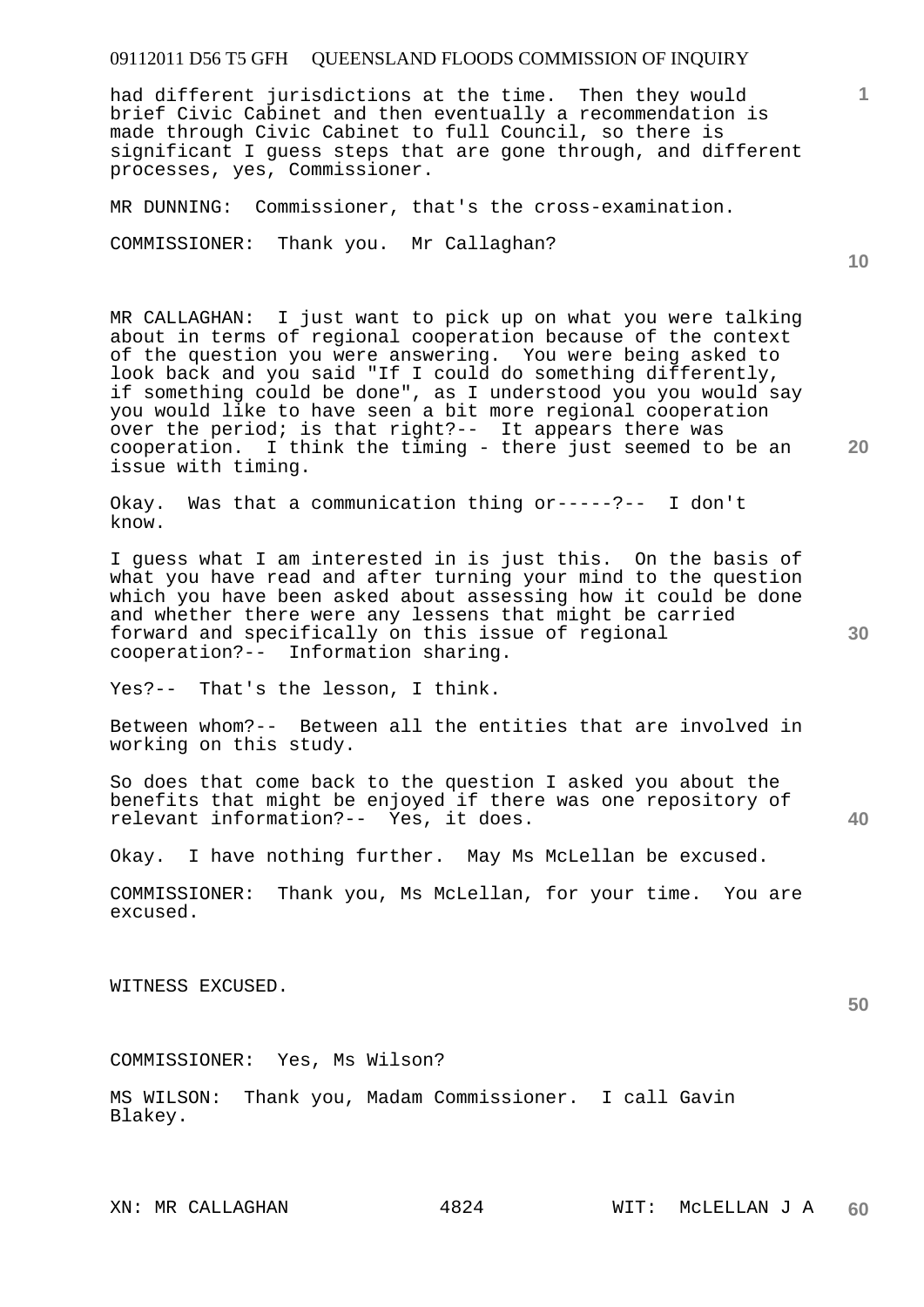GAVIN ROSS BLAKEY, ON AFFIRMATION, EXAMINED:

**10 20 30 40 50**  MS WILSON: Is your full name Gavin Ross Blakey?-- It is. And you are a principal engineer in the Stormwater Infrastructure area for the Brisbane City Council?-- I am. And you provided a statement to the Queensland Floods Commission of Inquiry?-- I did. Can you have a look at this document, please. That is your statement?-- That is my statement. And attached to that statement are various exhibits?-- There are. Madam Commissioner, I tender Mr Blakey's statement with exhibits. COMMISSIONER: Exhibit 947. ADMITTED AND MARKED "EXHIBIT 947" MS WILSON: You have a got copy of your statement in front of you?-- I do. If I can just get some background. In terms of - we will start with your role. From April 1999 until 2005 you were the principal engineer responsible for managing water resource process concerning the various flood studies and related steps?-- Yes, I was. You carried out this role under the supervision and direction of Mr Barry Ball?-- Yes, I did. You describe your role in paragraph 11 best as - it can be best described as a policy manager?-- Yes. Now, you weren't responsible for making the policy; is that the case?-- No. For making recommendations in policy and then policy would usually be adopted or agreed by the decision-makers, for example, elected representatives. Okay. So you worked in making recommendations about policy?-- Yes. And then that went up the chain, did it?-- Yes. And who would - who did you work with in making recommendations about policy, say in relation to flood studies?-- It would be Barry Ball would be an example, as my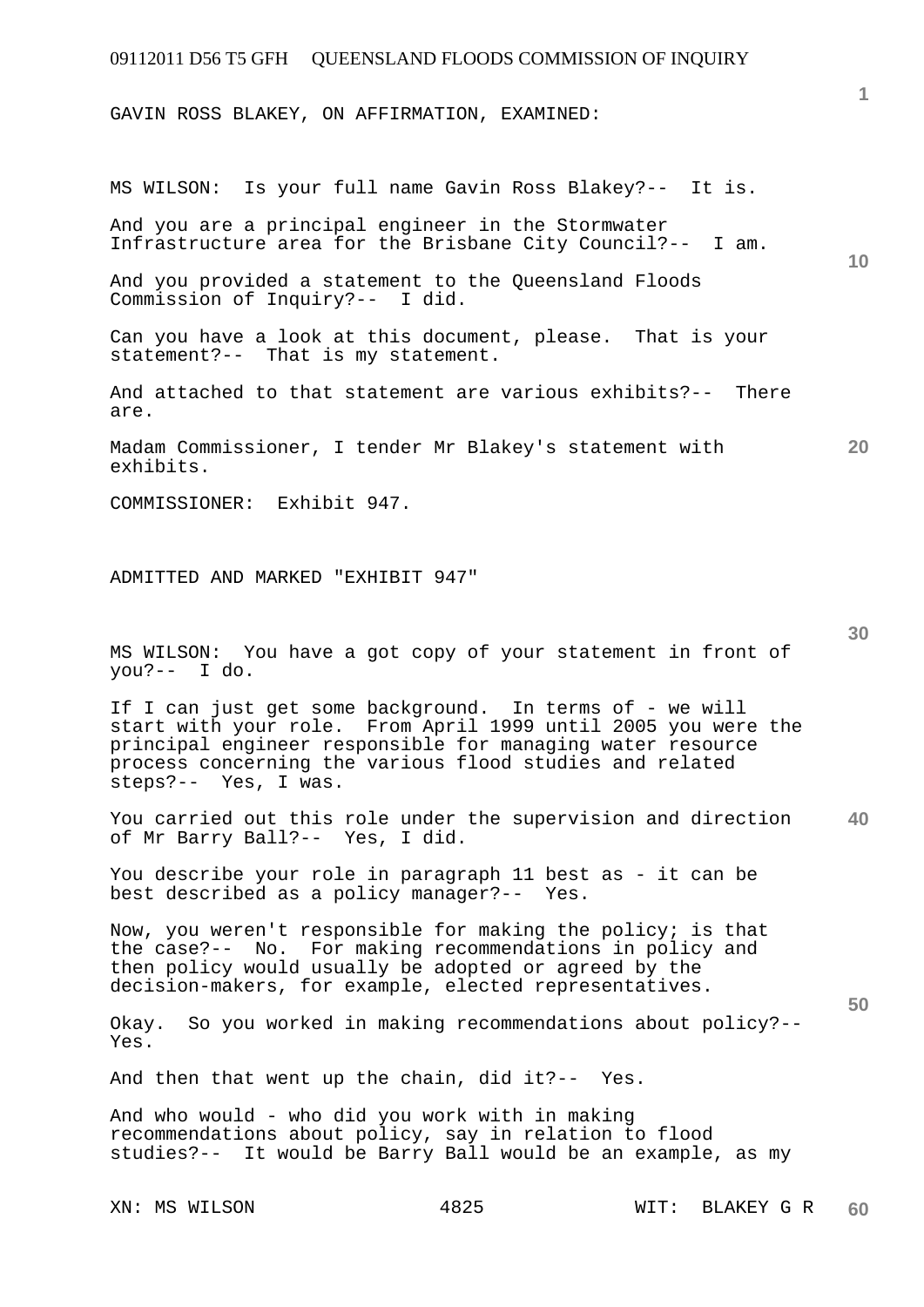manager, and then of course being able to present that to E&C which is the Establishment Coordination Committee, the senior Councillors or Civic Cabinet and in some cases then as you would have seen in the statement that became adopted by Council, full Council.

What was Mr Barry Ball's role in relation to policy and making policy?-- He was the policy manager. I guess he was my manager or my supervisor. So any work that I did would go through Barry and then Barry was the key connection with the, for example, the Establishment Coordination Committee. In some instances I would present to them. In other instances he would.

In your statement you describe that you were responsible for implementing the policy?-- That's part of it as well, yes.

So you assisted in framing recommendations to go up the chain?-- Yes.

When it came back down you implemented that policy?-- Yes.

Is that the case?-- Myself and others, of course.

In your statement you set out the division of responsibility between City Design and Water Resources?-- Yes.

City Design was responsible for technical work?-- Yes.

**30**  That is, in respect of water issues generally, and also flood modelling in particular?-- Yes.

And Water Resources would commission particular work from City Design?-- Correct.

And consult with City Design on technical issues?-- That's right.

**40**  So did Water Resources have any technical expertise or did you rely on the expertise of City Design?-- I would say it was yes and yes.

Okay?-- Because both Barry and I were civil engineers and I had other senior civil engineers working with me, some of whom were - actually had extensive experience in modelling, and others who had reviewed models but who not necessarily had extensive experience, so yes I would say that we had a sharing of expertise; that City Design were then the specialist flood modellers.

**50** 

**1**

**10**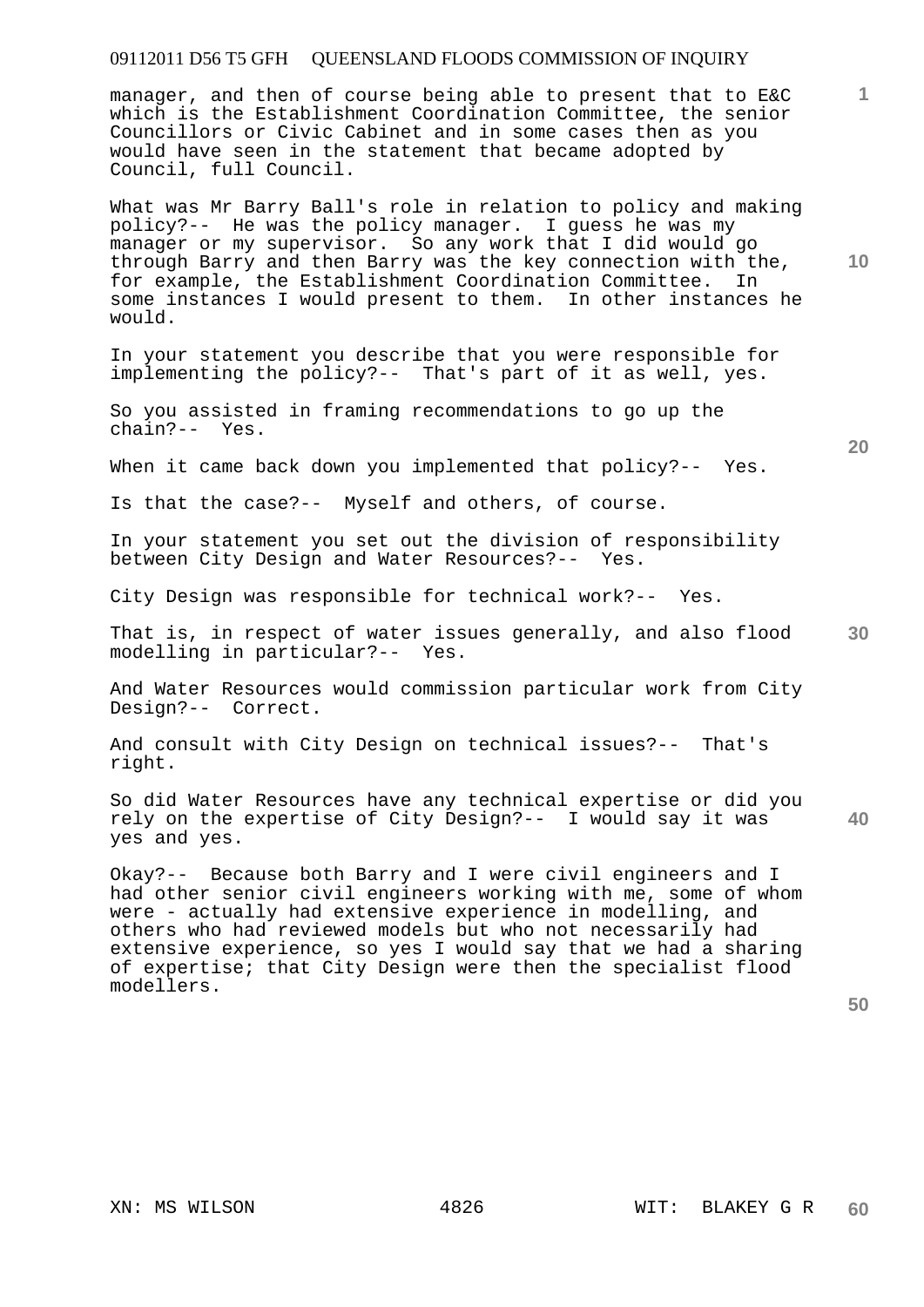When was it determined that to call - to commission City Design to do work then?-- If, for example, there was a flood study to be undertaken, then that would be undertaken by them. As you see in the statement, there was basically a purchaser and provider or, if you like, the group who were looking at what work is required to be done-----

Which is Water Resources?-- -----which is Water Resources-----

**10**  Yes?-- -----and then City Design had expertise in a particular area, then they would be the ones who would undertake a flood study, for example.

Let's go to paragraph 20 of your statement where you refer to that process?-- Mmm-hmm.

And the decision whether and to what extent to commission work from City Design-----?-- Yeah.

-----or external consultants-----?-- Yeah.

-----was decided on a case by case basis?-- Yes.

What factors came into play in making that decision on a case by case basis?-- Expertise was one of those factors. So, for example, they were engaged to undertake the technical modelling, or if they didn't either have the expertise or sufficient resources inhouse, they would engage someone like SKM to be able to undertake the study, whereas if you compare that to - I mean, in 2004, from memory, we engaged Dr Chris Joy to provide some advice to us on flood risk management. He was one of the authors of the Flood Risk Management in Australia document, and that was some expertise that City Design did not specifically have.

So did you bring in external consultants when it was beyond the expertise of City Design?-- Yeah, that would be - yeah, that would be a reasonable statement.

And whose decision was it to decide to commission external consultants?-- It would be ultimately Barry or myself.

And did that decision go up the line, as we've talked about before?-- It depends on really the scale of it. Generally, no, because it was really based on - I mean, he was the manager of Waterways and then Water Resources, so he had a delegation to be able to engage and a responsibility to provide advice. So unless there was - it was over the specified amount in terms of dollars, or there was something very special, then he was able to approve it.

So Mr Barry Ball could make decisions up to a certain limit?-- Up to his level of delegation.

Monetary limit?-- Yes.

And then if it exceeded that monetary limit then it would go up the line?-- There would be a process you need to go

**20** 

**40** 

**30**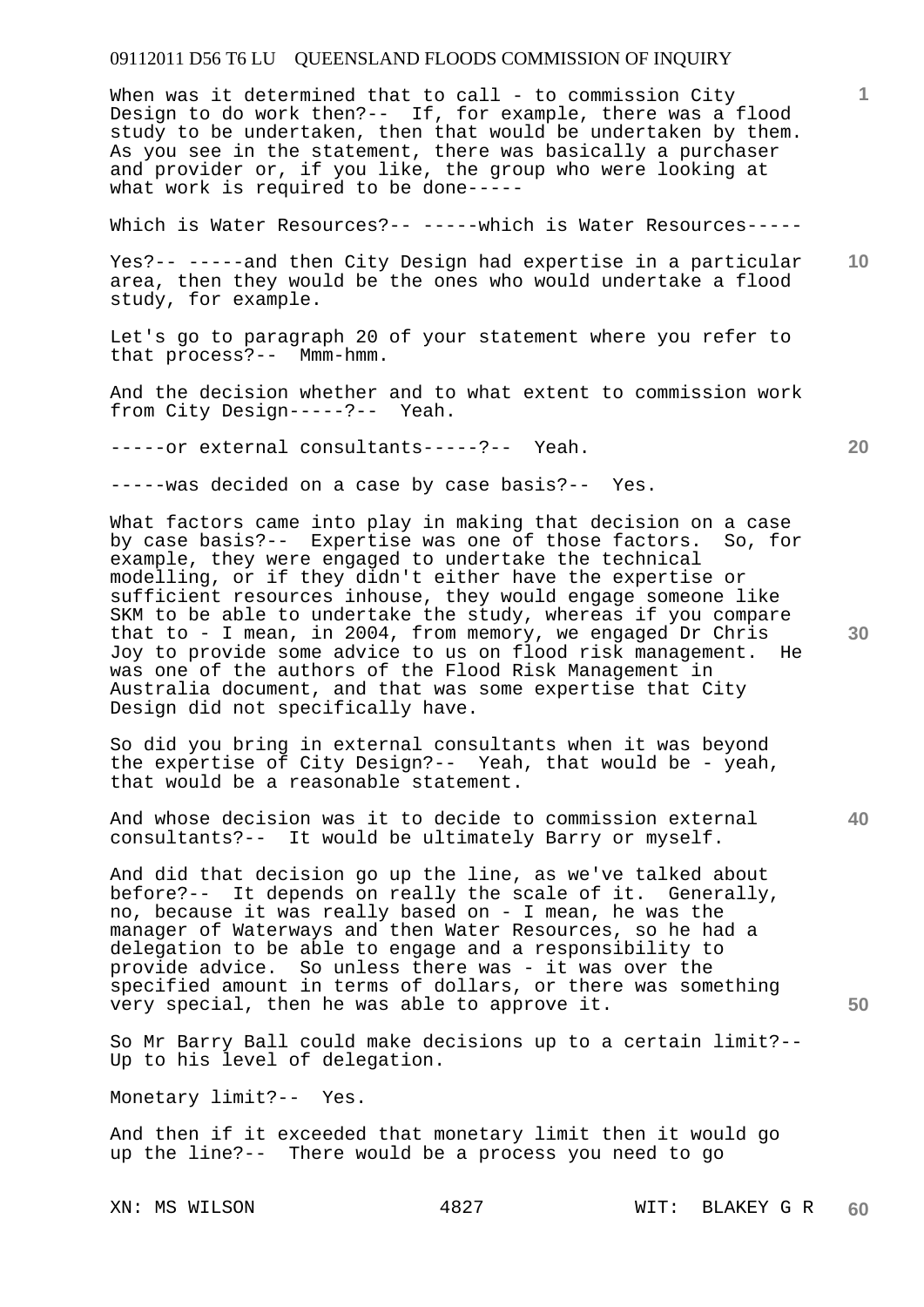through, yes.

And would that go through to a council decision?-- It depends on the scale, once again, because the divisional manager, Mr Michael Kerry, had a higher delegation, and then after that it's - probably the next level would be E & C or one of the boards of council.

**10**  And was the dollars involved - was it the monetary limit that was the factor to decide who made that decision, or were there other factors involved in that?-- Well, the primary one is the money.

Now, you talked about the relationship between City Design and Water Resources, customer/purchaser. I think you just referred to that in your evidence just before. Was there a strict demarcation between these two departments? Was there could ideas and information be easily shared, or was it really on a case by case basis?-- Ideas were shared, yes, absolutely, because we're all working for the one organisation. We have a very good working relationship. We were at one stage working in the same department, and then with the reorganisation working different departments. So we had a very - had and have a very good working relationship with our colleagues.

But for ideas and information to be shared, could that be done on an ad hoc basis, or did that have to be done through a commissioning process?-- It can just be done an ad hoc basis for sure, yes.

Now, if I can take you through briefly just some of the chronology in terms of the work that was commissioned. At paragraph 21 you refer to the June 1990 City Design report?-- Mmm-hmm.

Now, that report was commissioned before your time; is that the case?-- It was.

So you were not involved in setting the terms of reference-----?-- No.

-----in relation to that report. However, you were involved in the reviewing of that report?-- Yes, I was.

And paragraph 24 of your statement-----?-- Mmm-hmm.

-----sets out your involvement in that review?-- Mmm-hmm.

**50**  In July 2009 your view and others was that more work needed to be done?-- Absolutely.

So an action plan was prepared by you?-- Yes.

And a decision to retain City Design to do more work on specific issues?-- Yes.

So when you're talking about that decision, who makes that

**1**

**20** 

**30**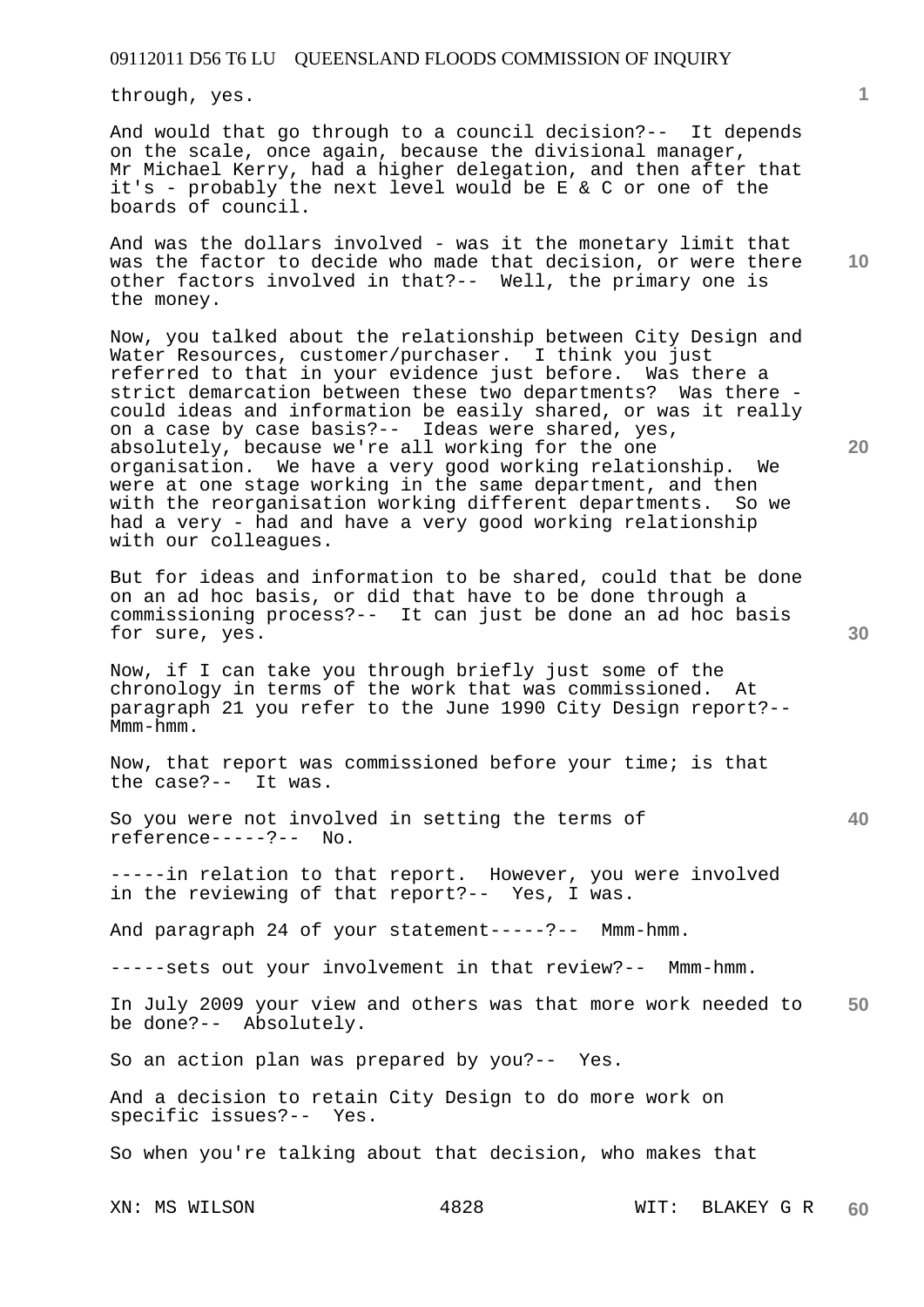decision?-- To - whether to engage them?

To retain City Design to do more work on specific issues?-- That would be based on a discussion between Barry Ball and myself and some of the senior engineers in our branch, and then we would come to a conclusion, and then - ultimately Barry is the sign off, because he was the manager of the area.

And an action plan was prepared by you?-- It was.

And did you set a timeframe for this type of work, for the work to be done?-- I don't remember specifically on this particular one, but if you have a look at some of those tables, you will see I generally did have timeframes on there. That's one of the columns in there, by when.

You received then the extra work?-- Yes.

And that was the December '99 City Design report?-- Yeah.

That report was considered by Water Resources?-- Yes, it was.

And there was - the view was that this December '99 City Design report had not fully addressed some of Professor Mein's earlier concerns-----?-- That's right.

-----which set the - set this ball rolling, so to speak?-- Mmm-hmm.

Now, the decision was made not to get City Design to do further flood modelling?-- Mmm-hmm.

Why was that? Did you think that their expertise had been exhausted at this point in time?-- The issue was around not doing further flood modelling, not around not engaging City Design. So, in other words, we felt at that point in time there were some other activities that needed to be undertaken, for example, going and talking to DNR, going and talking to the Southeast Queensland Water Corporation and figuring out what specific activities they were undertaking at that time.

And that culminated in the October 2000 technical workshop?-- That's correct.

So you've got your December 1999-----?-- Yes.

-----City Plan report. You feel that you need to have consultation with external agencies?-- More consultation. There was some consultation going on previously, but it's now a point in time when more is required.

And why at this point in time is more required?-- My recollection is that we had become aware of work that others were doing. For example, DNR were undertaking some work in conjunction with the CRC, Cooperative Research Centre, and they were looking at reviewing the dam operating rules for Southeast Queensland Water, and that that - both those activities, one because of rainfall, and the other one because

**10** 

**1**

**30** 

**40** 

**50**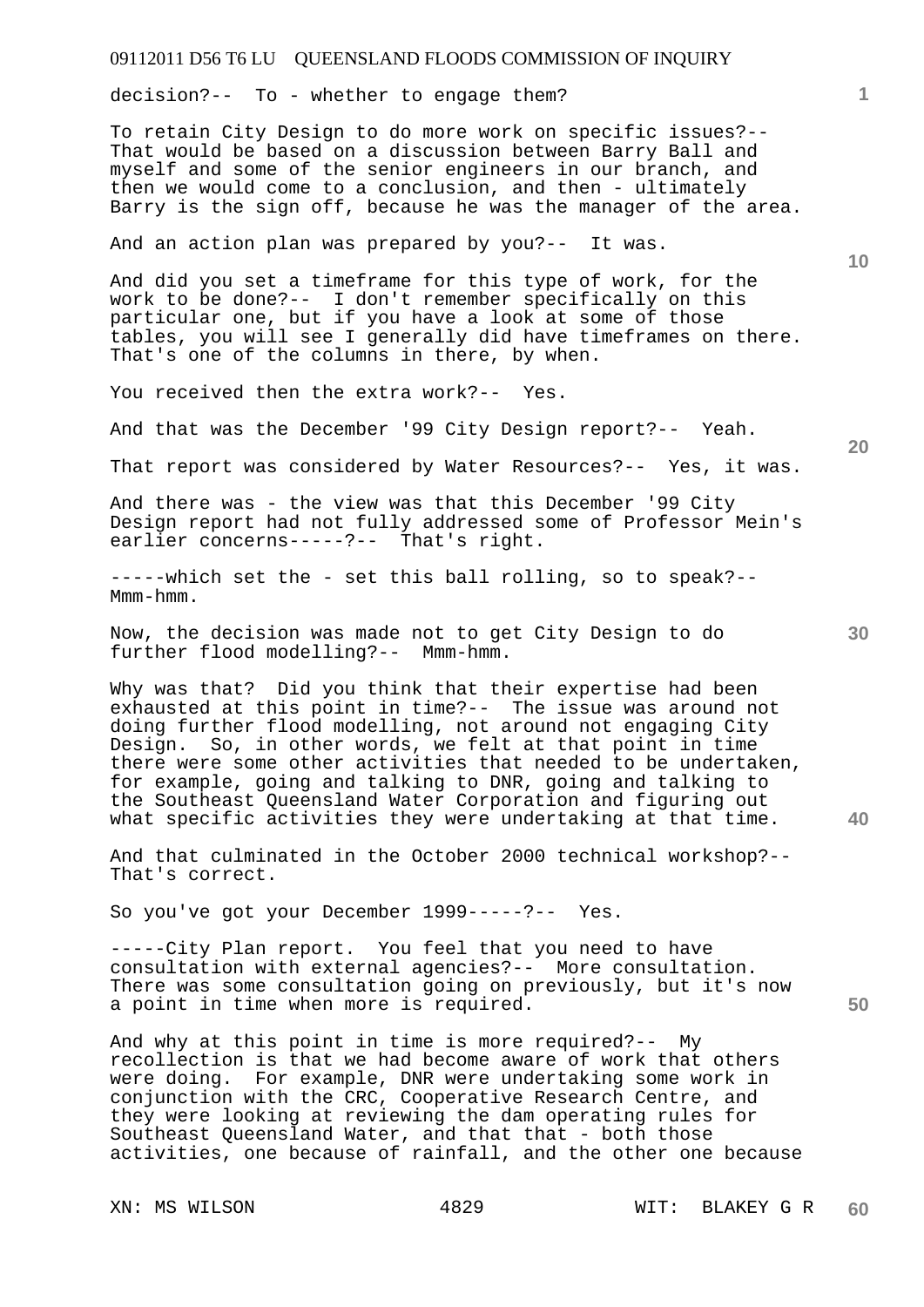**1** of release, would have an impact on the determination of the hundred year flood flow. Well, you received the December 1999 report in December 1999?-- Yes. Ten months later you've then had this workshop-----?-- Yes. -----on the 6th of October-----?-- Yes.

-----2000. In that 10 month time you describe doing a substantial amount of preparatory work?-- Yes.

Engaging directly with agencies like the Bureau of Meteorology, Ipswich City Council, and SEQ Water?-- Yes.

A workshop is held on the 6th of October?-- Yes.

And it's a one day workshop; is that right?-- Yes.

And it appears at this workshop some important information was revealed?-- Mmm-hmm.

Is that the case?-- There was.

And that was by a John Ruffini?-- It was.

**30**  And leading up to this workshop you didn't have that information that John Ruffini revealed at the workshop?-- We had an earlier indication that this work was going on, but it was at that workshop where we had all the people around the table that it was explained in more detail. Prior to that we were aware it was going on, back in - my recollection is 1999, late 1999. There's a note that I've written there saying that they're working on the rainfall, they as in DNR, but, yes, at that workshop it became quite explicit that this was definitely relevant to our work.

**40**  And John Ruffini from DNR, that was effectively told - he effectively said, "Listen, we're doing our own study. It will be available in about two months."; is that the case?-- Yes, that's right, he said by December or Christmas.

And did you at this point in time on the 6th of October ascertain where this study was up to?-- Yes, we tried to determine where they were up to. The information that John provided to us was that they're almost complete, it will be a draft will be ready very soon, and so that was of value to us to hear that.

And at that workshop he was giving you numbers as well about where he expected the  $Q100$  to fall; is that the case?-- No, he didn't give us numbers. He gave us an indication though, yes.

At paragraph 37 of your statement you set out, in effect, the contact that you had with Mr Ruffini on that day?-- Yes.

**10** 

**20**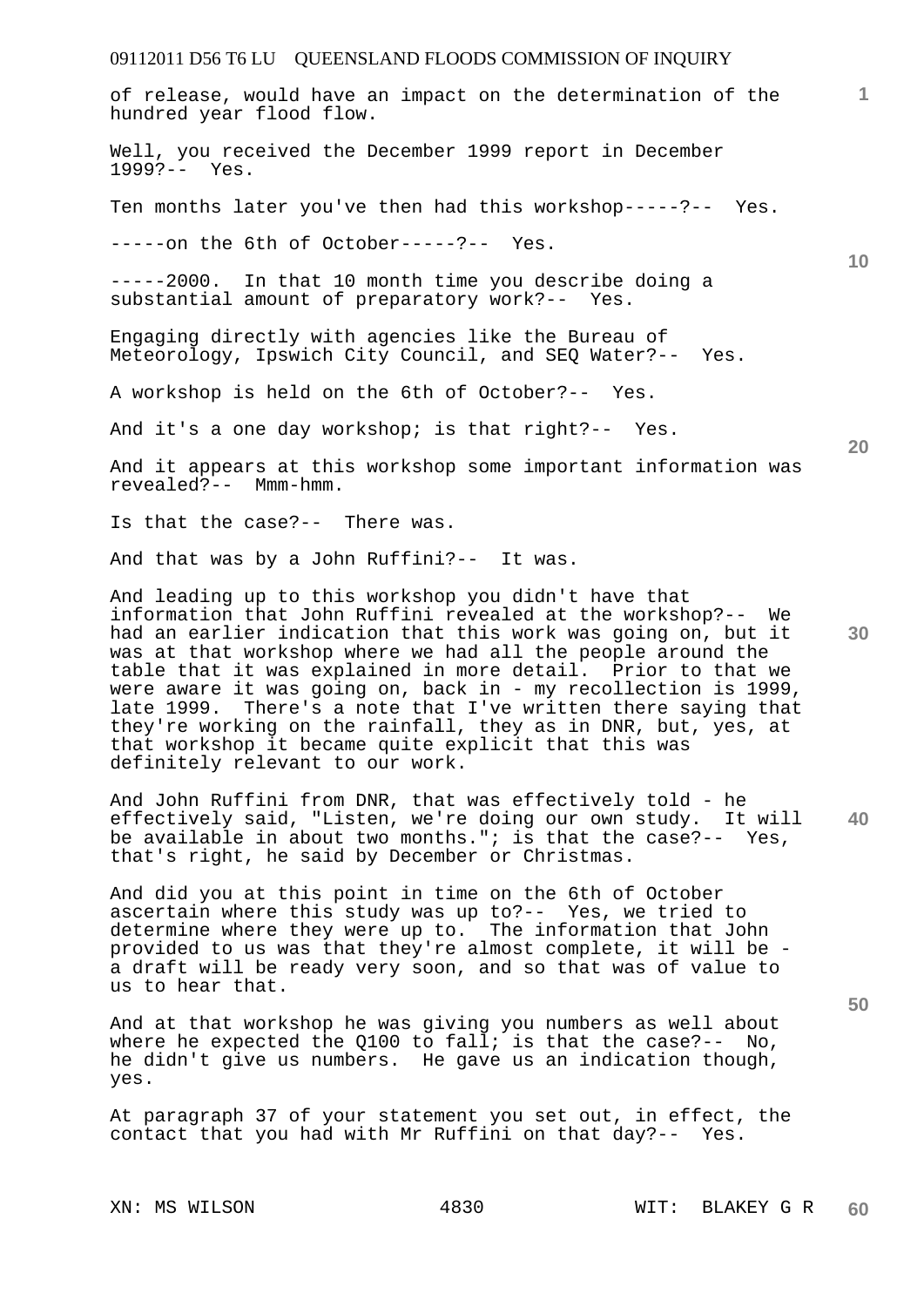| 1<br>10 <sup>°</sup><br>20<br>30<br>40<br>50 | 09112011 D56 T6 LU QUEENSLAND FLOODS COMMISSION OF INQUIRY                                                                                                                                                                                                                                                                                                                |  |
|----------------------------------------------|---------------------------------------------------------------------------------------------------------------------------------------------------------------------------------------------------------------------------------------------------------------------------------------------------------------------------------------------------------------------------|--|
|                                              | We can see that you recall that he said words to the effect<br>that the DNR study was suggesting Q100 flows?-- Mmm, yes.                                                                                                                                                                                                                                                  |  |
|                                              | And he set - and he sets out what he expects those flows to<br>$be? -- Mmm-hmm.$                                                                                                                                                                                                                                                                                          |  |
|                                              | So while you say that he did not give you any numbers about<br>what Q100 would be, it was what the flows would be for a Q100;<br>is that the case?-- Yes, because what I'm saying is that he<br>made the statement that it's going to be closer to the - I<br>think he might have said the 1984 - yeah, 1984 report, and<br>then I've put it in brackets in my statement. |  |
|                                              | Okay. So there were no numbers mentioned, but there were<br>reference points that you could establish what those numbers<br>were?-- That's my recollection.                                                                                                                                                                                                               |  |
|                                              | Now, the view was the best - the view was at the time that the<br>best course was to await the completion of the study?--<br>Absolutely.                                                                                                                                                                                                                                  |  |
|                                              | Because you gained the impression that it was only two months<br>away?-- Yes.                                                                                                                                                                                                                                                                                             |  |
|                                              | Two months didn't - two months - nothing happened in two<br>months?-- We didn't see the report after two months.                                                                                                                                                                                                                                                          |  |
|                                              | Nor the next year?-- No.                                                                                                                                                                                                                                                                                                                                                  |  |
|                                              | Nor the following year?-- No.                                                                                                                                                                                                                                                                                                                                             |  |
|                                              | And you refer in your statement to the matter finally being<br>resolved in June 2003?-- Yes.                                                                                                                                                                                                                                                                              |  |
|                                              | Now, and you set out that you had extensive communication with<br>$DNR---?--- Yes.$                                                                                                                                                                                                                                                                                       |  |
|                                              | -----during this time-----?-- Yes.                                                                                                                                                                                                                                                                                                                                        |  |
|                                              | -----trying to get this-----?-- Yes.                                                                                                                                                                                                                                                                                                                                      |  |
|                                              | -----report. So is it the case that all flood studies were<br>put on hold waiting for this report from DNR?-- Effectively.                                                                                                                                                                                                                                                |  |
|                                              | From the BCC?-- Yeah. I wouldn't say it was all put on hold.<br>I'd certainly say the determination of that - the flows, yes.                                                                                                                                                                                                                                             |  |
|                                              | And when you say the matter was finally resolved in June 2003,<br>you didn't get the report then, did you?-- No, we got some<br>information that we needed to be able to put into our flood<br>model.                                                                                                                                                                     |  |
|                                              | And how much information did you need to be able to put into<br>your flood model to again be able to start work?-- Two pieces<br>of critical information. The first one was rainfall, and<br>that's where these real reduction factors come into play, and<br>the second one was the operation model of the dam. Both of<br>those were very important.                    |  |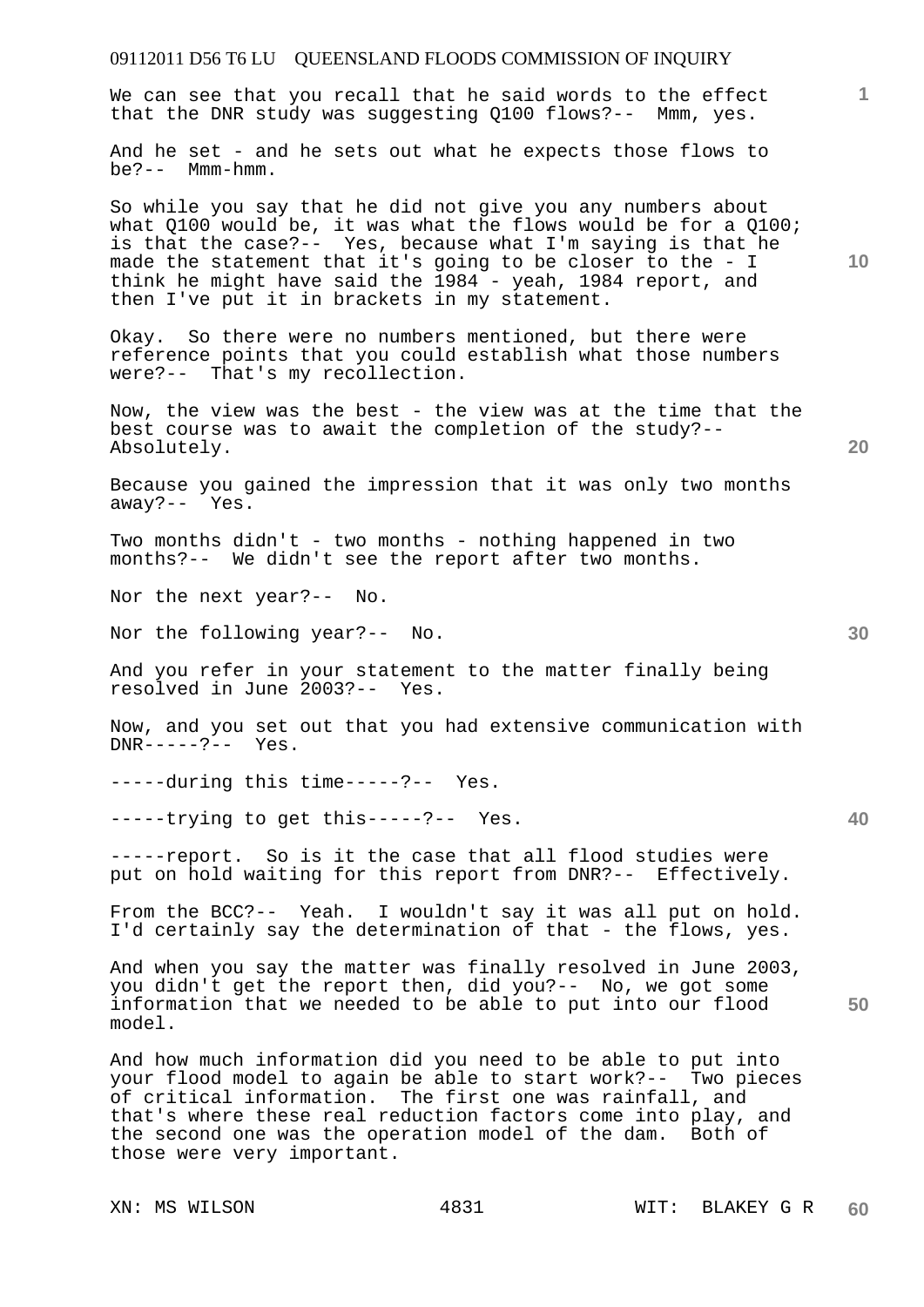And was it made clear to DNR that they were the real - the really important pieces of information that BCC required during this time?-- I expect that would be the case, because there was lots of conversations and certainly an understanding by both parties of what we were looking for.

Looking back at that time, those two and a half years-----?-- Mmm.

-----it was an important time where you were waiting for important information?-- Yeah.

Can you give us any suggestions for the future how that can be handled better between a council and a government agency waiting for the information?-- I suppose it would be interesting to understand the reasons for the delay. It might be - and I really don't know the reasons. It could be to do with funding, or it could be to do with them waiting on some information. So, mmm. We were certainly in contact regularly, but whether or not there needed to be a higher level of collaboration maybe.

Well, that's the next question. Was this matter elevated to any greater managerial level or council level?-- During that period?

Yes?-- It certainly would have gone to at least the divisional manager, maybe the CEO. But as you can see from all of the - my notes there, basically each time we contacted them they were saying, well, it will only be a short time, like a week or a month, and so, yeah, it seemed like it was just around the corner each time.

The information that you received in 2003-----?-- Yeah.

-----and when you describe it as the issue - the matter was being resolved, at paragraph 46 of your statement you refer to preliminary advice?-- Mmm.

Is that the advice that you received?-- That 6,000 to 7,000, my recollection is that that number was proffered on or about the time I picked up that - the CD with the information, so, in other words, June 2003.

**50**  And when you received that advice, did you change tack, "We are not waiting for the report. Can you just give us these two pieces of information?"?-- No, it was a consistent approach that we were looking for there information to put into our report. That's a piece of useful information, but in fact what was most useful for us is the rainfall and the dam operating model.

And when you got that, was that the answer to the question? Did you ask DNR, "Listen, we are just wanting two pieces of information. Can you give us those two pieces of information?"?-- I don't recall specifically that, but certainly that was the sense of it.

**10** 

**1**

**20**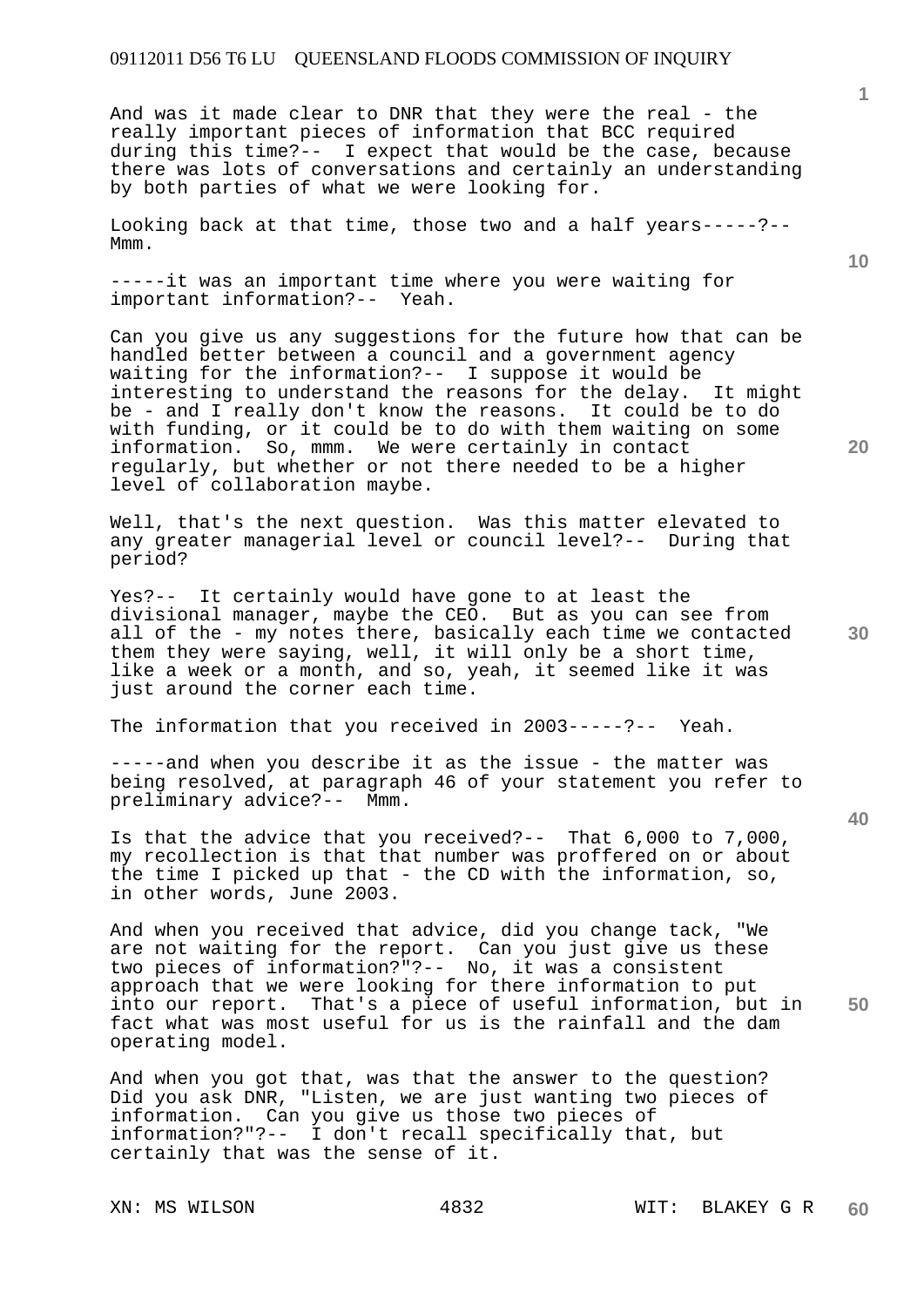So I am just wondering when you talk about how it resolved, how did it actually resolve? Was it - did they say, "Actually we have now got these two pieces of information.", or was it a request by the council, a more focused request by council asking for specific information?-- I think - seem to recall there might have even been some letters went to either SEQ Water or - yeah, I definitely read a letter to SEQ Water which was asking for the release of certain information by DNR, because DNR were working for SEQ Water. So, yeah, the two key pieces of information were then made available to us in June.

And do you know how long DNR had those two key pieces of information?-- My sense is - the answer is no, but my sense is that they were given to us as soon as they had it.

Now, can we now turn to the independent expert review panel and the SKM reports 2003?-- Yes.

And it's convenient to sort of package them up as a one, is it?-- Whatever suits you.

Well, which report - what report was commissioned first? Was it the SKM report 2003, and then the review of that, or was did you get your panel together and then get SKM - commission SKM?-- We already had the SKM on board from back in 1996 right the way through, and we were doing some work, now that we had the information from DNR, and so they were utilising that information in their modelling. Then the independent panel was brought on board to make sure we had the most eminent experts, and they - we said to them that, "SKM are here to help you. You let them know what you need."

Okay. And if we can go to paragraph 40 of your statement where you refer to the independent review panel report being of particular significance to council?-- Mmm-hmm.

And then you go on to set out two reasons?-- Mmm.

**40**  Is that - it is not only to deal with the important question of the Q100 flow-----?-- Mmm.

-----and level, but you recall at that time there was acute public interest in those matters by reason of The Courier-Mail?-- Correct.

Now, was there media pressure at this point in time to progress these reports quickly?-- Yes.

**50**  And was that the reason that you got the independent review panel report - independent review panel together?-- It would be part of the reason, yes.

What do you mean "part of the reason"?-- Well, it may be that you - we would have gone ahead and done that anyway, but certainly at that point in time, as you know, The Courier-Mail was asking many questions, and my recollection is that by having a panel like this, they would be independent and

**10** 

**1**

**20**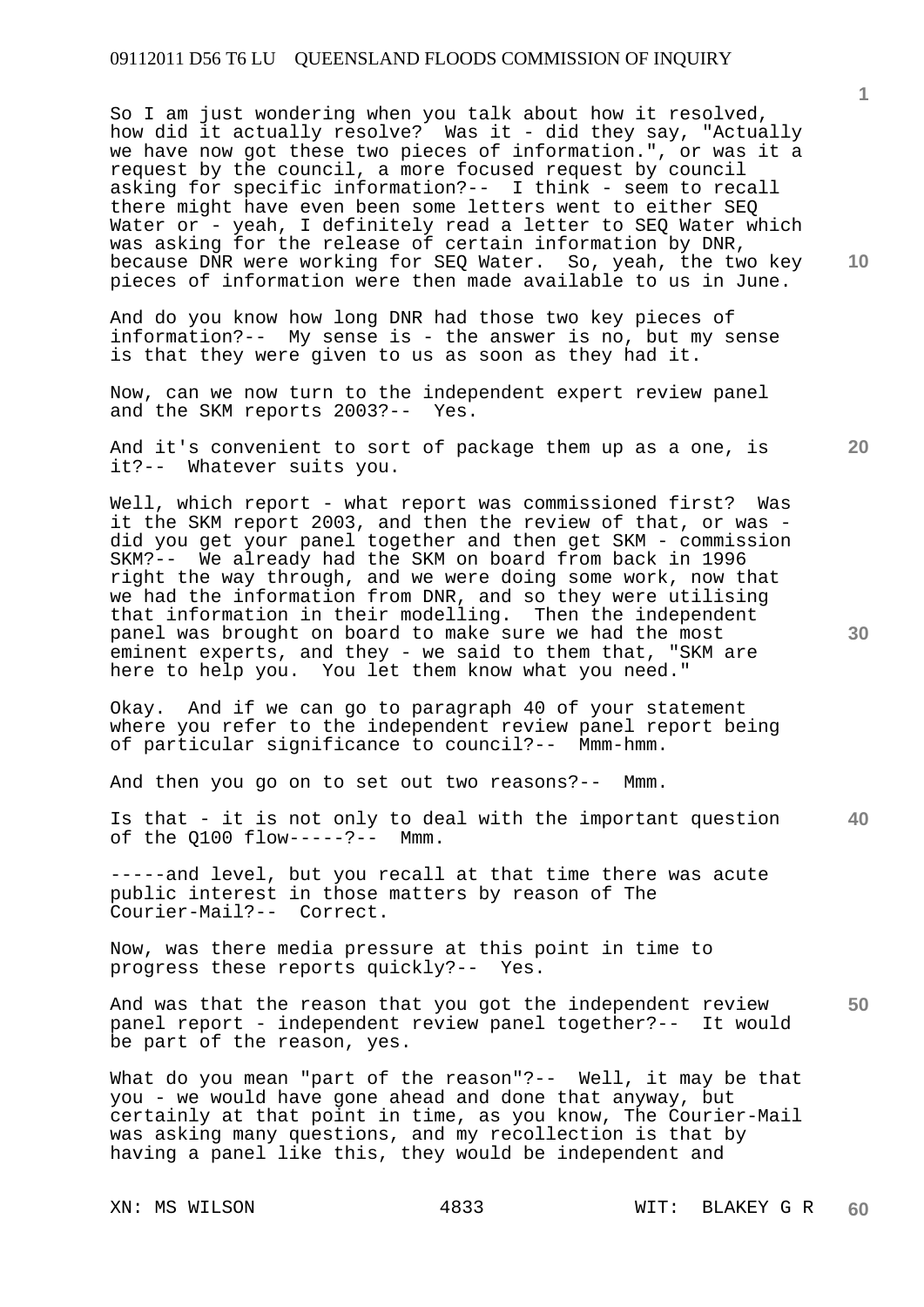therefore there could be no inference that we were directing in some way a result.

And who decided to get the independent expert review panel on board?-- I don't recall the specific detail, but certainly it would have been somewhere in the discussion between Barry Ball and - you know, certainly I was involved in those discussions with Barry, but I don't recall whether or not Barry had some discussions with some of the elected representatives, I don't recall that, but it may be in the notes somewhere.

And you drafted the terms of reference for the independent expert review panel?-- I did.

Is that a technical document, drafting those terms of reference?-- Depends how you describe - the short answer is no.

And you say that you did so based on discussions with Barry Ball-----?-- Yes.

-----Peter Barnes, and Doug Yuille-----?-- Yes.

-----of the Lord Mayor's office?-- Yes, yep.

Mr Yuille was the Lord Mayor's policy advisor upon, amongst other things, flood management. Why is it necessary to discuss such a document with a policy advisor? Do they have important input into such a document?-- In this case, there was - it was important for them to have some input to it because, as I said, part of the reason that we had engaged and looked at engaging an independent panel was because of what was happening in the media, and so obviously there was an interest from the Lord Mayor's office about that, absolutely.

Is that usual, that policy advisors have input into drafting terms of reference?-- On some occasions like this one, yes.

Well, on other occasions, not like this one?-- Okay. So certainly I can speak personally on this one. I know - I cannot speak for the most recent ones, because I haven't been involved with that, but I certainly know that was the case here.

From the time of commissioning the independent expert review panel until requiring their completed document, what was that timeframe?-- It would have been in the order of two months, from memory.

**50**  And who set that timeframe?-- I don't recall who set it, but certainly I would have been involved with some discussions on that, but I don't recall who set it.

Was there a degree of urgency in getting this independent expert review panel document?-- Yes, there was.

And that was due to the media pressure?-- That was one contributing factor. I mean, the thing is this had been going

**10** 

**1**

**20**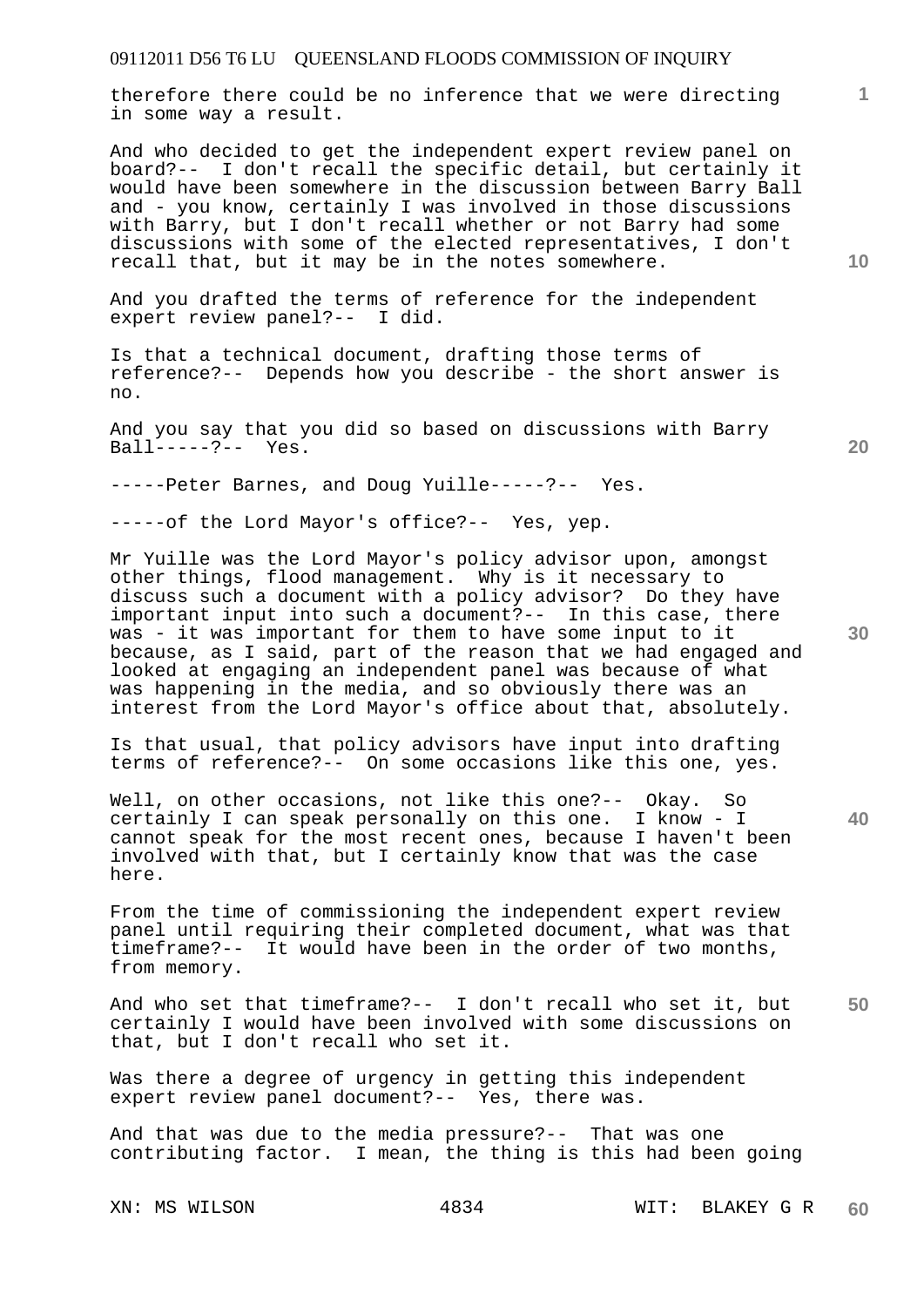on for a number of years and we really wanted to get it resolved because there were different numbers along the way, and so it was very important for us to get it resolved.

Sinclair Knight Merz, SKM, they were also engaged to do their work?-- Mmm.

Was the process as such that the work that they did ran as a concurrent process with the independent review panel, that as they finished a piece of work, they gave it to the independent review panel?-- Those pieces of information that the panel were interested in, absolutely, yes.

So it wasn't the case that SKM do their report and then they give their report to the independent review panel?-- The panel actually were given the opportunity and took the opportunity to guide SKM, were really saying those people on the panel are eminent experts, they know what's needed, they need to ask the questions of SKM, and that's why we engaged SKM, to be able to respond to them.

So in determining the scope of work by SKM, was that determined by - within council, or was that determined by the independent review panel?-- That part of the work, by the independent review panel.

When you talk about that part of the work-----?-- Yes.

-----what are you referring to?-- Because previous to that, yes, we were directing what needed to be done. The council were saying to SKM, "We need you to do a flood study. Here is what we need you to put into it." When the independent review panel came on board, then that was - they were directing SKM. There were some other parts that would be going on anyway, like the key questions - one of the key questions, for example, that the independent review panel were asked was about the hundred year level. There were other parts of the flood study which are ancillary to that which go on anyway.

**40**  Was it a council decision to decide whether the Department of Natural Resources and Mines' modelling would be critically reviewed, or whether it would be used without further analysis?-- The information provided to us-----

Yes?-- -----in June?

Yes?-- We were accepting that that was the appropriate information, that they had done all their checks and balances, and that we would be relying on that information.

And in terms of the timeframe for SKM, the work required by SKM, who set that?-- To? SKM, who set that?--

To compete their work?-- To do the independent review panel work or-----

Yes?-- It's most likely that was part of the development of the terms of reference, so once the terms of reference had

**10** 

**1**

**20**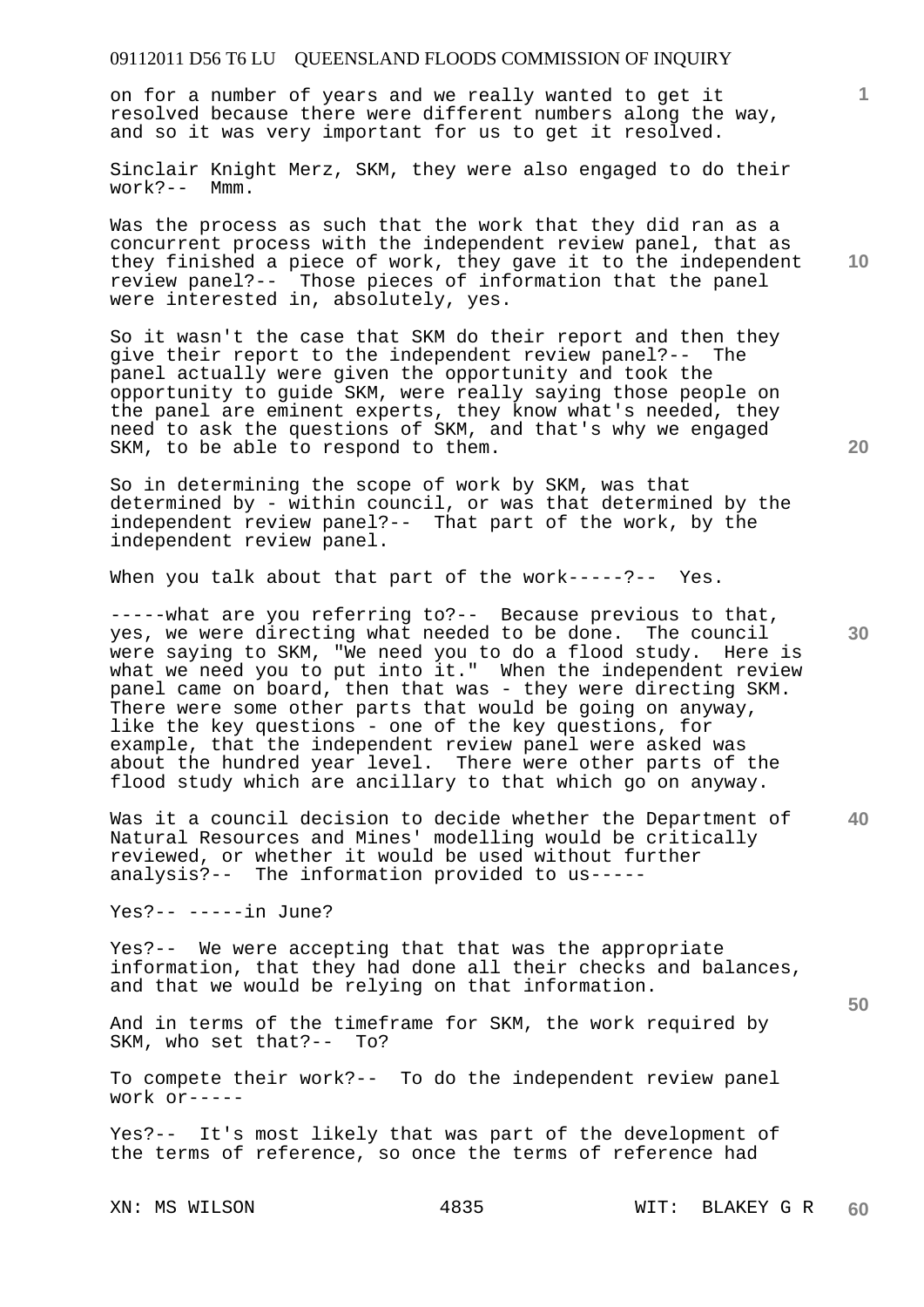been set, but you also notice there that there was - initially the panel were asked to report maybe in August, they end up reporting in September, because they needed some more time, and that was completely legitimate.

Can we now go to the recommendations made by the independent review panel?-- Mmm-hmm.

The expert review panel, and you quote these recommendations in paragraph 60 of your statement. And if we can go to that, please. And if we can go to page 15 of your statement, paragraph 60, it goes over the page, to the first paragraph, the last line of that first paragraph. "The panel strongly recommends that such a study be done as council moves towards a risk based approach to flood management"?-- Mmm-hmm.

And they were referring to - the panel was referring to the Monte Carlo methodology when it was referring to that?-- Mmm-hmm.

Do you see that?-- Mmm-hmm, yes.

At the time - what did you understand as a risk based approach to flood management?-- Well, risk based approach to flood management was not just considering the hundred year level, it needs to take into account hazard, which is associated with flood risk, it needs to have mapping, nonstructural solutions rather than structural solutions.

At the time was the Brisbane City Council, that is 2003, using a risk based approach to flood management?-- We had - some parts of it, yes, and we also were in the process of expanding our approach based on the draft 1999 Australian Floodplain Management Guideline, and ultimately on the 2000 version of that document.

And what about now, do you have any view on whether Brisbane City Council is using a risk based flood management strategy now?-- It is.

If we can go to paragraph 79 of your statement?-- Mmm-hmm.

And this paragraph sets out the primary reason why a Monte Carlo analysis was not carried out; do you see that?-- Mmm.

And you set out there that the issue of a Monte - carrying out a Monte Carlo analysis was considered by you-----?-- Mmm.

-----Mr Ball and Mr Barnes?-- Mmm.

This consideration - let's just look at the consideration as a whole - is that a matter that requires technical consideration, that is a matter for City Design, or is that something that is in - with Water Resources' capacity, that is, namely, yourself, Mr Ball and Mr Barnes?-- If City Design has the expertise, yes. Now, they have not done Monte Carlo technique.

**20** 

**1**

**10** 

**40** 

**50**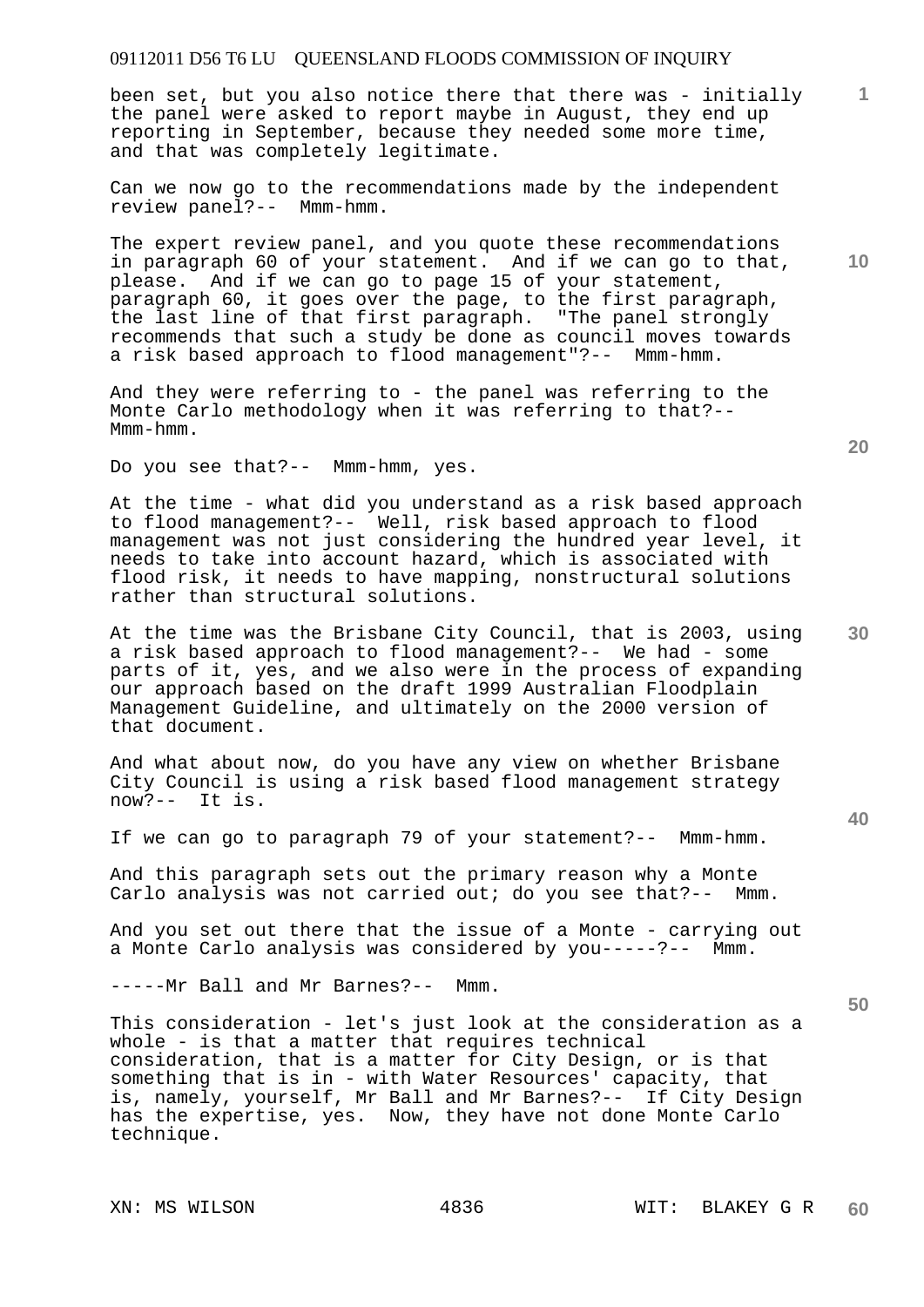Well, can you tell me, who do you understand made the decision not to carry out a Monte Carlo analysis at this point in time?-- Barry Ball, myself and - I suppose the decision itself would have ultimately been Barry's, but certainly I concurred with that and support that decision.

Do you recall actually sitting down with Mr Ball and working through these issues?-- Definitely.

**10**  Was that a formal meeting or was that an ad hoc process? Can you tell me about the circumstances-----?-- Yeah.

-----of you coming to that decision?-- Yep. So there's a few things we took into it. Would be we had a look at the information available to us. So there was an attachment to the independent review panel's work of some - a paper undertaken under the auspices of the CRC for catchment hydrology, and you'll notice in there that it talks about they've tested the methodology on four catchments. Those catchments, the largest one was 270 - 290 square kilometres. The smallest one was 78 square kilometres. The Brisbane River is 13,570 square kilometres. That's three rivers, two dams. So we were looking at a piece of information like that, and determining that based on what was available at that time, the Monte Carlo technique was not ready to be applied.

And that was your conclusion. Was this a decision though that had to be made further up the line?-- Effectively one of the recommendations - when we presented to the E & C we were making recommendations about what to do or not to do, and E & C then have the ability to either adopt, not adopt, or modify those recommendations, and they supported those recommendations.

Did you discuss with Dr Rory Nathan of SKM the issue of whether a Monte Carlo approach could be done, Monte Carlo methodology could be done? Did you discuss with him?-- I don't recall. It's quite likely, and I also note that in one of the SKM reports it basically says - my recollection is it's the 12th - it's the 18th of December 2003 report. In the conclusions there he talks about it is an accepted method, but not a standard method.

You refer in your statement to conversations with Professor Russell Mein?-- Yes.

And if we can go to paragraph 64 of your statement, you set out a note there.

**50**  COMMISSIONER: Is this still on the Monte Carlo topic, or is it moving on?

MS WILSON: It is still on the Monte Carlo. And this note was made on the 5th of September 2003?-- Yes.

And we can see what the note says. "Current DCL about right. Would need to do Monte Carlo."?-- Mmm-hmm.

**20** 

**1**

**40**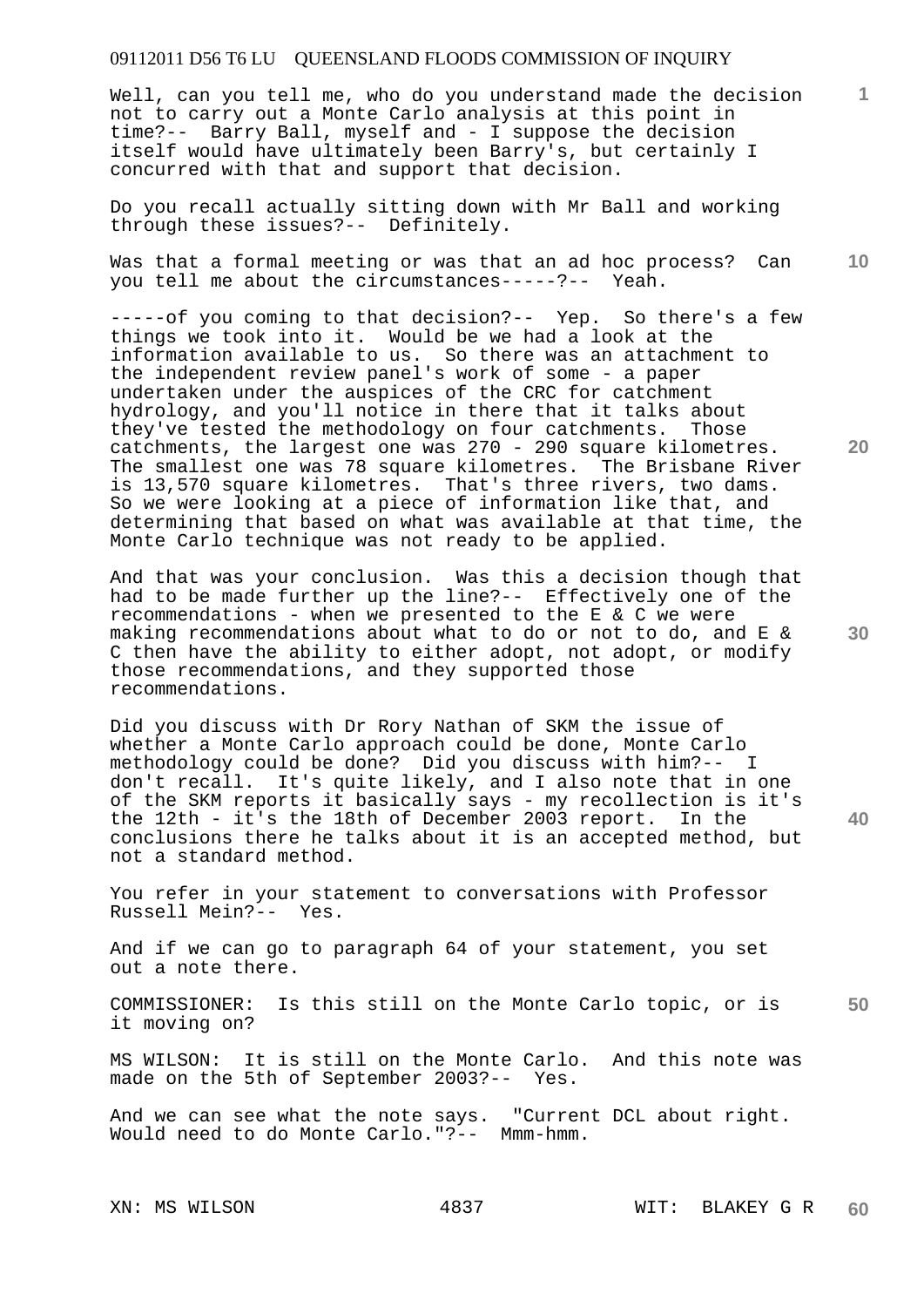Do you have any independent recollection of this conversation?-- Yes.

So is it the case on the 5th of September 2003 Professor Mein is still considering that a Monte Carlo approach would be appropriate?-- In their report they were talking about it is appropriate to do. The question really becomes when is it appropriate to do.

And then you also - if we can go to paragraph 88 - 81, you refer to some discussions with panel members, and there was a press conference with The Courier-Mail and others on the 7th of September 2003 which you provided notes for?-- Yes.

And from these conversations it appears that is a factor to come to your conclusion that the Monte Carlo approach was not appropriate at this point in time; is that the case?-- That was - yeah, that also contributed to that decision.

**20**  Perhaps if we can just go to that - to that document, which is pages 4508 to 4510 of volume 13 of the bundle. That's in front of you. Is this your handwriting?-- It is.

If we can go to page 2. And this is a file note of a press conference; is that the case?-- On a Sunday.

Sorry?-- On a Sunday.

**30**  On a Sunday. Now, from what - from my reading of - reading of the note, it appears that what you're referring to is at the bottom of the page?-- Yes.

But just to make sure that we put it in context, if you could just read that note to us?-- Read the whole note, the whole page, do you mean?

Yes, just to make sure that our understanding is-----?-- Yes, yes.

**40**  -----your understanding of your handwriting?-- Yes, because of the writing. "Hedley asked about work recommended by panel. RM" - was Russell Mein - "reinforced that dam only controls half the catchment. Hedley Thomas: Asked about uncertainty or variability in interpretation. (6,000, 5,000 - 7,000) equals best current estimate." "TQ" is Tim Quinn, is Lord Mayor. "Very happy with outcome. Panel's outcome is best practice. Recommendations go beyond that.

**50** 

**1**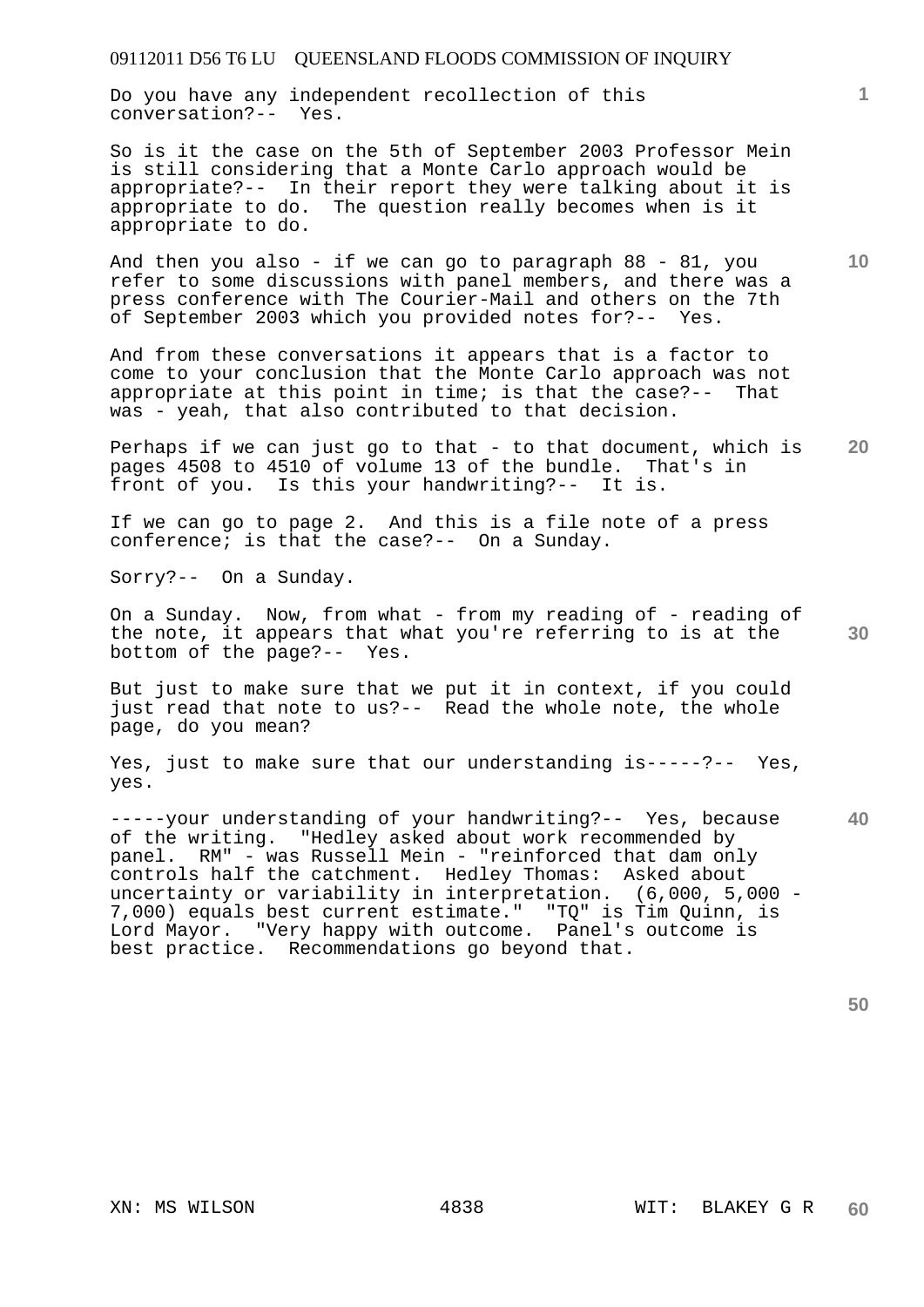News editor: asked if 1999," in fact that says, "June 1999 report was best estimate at that time. RM," that's Russell Mein, "said he had inside information at ARFs," and I've stopped that sentence there.

What's "ARFs"?-- Aerial reduction factors.

Okay?-- "Barry said that we've been waiting on DNRM for their report so can calculate best estimate of flow for Brisbane River catchment. Tim Quinn said that report was discussed at Cabinet meeting twice. Came as a presentation - not in minutes because no recommendations for change. No minutes of Cabinet meeting. Current CEO records" - "currently CEO reports couple of lines on what was presented. RM," is Russell Mein, "Monte Carlo emerging beyond best practice. Unproven in practice".

So is that, that last comment, that was what you were referring to in your statement, that this - these conversations that you had with Professor Mein has influencing your decision not to undertake a Monte Carlo analysis at the moment - at that point in time?-- Yes.

Did you discuss that with any other of the members of the expert panel?-- Certainly Colin Apelt would have been in on those discussions. I don't recall a specific discussion but all of the recommendations we - we met with the panel a couple of times and there may even have been some conversations over the phone. I recall speaking to Russell over the phone, to Colin, to maybe Erwin or John, but the answers - I don't recall a specific instance but it's likely.

And, I mean, this was an important part of the report that obviously had attracted some media scrutiny?-- Yes.

Did you get any advice from the panel about when would be an appropriate time to undertake a Monte Carlo analysis?-- No.

Did you seek that information - did you think about seeking that information from the panel?-- I don't recall specifically.

So it was just left that the Monte Carlo approach was recommended in the expert report-----?-- Mmm-hmm.

-----but that won't occur for some time, is that what's-----?-- Won't occur right now.

**50**  And you didn't think of asking for an addendum from the panel stating - setting that out?-- No, seemed like there was sufficient information they had provided to us.

And when would the threshold be met that it would be an appropriate time to undertake a Monte Carlo analysis?-- Well, it certainly wasn't at that time, and I notice in the comments from Mr Brewster to this commission on the 26th of October that he was saying that he's not aware that a - even today that a modelling using Monte Carlo of the complexity of the

**10** 

**1**

**20**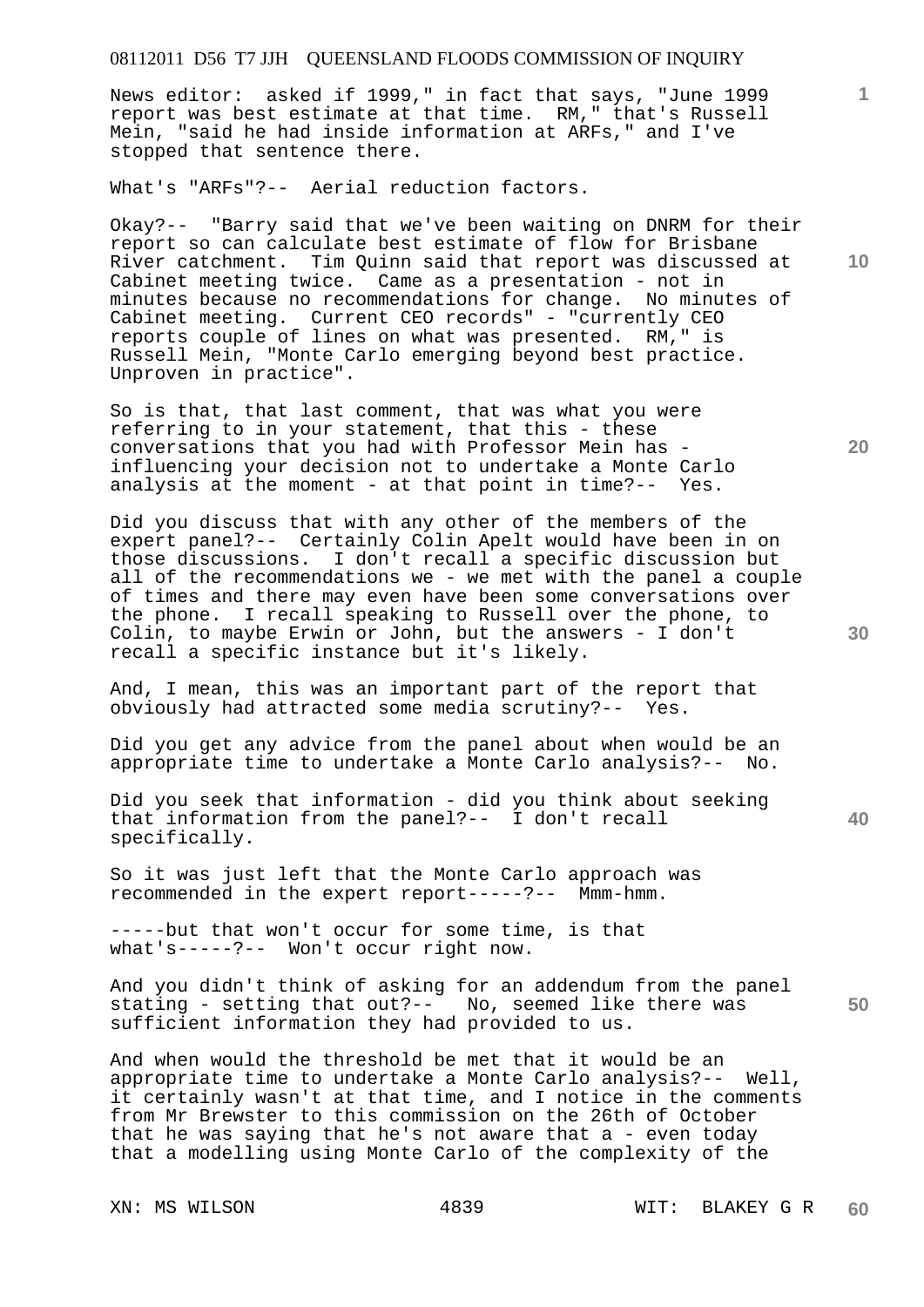## 08112011 D56 T7 JJH QUEENSLAND FLOODS COMMISSION OF INQUIRY **1 10 20**  Brisbane River has been done to date, so it's possible it might even be able to be done now but certainly my sense says that even up until now. But did you get any guidance about when you would know that it could be done?-- I don't recall asking that specific question. Because if we look at paragraph 79----- COMMISSIONER: Is there much more on this line of questioning? MR DUNNING: Five more minutes of this line of questioning, Madam Commissioner. COMMISSIONER: Look, I think we will leave it until 2.30. THE COMMISSION ADJOURNED AT 1.05 P.M. TILL 2.30 P.M. THE COMMISSION RESUMED AT 2.28 P.M.

COMMISSIONER: Yes, Ms Wilson.

MS WILSON: Thank you, Madam Commissioner.

GAVIN ROSS BLAKEY, CONTINUING:

#### EXAMINATION-IN-CHIEF:

MS WILSON: Before the lunch break we were - I referred you to paragraph 79 and that is where you state that, "while we thought," and when you're referring to "we", who is that?-- That would probably - that would be primarily Barry Ball, myself, some other senior engineers.

"so while we thought that it would be an appropriate step to take in future it was not one which was at the time likely to provide substantially improved information to Council," and it goes on?-- Mmm-hmm.

When - did you have any idea when you would know it would be an appropriate step - when it would be an appropriate step to take?-- There's two parts to that. The first part would be about the time is dependent on when the technology caught up, I suppose, was ready for a complex catchment like this, and I noticed in Dr Weinmann's evidence to this Court on the 26th, he was also talking about how that even today - back then it

**40**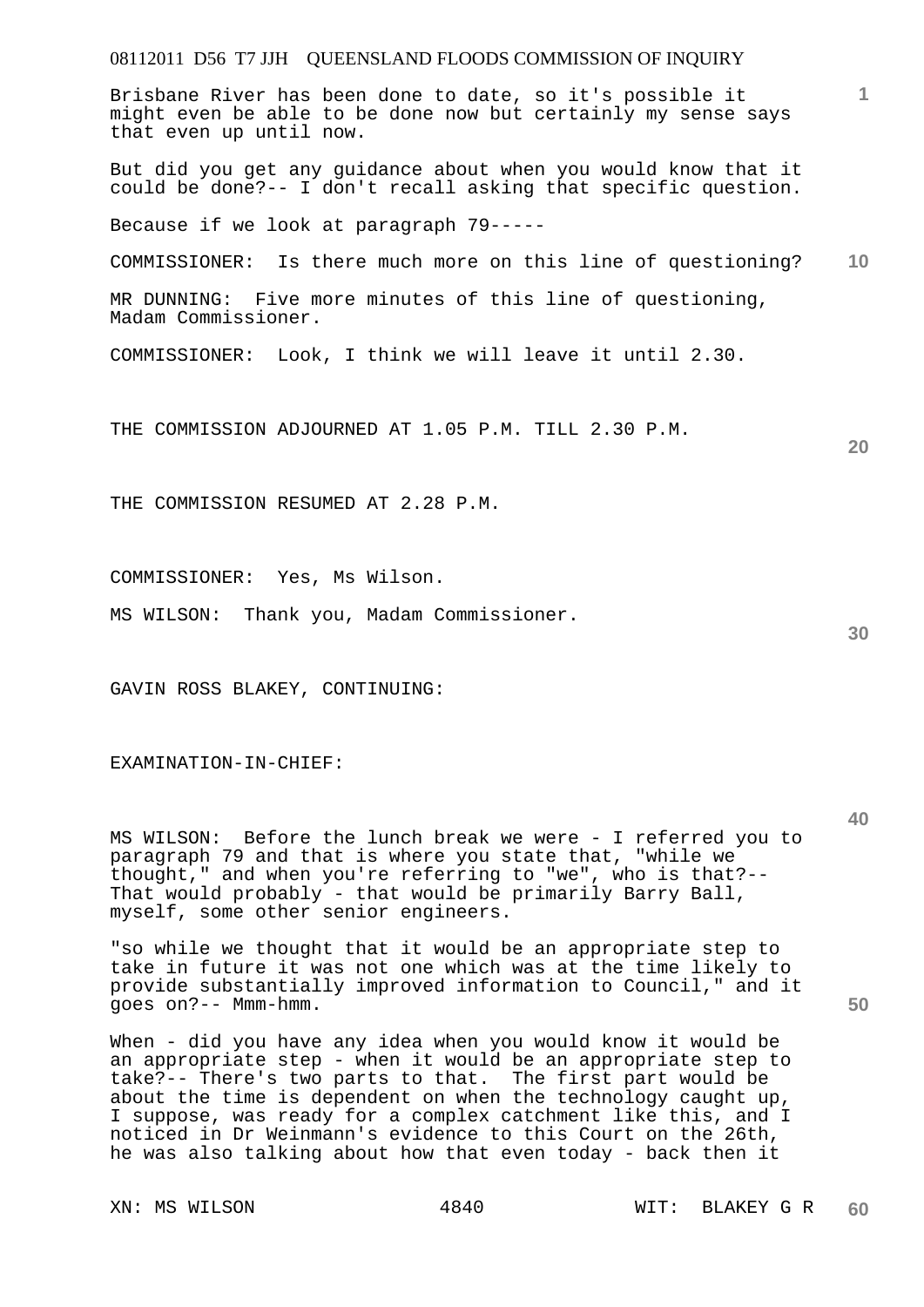certainly was a research tool and even today that it's still evolving so-----

I'm not looking actually - I'm not asking you to reconstruct it-----?-- Yes.

-----I'm actually asking you at that time-----?-- Yes.

-----what did you accept - what did you - what information did you have of when you knew it would be an appropriate time?-- It wasn't clear as to when the appropriate time was, but it was clear to us was that that wasn't the appropriate time.

And so what steps did you take to find out when it would be an appropriate time? Were you monitoring the science at all?-- Just through journals, through reading, through talking to people.

**20**  And was it - did you envisage to have a workshop at any point in time that you could substantiate, well, the science is now up to what you would regard as an appropriate time?-- That would be necessary and is certainly one of them.

No, no, at the time?-- Yes.

I'm just wanting to know - because it seems like you've been given a recommendation-----?-- Yes.

-----and - but you didn't follow that recommendation because of conversations that you had that it was not an appropriate time?-- So the-----

That's a fair summary?-- Well, the recommendation actually was that it be implemented. Didn't actually say it needed to be implemented now, and the IRP, so the Independent Review Panel actually said there was enough information to make a decision at that time.

Okay. So you've got a recommendation?-- Yes.

You've got a choice of just to never do it?-- Yeah.

Or do it in the future?-- Yes.

Now, your call was it wasn't the case that you were never going to do it?-- That's correct.

It was you were going to do it in the future?-- Yes.

**50**  So how were you going to implement that, that it was going to be done in the future?-- That would be - as we were looking at the flood risk management, that would be part of that work.

Well, what did you do?-- What did we do?

Yes?-- We started implementing flood risk management.

**10** 

**1**

**30**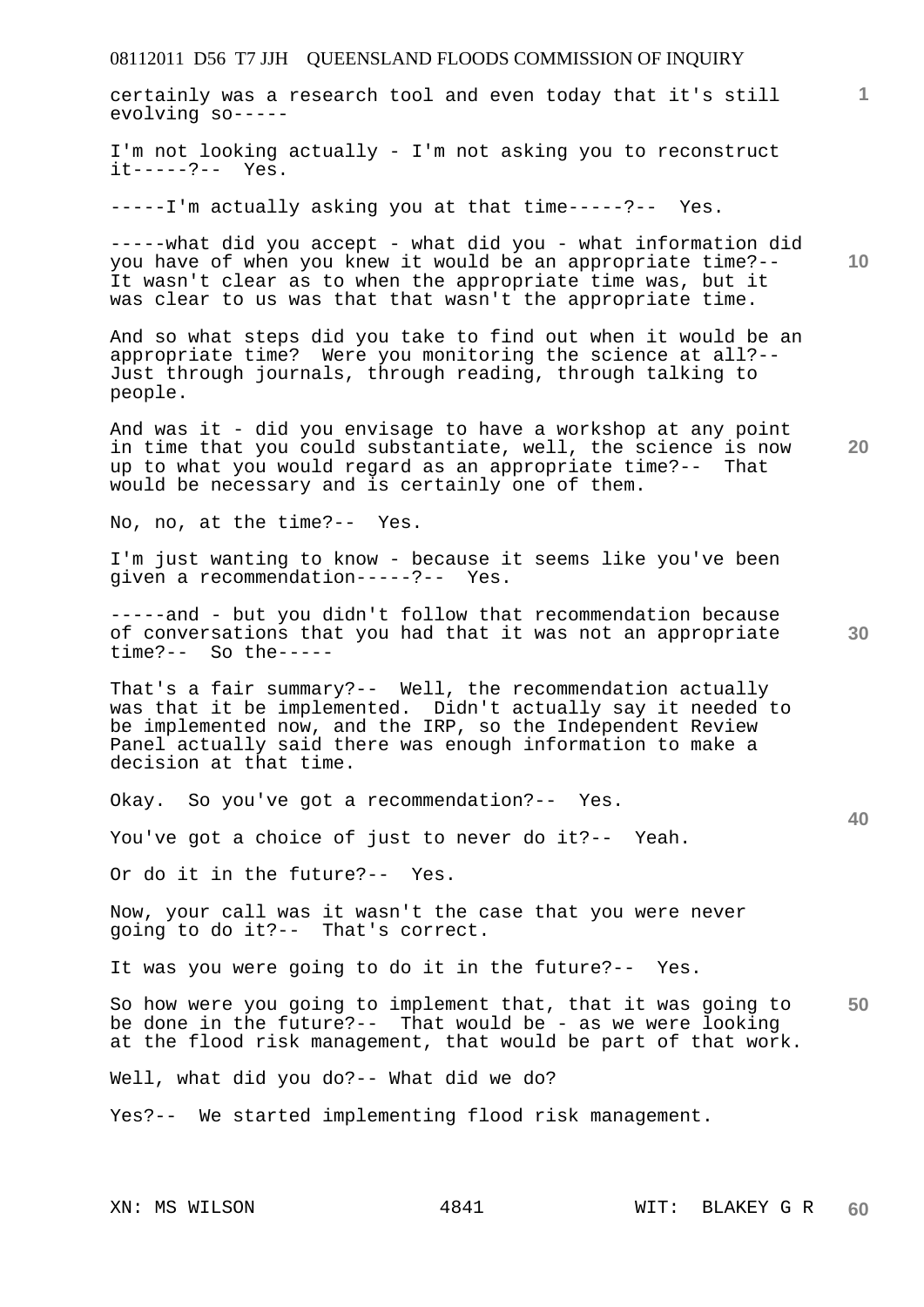So in terms of implementing - following through on the recommendation what steps did you do?-- On the Monte Carlo?

Yes?-- Well, we implemented the flood risk management and it wasn't timely at that time to do the Monte Carlo.

And so is that - did it really stop at that point in time, 2003?-- The Monte Carlo component of it, yes, the rest of it, no, that continued.

And any the discussions about Monte Carlo methodology, did that really stop in 2003?-- It certainly slowed down a lot.

Were there other discussions after 2003 about when - about the Monte Carlo methodology?-- More just along the lines of conversations about that methodology. Not specifically on, "Okay, we'll implement that in two months," or, "one year".

And conversations, and who were those conversations with?-- Just conversations between our senior engineers. So that was more along the lines of what's happening with current research. That's about what it amounted to. It cert. That's about what it amounted to. It certainly wasn't when precisely we were going to implement that.

If we can now to paragraph 84 of your statement?-- Mmm-hmm.

Are you saying in paragraph 84 that your view was that work recommended on the hydrologic model should be done in conjunction with a Monte Carlo analysis when that was appropriate?-- Could you just ask me that again, please?

Are you saying in paragraph 84-----?-- Yes.

-----that it was your view that work recommended on a hydraulic (sic) model should be done in conjunction with a Monte Carlo analysis?-- Really saying that when the Monte Carlo analysis is undertaken then certainly hydrologic work would be undertaken.

So any steps taken by Council to progress any hydrological model prior to you leaving the Water Resources?-- Not the hydrologic, certainly a hydraulic. Actually, there was some work. There was - the flood frequency analysis, there was some more work done by SKM on that subsequent to this - the IRP report but that was before I left that area in Water Resources.

And just before we leave the Monte Carlo methodology?-- Mmm-hmm.

In terms of followup-----?-- Yes.

-----did you do any followup with SKM and Rory Nathan about any progress in the Monte Carlo methodology subsequent to 2003?-- It was in those - in the file somewhere about discussion - either discussion or comment but I don't recall that specifically so I'd have to say I don't recall that occurring.

**10** 

**1**

**30** 

**20** 

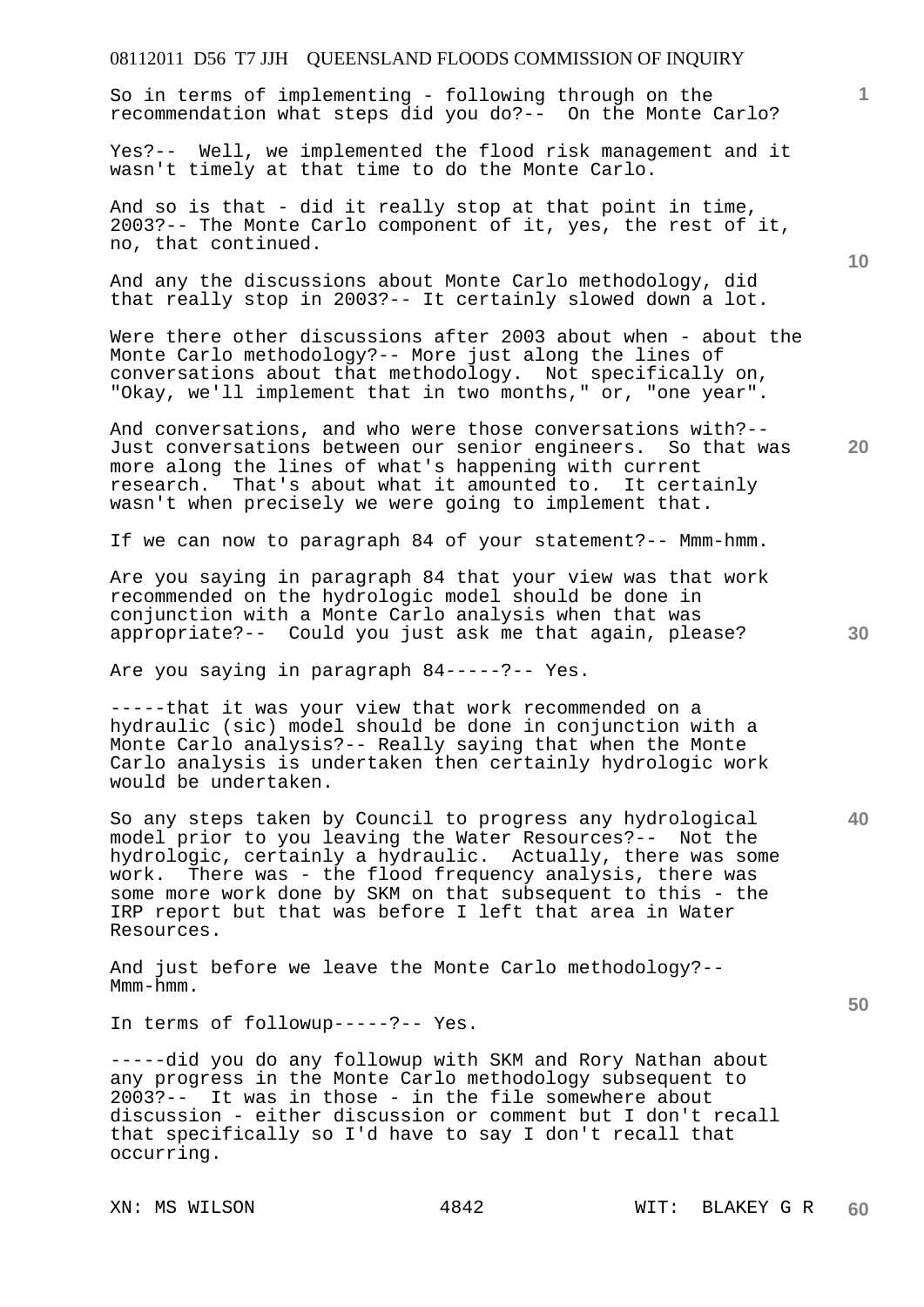So I just want to understand it. The discussions about any followup of the - implementing the Monte Carlo methodology was really just an internal discussions-----?-- Yes.

-----in the Brisbane City Council?-- That's right.

That would have been with City Design?-- There was a discussion, as I have subsequently found out, between Ken Morris and Barry Ball, and that's included in my statement.

Okay, and that's a - included in your statement. You weren't a part of that discussion?-- No. I was party to Ken told me about that, about a week ago, and it may have been he told me prior to that but I don't recall that.

And just so that we are talking - you know that we're talking about the same things I'll refer you to that paragraph in your statement. Is that paragraph 85 of your statement?-- Mmm-hmm.

Is that what you're referring to?-- That's correct.

And, finally, Mr Blakey, if I can take you to paragraph 91. In paragraph 91 you refer to the Independent Review Panel?-- Mmm.

And it was the Independent Review Panel, not SKM, to whom Council looked for authoritative guidance as to the figure to adopt for the Q100 flood?-- Yes, that was the role of the IRP.

And can you just explain why the panel was considered authoritative rather than SKM?-- Oh, well, they'd been appointed specifically to do determine what that value was, what - the range and the value, and they eminent experts in their area, so we had engaged them to make that determination based on information provided to them including that by SKM.

Thank you, Mr Blakey, I have no further questions?-- Thank you.

COMMISSIONER: Mr MacSporran.

MR MacSPORRAN: Thank you, Commissioner.

Mr Blakey, my name's MacSporran, I appear for DERM?-- Thank you.

I want to ask you some questions briefly about the issue of delay in receiving the data from what was then DNR?-- Mmm-hmm.

You've said things about that in your statement?-- Yes.

It's the case, is it not, that the Council had not commissioned a report from DNR?-- That's right.

**10** 

**1**

**20** 

**30** 

**40**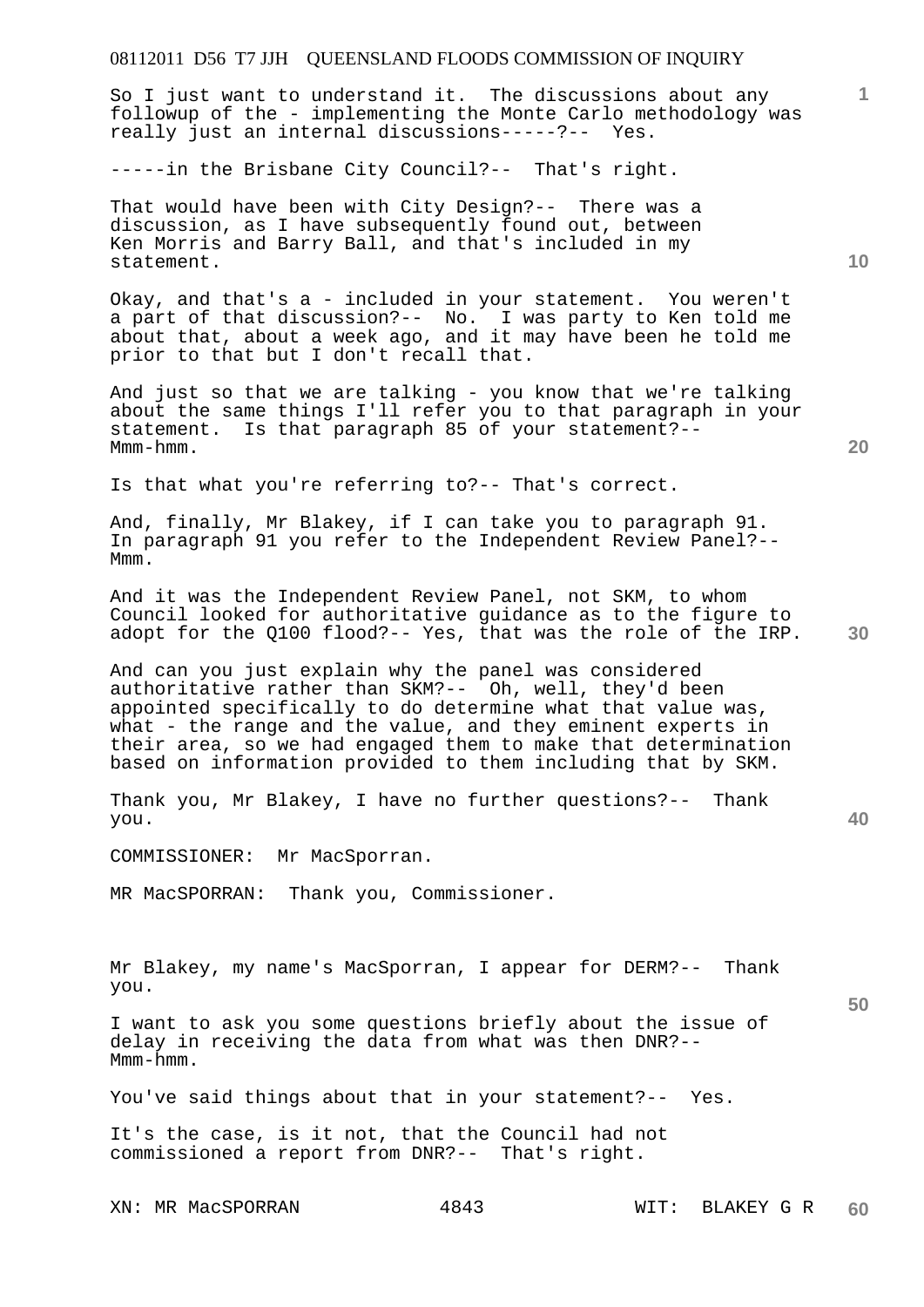And, in fact, you didn't learn until that workshop of the 6th of October 2000 that DNR may have had information that was relevant to the exercise you had commissioned through SKM and others?-- My understanding is we had some earlier information. When I was reading through the notes I identified that either in late 1999 or early 2000 we had an indication that that work was going on.

The work was going on in DNR independently of the Council?-- Yes, they were two different studies.

Yes, exactly. And did you ever find out exactly what the studies that were being done by DNR encompassed or the purpose of them?-- I understand parts of that. There may be more than one understanding, but, yes, I understand in part what they were about.

But it was not directed to the topic the Council had in fact commissioned a report in relation to, was it?-- It was commissioned by others-----

Yes?-- -----to DERM. To DNR.

Now, at the same time as this work was being commissioned by the Council did you know that DERM was involved in a number of major projects?-- Yes.

One of which was a major revision of the Australian Rainfall Runoff 2000?-- That was part of the work they were doing.

That's a massive project?-- Yeah.

A very complex project. You understood that?-- Oh, yes.

They were also involved in the Cooperative Research Centre Water Catchment Hydrology, a major revision of that methodology?-- That's why we specifically wanted some information that they were developing.

Again that was a very complex piece of work?-- Mmm-hmm.

And then finally a national project, which I think is the Generalised Tropical Storm Methodology Review, which in part involved a dam safety issue involving Wivenhoe-----?-- Yes.

-----are you aware of that?-- I am. I'm not aware of the detail but I'm aware of that they were doing that work.

All of that work in that last project involved a - so far as DERM's focus was concerned, a major spillway upgrade for Wivenhoe?-- That's right.

Gate operation procedures and such?-- Yes. Which is another reason we were interested in that information.

And, indeed, some of the work that came out of those projects you understood may have been relevant to what the Council had commissioned by way of its report?-- Oh, absolutely, that's

XN: MR MacSPORRAN 4844 WIT: BLAKEY G R

**10** 

**1**

**30** 

**20**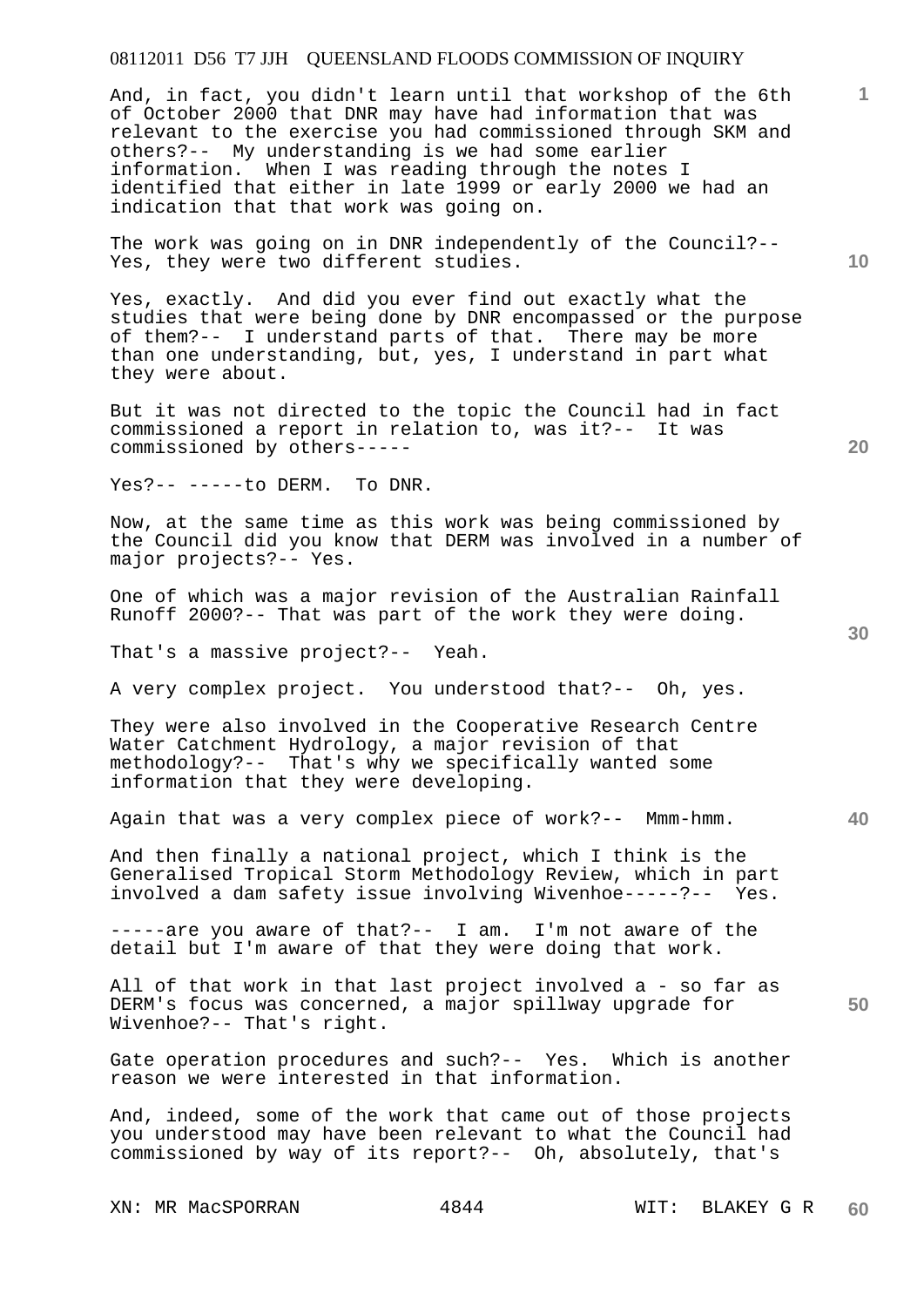why we were asking for the information.

Now, you can understand, I imagine, with that background and the number of projects that DERM were involved in how there might have been some legitimate delay in providing you with the data; is that so?-- Sure.

You accept that, I take it, do you?-- Yes. Well, I guess what I was basing it on was the feedback that I was getting from DERM at the time about when the information would be available.

And one of the reasons that you were keen to get it and to wait until you had it was that you wanted their most up-to-date information to inform your report?-- Yes.

There's no point rushing through with the old data, produce some report that might be in three to six months totally invalid?-- Correct.

And that's the view Council had?-- Mmm-hmm.

And you waited the time that it took, unfortunately it took some considerable time, to produce the best estimate with those up-to-date figures?-- Yes.

And, no doubt, you'd commend DERM's work in providing that information to you?-- Oh, we were pleased to get it.

Yeah. Thank you. Thank you, Commissioner.

COMMISSIONER: Miss McLeod?

MS McLEOD: No questions, thank you.

COMMISSIONER: Mr Dunning.

MR DUNNING: Thank you, Commissioner.

**40** 

**50** 

Mr Blakey, can I just pick up on that topic that our learned friend Mr MacSporran left off on. When you attended the workshop in late 2000 the intimation that Mr Feeney gave was one that indicated that the finding was likely to be consistent with or less than the levels that Council had already set; is that correct?-- The indication we had at that time it was going to be less than the earlier, like the DNR report that had been produced and it was going to be closer to the current flow that's associated with the Q100 at that time.

All right. So at least at that stage your expectation was it was going to be confirmatory of Council's current position?-- That's correct.

All right. You had regular contact with DERM between then and when you received the information?-- I did.

**20** 

**30**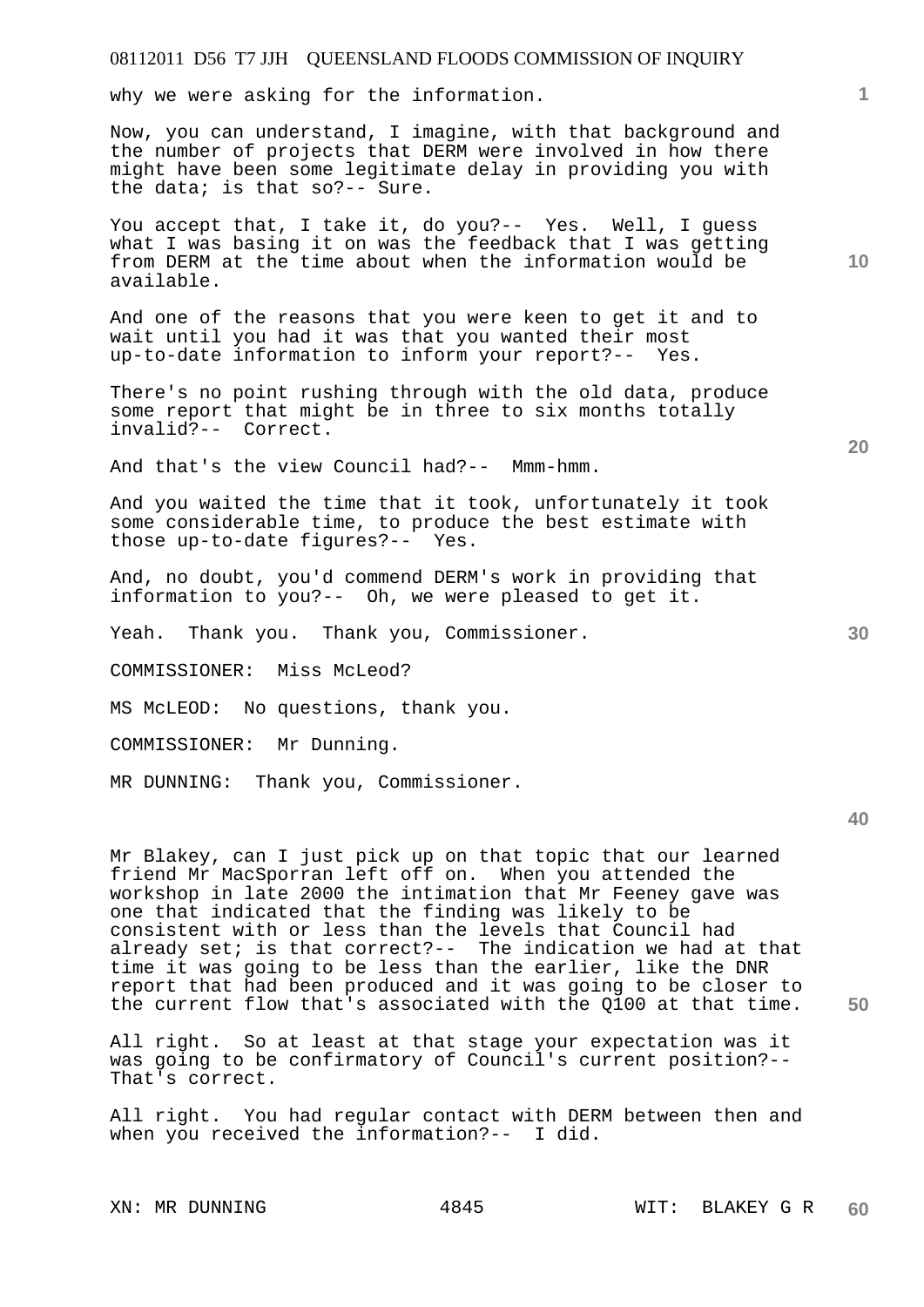Right. And in any of that contact was there ever any indication to the contrary of what had been indicated to you in late 2000?-- No. Our expectation during that period was that the flow would be closer to the 6,800 than it would be to other previous - or other reports.

Right. Was that expectation one that was informed by those discussions you were having along the way?-- It's likely we had some specific conversation. I have a clear impression that it was our understanding that the conversation we had back in October 2000 at that workshop, it was still the case throughout.

All right. Thank you. Now, you were asked some questions by our learned friend Ms Wilson regarding the decisions that were taken concerning the recommendation of the Independent Panel-----?-- Yes.

-----regarding the Monte Carlo analysis. First of all, can I ask you, please, to go to paragraph 59 of your statement?-- Yes.

And the passage I want to direct your attention to appears at the foot of that page that starts, "There is an inevitable degree of uncertainty". Now, that's, as I take it you appreciated it, an extract from the - it's actually an excerpted passage from the report?-- Yes.

Just read that to yourself?-- Yes.

Over to the next page, the first three lines?-- Mmm-hmm. Yes.

Was that a matter relevant in the attitude you took to when a Monte Carlo analysis should be undertaken?-- Yeah. It's an important point because the plausible range that was identified by the Independent Review Panel was 5,000 to 8,000 CUMECS and at the time we had our flow, which was equivalent to a flow of 6,800 CUMECS, which is right towards the top of that range.

Sorry, what range was that again?-- So in the - the panel had said that the hundred year, the plausible range for the hundred year flow would be 5,000 to 8,000 cubic metres per second. The equivalent for the hundred year level that we had was based on 6,800 CUMECS, which, as you can appreciate, is almost at the top of that range.

Certainly. Are you sure that the - perhaps you might go back and just reread the passage?-- Yeah.

You're saying "8,000", is that what you're intending to say?-- Oh, did I say "8,000"-----

You did-----?-- -----I meant 7-----

Yes?-- -----it was 6,800 for the flow associated with the Q100 so certainly the plausible range was 5,000 to 7,000.

**10** 

**1**

**30** 

**20** 

**40**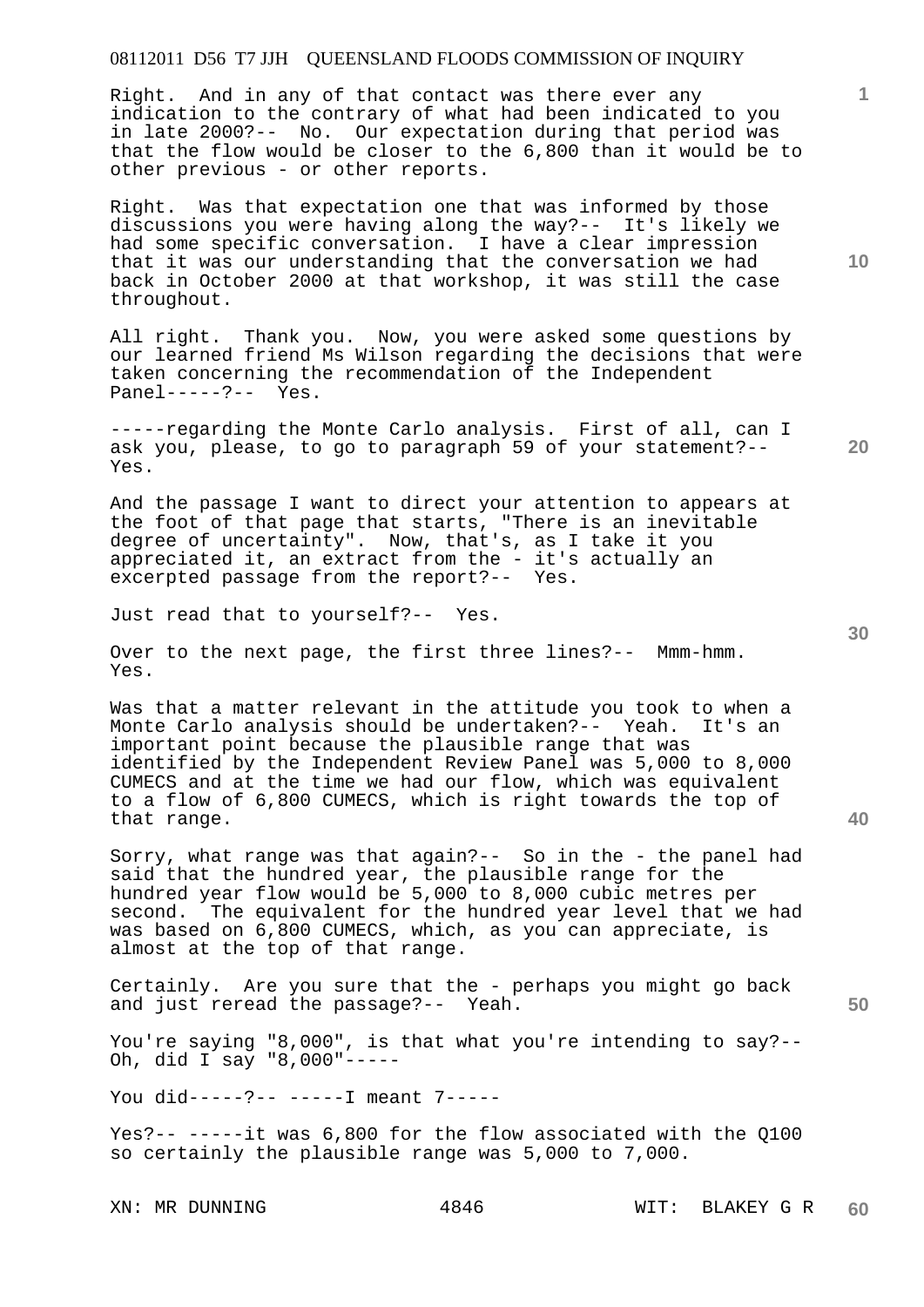All right. Thank you. And is that the rationale then, in part at least, what you say at paragraph 77 of your statement?-- Are we still in paragraph 77 there at the moment? Is that the same paragraph?

You will see it come up in just a moment?-- Thank you. Yeah, that's an important point raised in paragraph 77 because what the IRP had said was that they believed that we had enough information on which for Council to base its decision on what the hundred year would be based on what they had provided to us. They're also saying that further work that they recommended, the Monte Carlo analysis, would enable the collapsing or maybe the reducing of that plausible range. So what we understood that they were saying was that the likely Q100 is within that 5 to 7. Monte Carlo will enable that to be narrowed down because of better research and better information.

Right. Thank you. Now, can I then direct your attention to another matter you were asked by our learned friend Ms Wilson, that's really in regards to how you keep yourself current in terms of technical advances in your particular area, and you can assume for our purposes here, areas related to flood. Can you explain generally how you and how you have observed other Council officers to remain current technically?-- Well, as an example of myself, I'm a registered professional engineer in Queensland and I'm also a chartered professional engineer with Engineers Australia. One of the requirements for that is that we demonstrate a minimum of a hundred and 50 hours of relevant training, education every three years. So we have to keep a record of that within our area of expertise. So I and others would do that. It might be through conferences, reading papers. We also discuss with our colleagues. So occasionally we were getting together with other colleagues from other organisations, and an example there might be on - meetings with Ipswich City Council and their officers about the work that they were doing. So keeping current with what other organisations were doing as well as ourselves.

Right. And during the period of time that you occupied the roles that relate to the evidence you're giving, did you endeavour to remain up-to-date with advancements in flood modelling techniques?-- Yes. While I'm not the person who is going down and doing the modelling, certainly I kept up-to-date with what was happening. A lot of it's through City Design, because they were our experts in that area, and so discussions with them, reading the Engineers Australia magazine, et cetera.

Right. And you have given some evidence about why you thought that Monte Carlo was not apt to be performed around 2003/2004 and perhaps it's appropriate now and about now. Can you explain to the Commission what in your opinion has changed?-- During that time. Well, during that time one of the big changes has been the power of computing. What the Monte Carlo methodology does is it looks at a whole range of scenarios, varying some of the parameters, to be able to determine what's the most likely outcome. To do that requires thousands, tens

**10** 

**1**

**20** 

**30** 

**40**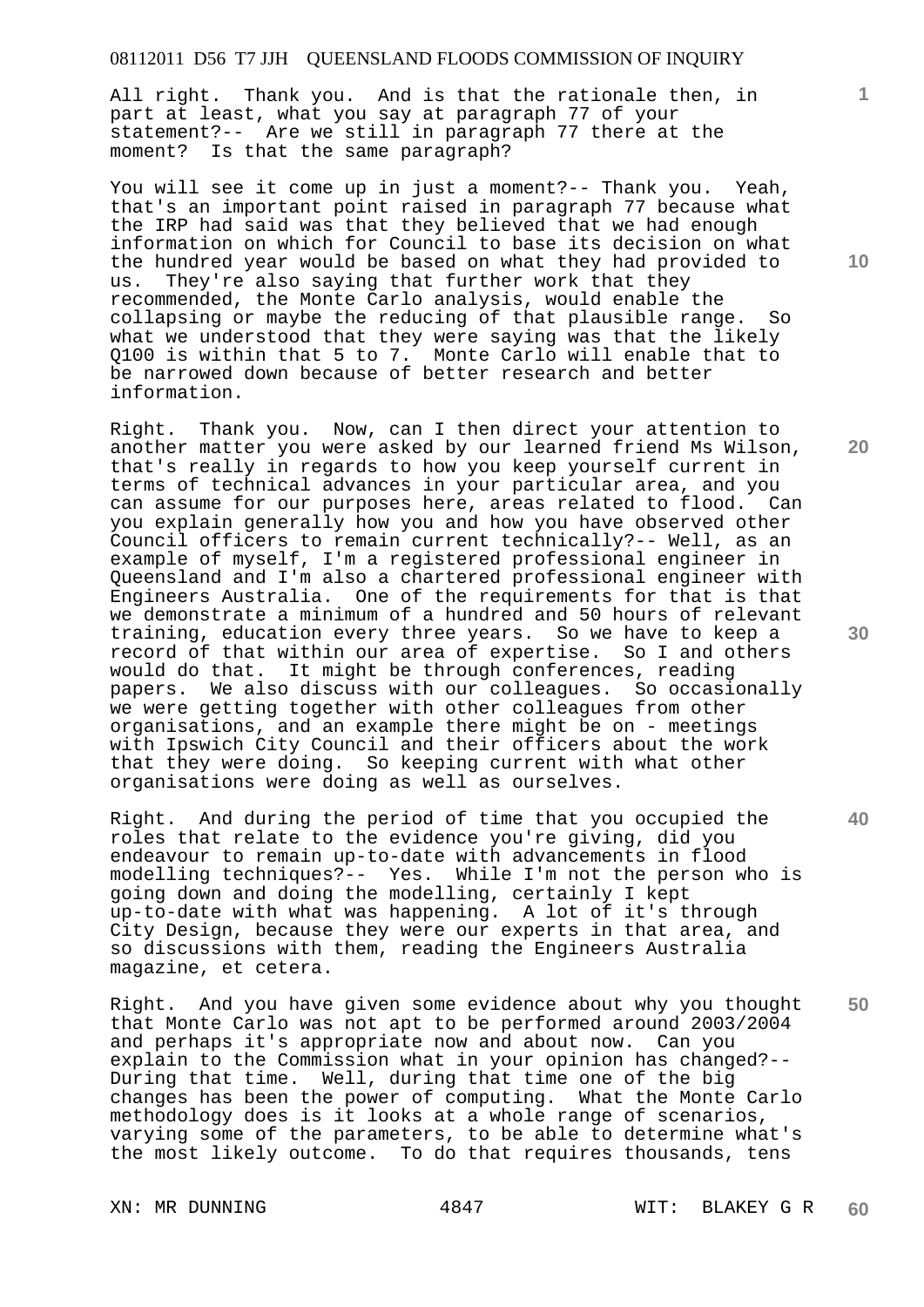of thousands, maybe even hundreds of thousands of iterations. So one of the big changes has been the power of the computing during that time.

Thank you. Now, can I then ask you, please, you gave some reference in answer to a question from Ms Wilson regarding a technical paper. Can I ask you, please, to have a look at this document. Madam Associate, it's 4439. Is that the paper you were referring to?-- Yes, that is the paper I was referring to.

All right. Thank you. Can you identify the authors for us, please?-- Yes. It has down there Erwin Weinmann as the first person there. He is - you would be familiar with him from this Commission. He was also on the Independent Review Panel for Council and he was the leader for the CRC on large and extreme flood events. Mr Rahman is a modeller in that area. Has considerable expertise in flood modeling. Mr-----

Does Mr Rahman have any particular association with Queensland?-- He actually - yes. He was a lecturer of the Queensland University of Technology. There is actually two Mr Rahmans. Mr Rahman that was in my team is Mr Konka Rahman-----

Yes?-- -----and this gentleman, Mr Rahman, was actually one of the senior engineers down at QUT for a little while so I met him and knew him through that. I don't know T M T Hoang or E M Laurenson, but R J Nathan is Dr Rory Nathan from SKM and he was - as the Commission would know, presented evidence here and he also was one of the lead authors for Council on the SKM reports.

Thank you. And are there particular passages that you can take us to in this paper that inform the view that you earlier expressed?-- Well, one of them would be about - right towards the end of the paper there's one about the size of the catchments and  $I$  may have even - somewhere amongst my notes, if I can just refer to those.

Yes, certainly. I had a copy attached to the Independent Review Panel's report, and if you would go to section 5, "Research Outcomes", it says, "The new Monte Carlo simulation methodology was applied to four catchments"-----

Perhaps you might just wait until we follow it on the screen as well?-- Sure.

Yes. Okay, proceed. So you're at the heading five, "Research Outcomes"?-- Yes. "The new Monte Carlo simulation methodology was applied to four catchments in Victoria as part of the CRC for catchment hydrology research on flood hydrology program. These catchments range in size from 78 to 290 square kilometres". And then towards the end of that section actually, on the same page but just above table one, it reinforces that where it says, "Application of the Monte Carlo simulation technique to four small catchments in Victoria and comparison of these results with the existing method". So I

**20** 

**40** 

**50** 

**30** 

**10**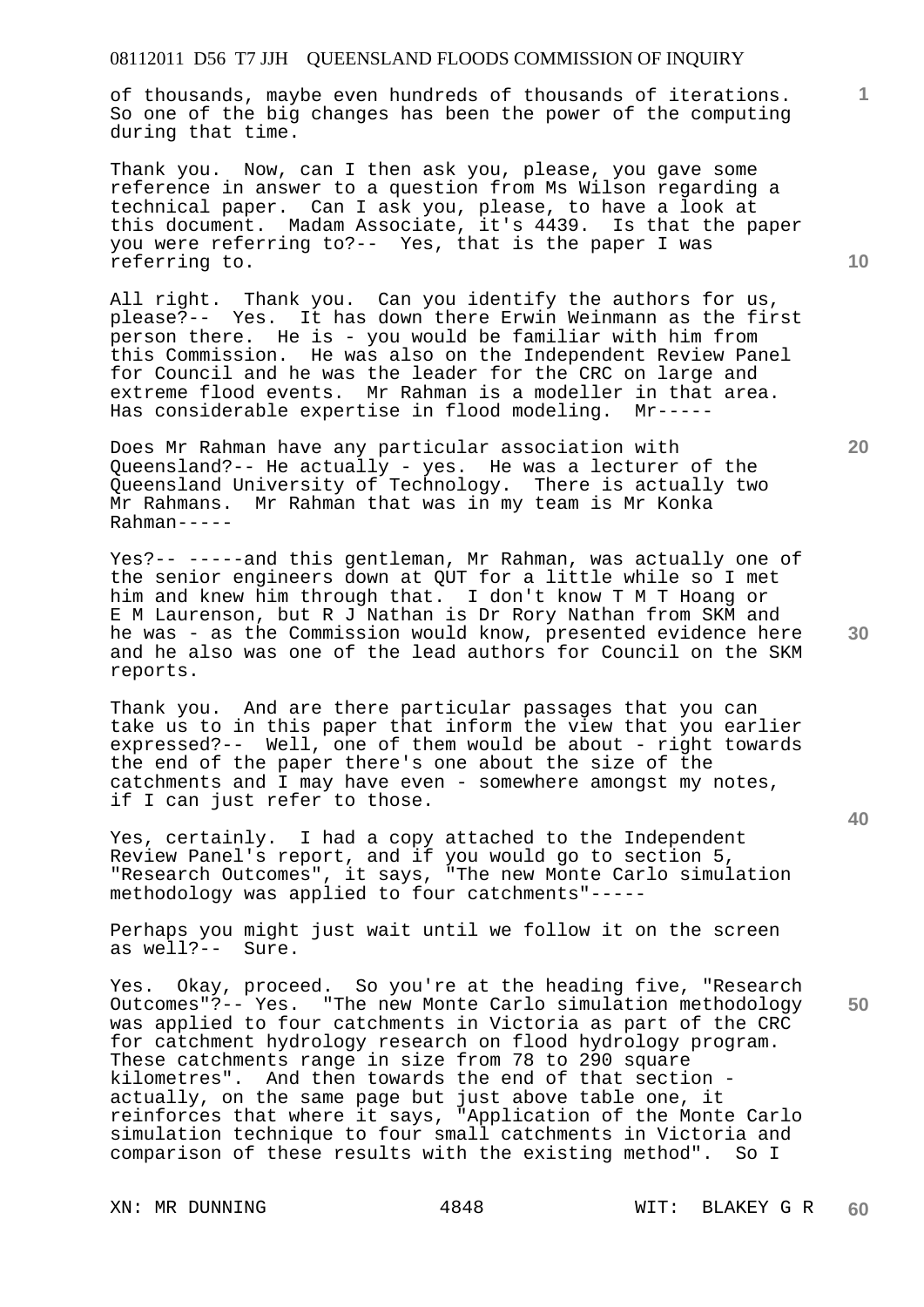guess one of conclusions we drew was that it had been - was a research tool, that's one conclusion. The second one was that it was - had been applied to small catchments, basically subcatchments of creeks, and certainly hadn't been applied to a large catchment like - large and complex catchment like the Brisbane River. And then towards the end, under section seven, "Conclusions", just above "Acknowledgments", it says in the last couple of sentences, "The results of the initial applications of the proposed Monte Carlo simulation approach are promising. Further testing and development of the approach into a practical design tool are underway".

Thanks for that, Mr Blakey. Then finally may I ask you this, please: you had some involvement in the initial preparation of the FloodWise Property Reports?-- Yes, I did, that was one of my responsibilities.

Very good. Can you explain to the Commissioners, please, the process that - when you were involved in it, you went about to implement that program?-- Yes. At the time of all these Yes. At the time of all these reports the process was that if someone wanted to know what the likely hundred year flood level on their property was they needed to go into Council and find out what that level was. So go into our Planned Custodian. Alternatively they could phone up and then they would be sent a letter. One of the improvements that we identified to that was being able to automate it. So what we called "flood cells". So all the way up the river have flood cells and that way if someone rang up, someone came into our centre, instead of someone having to go to a piece of paper and look at the level, they would automatically be able to determine that information. We had a vision that we would be able to have that on the Internet and accessible for anybody to be able to go in and put their property address in and gain that information immediately. At the time we were - right back in 2003 we were charging for that service and while I'm not sure of the number, my recollection is \$15.61. I don't know where that number came from but it was probably just the CPI each year. But that was cheaper than most other councils. Other councils we examined at the time were in the order of \$30 for a service like that. The administration made a decision to make that a free service, recognising the importance of providing flood information, and also supported the idea of being able to automate this process so that anybody could download a report off the Internet at their time and leisure and get the immediate response rather than having to go into Council or wait for a letter to arrive. So, yeah, we were very proud of that, and, in fact, our research has indicated it's world class. We haven't actually come across anything the same as it anywhere else.

Well, can I ask you this: when it came to working out the form in which you would present it to persons who might interrogate the Council computer system, what steps did you take to identify what comparative information was provided to rate payers or interested persons?-- Yeah. A couple of things we did. One was to, obviously, talk to our internal engineering experts to say, well, what is the appropriate

**10** 

**1**

**30** 

**40**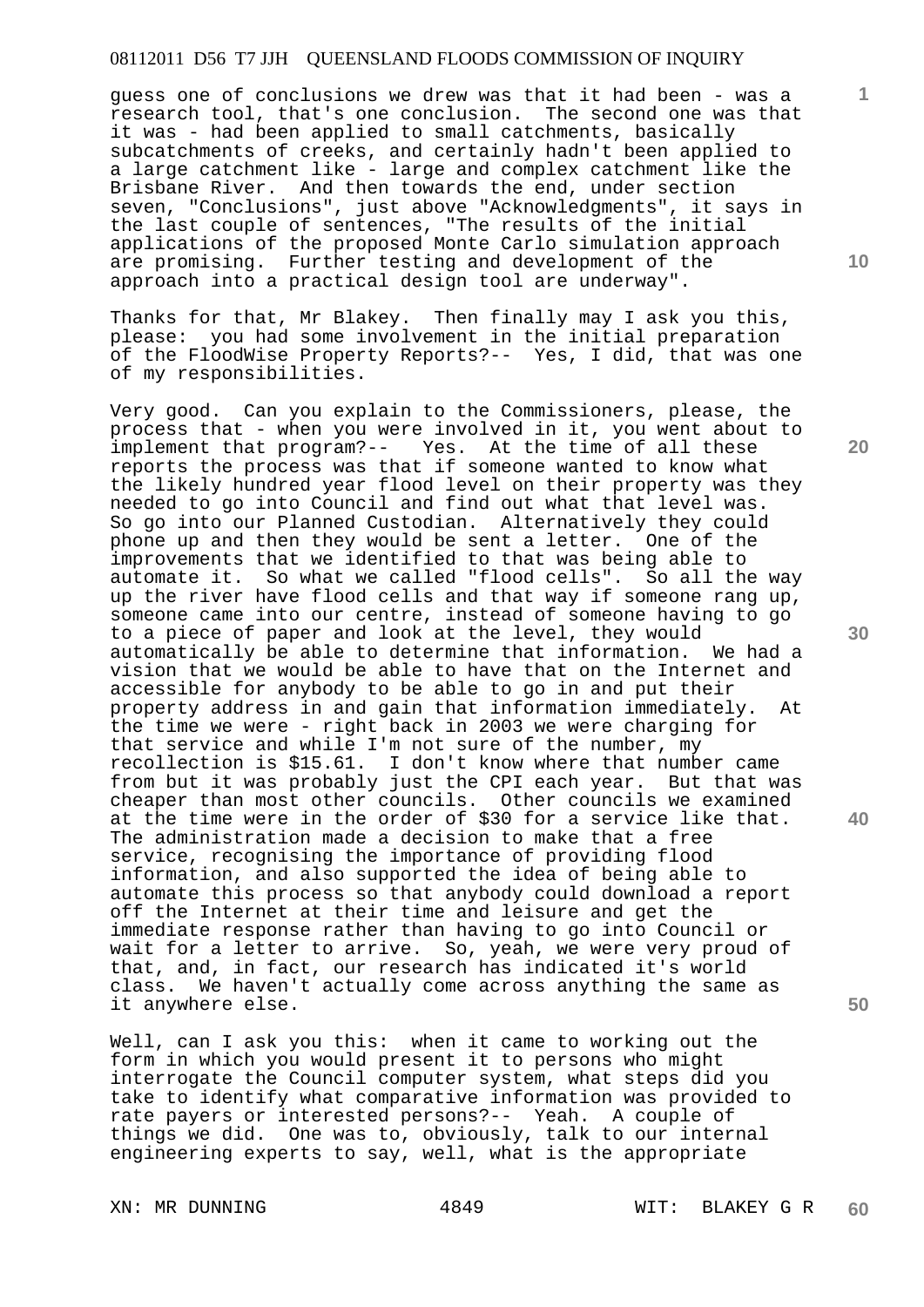information to provide, and I use the word "appropriate" as in for this context. It is clearly these - the 2003 reports are very technical information, and while that's available to the public online now it - some of that information is not necessary to provide at a lot scale. We also spoke to some of our community-based people, so people who are dealing with people in the community regularly, to find out what is the language and what's the type of information that people in the community would require. And so you will notice that over time, if you've been following the FloodWise Property Report, it has changed and has been enhanced over time. One, to make sure that the latest technical information is provided, and, secondly, so that the language in there and the content is starting to satisfy - "starting to", even more satisfies the people in the community who are wanting to use that information.

And what inquiries did you make of what other like authorities were doing?-- My recollection is that we contacted about 30 other local authorities in Australia. We definitely did an Internet search at the time and I don't recall exactly how why that was but it would likely have been to at least the UK, the US, Australia, New Zealand, so the countries that have English as their primary language and are likely to be advanced in that area, so we certainly did the research because we were interested in finding out what others were doing so that we could learn from that. I clearly recall us getting information from Gold Coast City Council and from Ipswich, where they provided to us examples of what they provide to their community, and that way we were starting to gather the best available information and build on that.

And how did what you were conceiving at this stage compare to what you found available either within Australia or abroad?-- We found nothing similar. There were some parts that were similar, like the Gold Coast and Ipswich were providing flood levels. At the time we started producing this report it was six pages long. Now, it's been condensed down a little bit since then but at the time we thought we needed to provide all this information to be quite clear and explicit. So some of those other reports were much less shorter than ours, and their requirements were substantially the same but expressed in a slightly different way. For example, they might ask they might provide the hundred year level. We were starting to provide the 20, the 50, the source of the flooding, whether it was creek, river flooding, storm surge because that was important to provide to the community.

All right. And I'll finally ask you this: you've told us about the size and complexity of the Brisbane catchment. Can you just explain, please, to the Commission what you - when we're talking size, what size of mean and complexity, what are the issues of complexity to which aver?-- It is a very complex catchment. It's 13,570 square kilometres. So in round numbers 14,000 squares kilometres. It's really got three rivers. One is the Stanley, the Brisbane and the Bremer River. Plus it's got some major creeks, like Lockyer Creek up in the Lockyer Valley. Now, half of the catchment has a dam -

**10** 

**1**

**20** 

**30** 

**40**